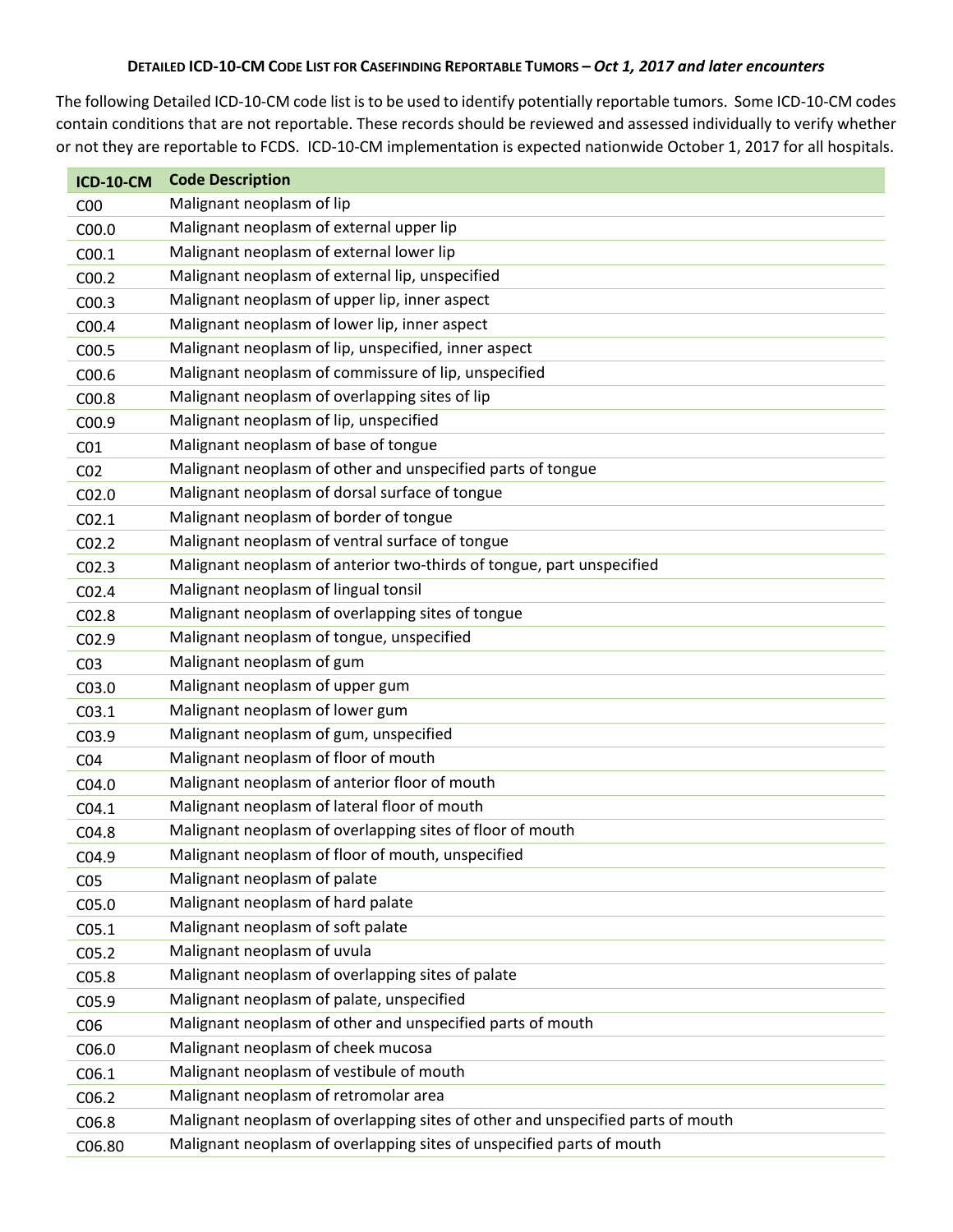| <b>ICD-10-CM</b>   | <b>Code Description</b>                                                               |
|--------------------|---------------------------------------------------------------------------------------|
| C <sub>06.89</sub> | Malignant neoplasm of overlapping sites of other parts of mouth                       |
| C06.9              | Malignant neoplasm of mouth, unspecified                                              |
| CO <sub>7</sub>    | Malignant neoplasm of parotid gland                                                   |
| CO8                | Malignant neoplasm of other and unspecified major salivary glands                     |
| C08.0              | Malignant neoplasm of submandibular gland                                             |
| CO8.1              | Malignant neoplasm of sublingual gland                                                |
| C08.9              | Malignant neoplasm of major salivary gland, unspecified                               |
| CO <sub>9</sub>    | Malignant neoplasm of tonsil                                                          |
| C09.0              | Malignant neoplasm of tonsillar fossa                                                 |
| CO9.1              | Malignant neoplasm of tonsillar pillar (anterior) (posterior)                         |
| C09.8              | Malignant neoplasm of overlapping sites of tonsil                                     |
| C09.9              | Malignant neoplasm of tonsil, unspecified                                             |
| C10                | Malignant neoplasm of oropharynx                                                      |
| C10.0              | Malignant neoplasm of vallecula                                                       |
| C10.1              | Malignant neoplasm of anterior surface of epiglottis                                  |
| C10.2              | Malignant neoplasm of lateral wall of oropharynx                                      |
| C10.3              | Malignant neoplasm of posterior wall of oropharynx                                    |
| C10.4              | Malignant neoplasm of branchial cleft                                                 |
| C10.8              | Malignant neoplasm of overlapping sites of oropharynx                                 |
| C10.9              | Malignant neoplasm of oropharynx, unspecified                                         |
| C11                | Malignant neoplasm of nasopharynx                                                     |
| C11.0              | Malignant neoplasm of superior wall of nasopharynx                                    |
| C11.1              | Malignant neoplasm of posterior wall of nasopharynx                                   |
| C11.2              | Malignant neoplasm of lateral wall of nasopharynx                                     |
| C11.3              | Malignant neoplasm of anterior wall of nasopharynx                                    |
| C11.8              | Malignant neoplasm of overlapping sites of nasopharynx                                |
| C11.9              | Malignant neoplasm of nasopharynx, unspecified                                        |
| C12                | Malignant neoplasm of pyriform sinus                                                  |
| C13                | Malignant neoplasm of hypopharynx                                                     |
| C13.0              | Malignant neoplasm of postcricoid region                                              |
| C13.1              | Malignant neoplasm of aryepiglottic fold, hypopharyngeal aspect                       |
| C13.2              | Malignant neoplasm of posterior wall of hypopharynx                                   |
| C13.8              | Malignant neoplasm of overlapping sites of hypopharynx                                |
| C13.9              | Malignant neoplasm of hypopharynx, unspecified                                        |
| C14                | Malignant neoplasm of other and ill-defined sites in the lip, oral cavity and pharynx |
| C14.0              | Malignant neoplasm of pharynx, unspecified                                            |
| C14.2              | Malignant neoplasm of Waldeyers ring                                                  |
| C14.8              | Malignant neoplasm of overlapping sites of lip, oral cavity and pharynx               |
| C15                | Malignant neoplasm of esophagus                                                       |
| C15.3              | Malignant neoplasm of upper third of esophagus                                        |
| C15.4              | Malignant neoplasm of middle third of esophagus                                       |
| C15.5              | Malignant neoplasm of lower third of esophagus                                        |
| C15.8              | Malignant neoplasm of overlapping sites of esophagus                                  |
| C15.9              | Malignant neoplasm of esophagus, unspecified                                          |
| C16                | Malignant neoplasm of stomach                                                         |
|                    |                                                                                       |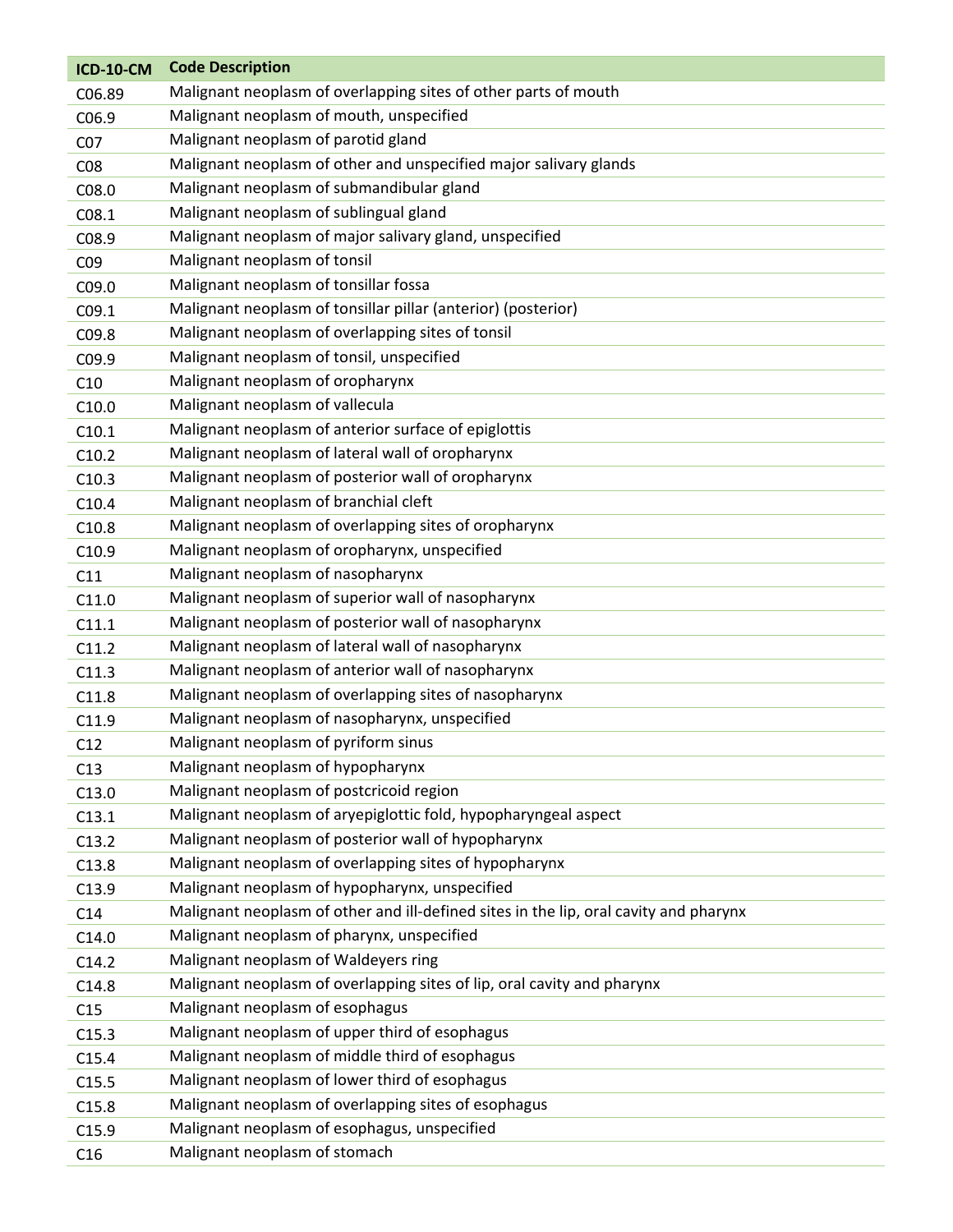| <b>ICD-10-CM</b>  | <b>Code Description</b>                                                |
|-------------------|------------------------------------------------------------------------|
| C16.0             | Malignant neoplasm of cardia                                           |
| C16.1             | Malignant neoplasm of fundus of stomach                                |
| C16.2             | Malignant neoplasm of body of stomach                                  |
| C16.3             | Malignant neoplasm of pyloric antrum                                   |
| C16.4             | Malignant neoplasm of pylorus                                          |
| C16.5             | Malignant neoplasm of lesser curvature of stomach, unspecified         |
| C16.6             | Malignant neoplasm of greater curvature of stomach, unspecified        |
| C16.8             | Malignant neoplasm of overlapping sites of stomach                     |
| C <sub>16.9</sub> | Malignant neoplasm of stomach, unspecified                             |
| C17               | Malignant neoplasm of small intestine                                  |
| C17.0             | Malignant neoplasm of duodenum                                         |
| C17.1             | Malignant neoplasm of jejunum                                          |
| C17.2             | Malignant neoplasm of ileum                                            |
| C17.3             | Meckels diverticulum, malignant                                        |
| C17.8             | Malignant neoplasm of overlapping sites of small intestine             |
| C17.9             | Malignant neoplasm of small intestine, unspecified                     |
| C18               | Malignant neoplasm of colon                                            |
| C18.0             | Malignant neoplasm of cecum                                            |
| C18.1             | Malignant neoplasm of appendix                                         |
| C18.2             | Malignant neoplasm of ascending colon                                  |
| C18.3             | Malignant neoplasm of hepatic flexure                                  |
| C18.4             | Malignant neoplasm of transverse colon                                 |
| C18.5             | Malignant neoplasm of splenic flexure                                  |
| C18.6             | Malignant neoplasm of descending colon                                 |
| C18.7             | Malignant neoplasm of sigmoid colon                                    |
| C18.8             | Malignant neoplasm of overlapping sites of colon                       |
| C18.9             | Malignant neoplasm of colon, unspecified                               |
| C19               | Malignant neoplasm of rectosigmoid junction                            |
| C <sub>20</sub>   | Malignant neoplasm of rectum                                           |
| C <sub>21</sub>   | Malignant neoplasm of anus and anal canal                              |
| C21.0             | Malignant neoplasm of anus, unspecified                                |
| C21.1             | Malignant neoplasm of anal canal                                       |
| C21.2             | Malignant neoplasm of cloacogenic zone                                 |
| C21.8             | Malignant neoplasm of overlapping sites of rectum, anus and anal canal |
| C <sub>22</sub>   | Malignant neoplasm of liver and intrahepatic bile ducts                |
| C <sub>22.0</sub> | Liver cell carcinoma                                                   |
| C22.1             | Intrahepatic bile duct carcinoma                                       |
| C22.2             | Hepatoblastoma                                                         |
| C <sub>22.3</sub> | Angiosarcoma of liver                                                  |
| C <sub>22.4</sub> | Other sarcomas of liver                                                |
| C22.7             | Other specified carcinomas of liver                                    |
| C22.8             | Malignant neoplasm of liver, primary, unspecified as to type           |
| C22.9             | Malignant neoplasm of liver, not specified as primary or secondary     |
| C <sub>23</sub>   | Malignant neoplasm of gallbladder                                      |
| C <sub>24</sub>   | Malignant neoplasm of other and unspecified parts of biliary tract     |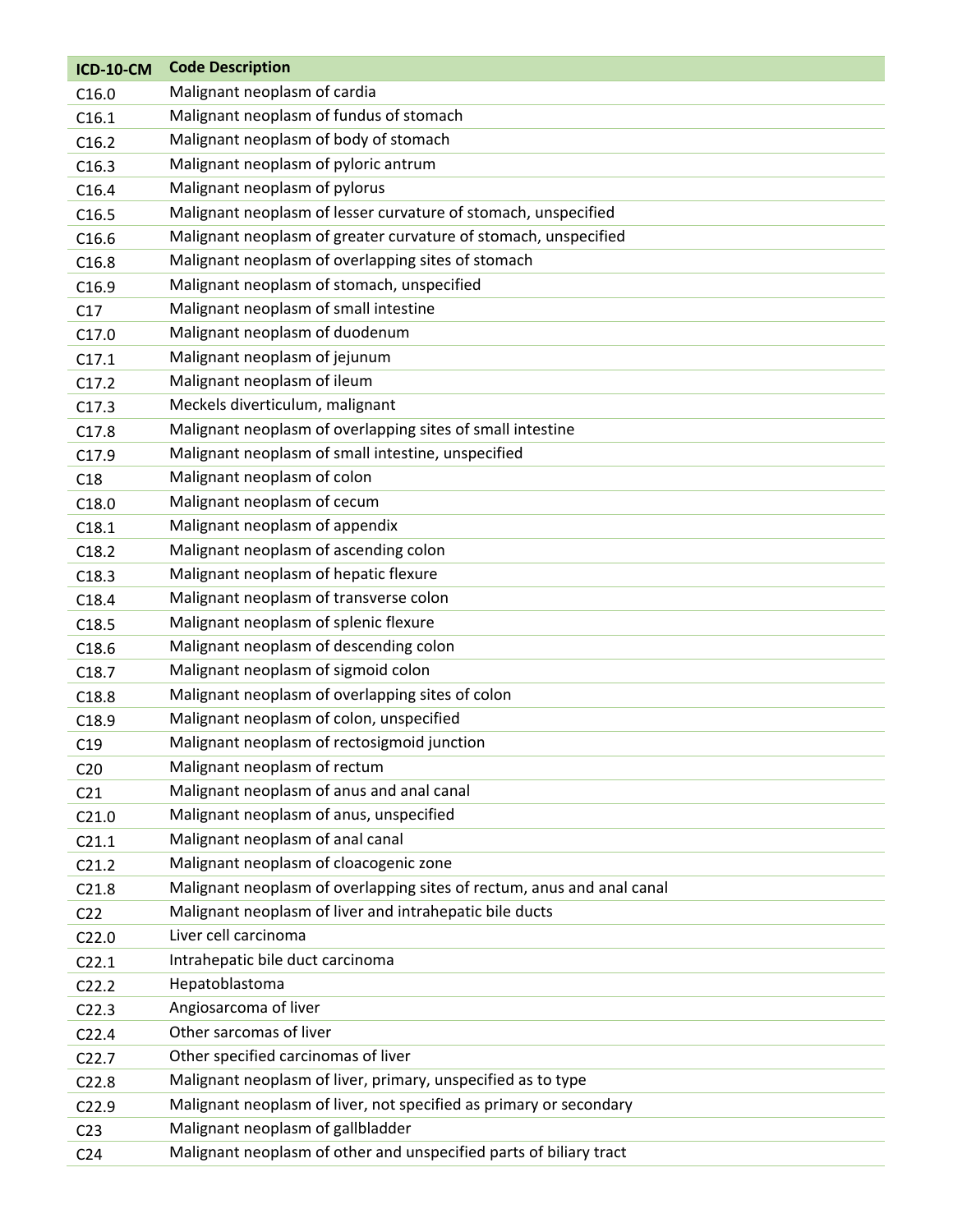| <b>ICD-10-CM</b>  | <b>Code Description</b>                                             |
|-------------------|---------------------------------------------------------------------|
| C <sub>24.0</sub> | Malignant neoplasm of extrahepatic bile duct                        |
| C <sub>24.1</sub> | Malignant neoplasm of ampulla of Vater                              |
| C <sub>24.8</sub> | Malignant neoplasm of overlapping sites of biliary tract            |
| C <sub>24.9</sub> | Malignant neoplasm of biliary tract, unspecified                    |
| C <sub>25</sub>   | Malignant neoplasm of pancreas                                      |
| C <sub>25.0</sub> | Malignant neoplasm of head of pancreas                              |
| C <sub>25.1</sub> | Malignant neoplasm of body of pancreas                              |
| C <sub>25.2</sub> | Malignant neoplasm of tail of pancreas                              |
| C <sub>25.3</sub> | Malignant neoplasm of pancreatic duct                               |
| C <sub>25.4</sub> | Malignant neoplasm of endocrine pancreas                            |
| C <sub>25.7</sub> | Malignant neoplasm of other parts of pancreas                       |
| C <sub>25.8</sub> | Malignant neoplasm of overlapping sites of pancreas                 |
| C <sub>25.9</sub> | Malignant neoplasm of pancreas, unspecified                         |
| C <sub>26</sub>   | Malignant neoplasm of other and ill-defined digestive organs        |
| C <sub>26.0</sub> | Malignant neoplasm of intestinal tract, part unspecified            |
| C26.1             | Malignant neoplasm of spleen                                        |
| C <sub>26.9</sub> | Malignant neoplasm of ill-defined sites within the digestive system |
| C30               | Malignant neoplasm of nasal cavity and middle ear                   |
| C30.0             | Malignant neoplasm of nasal cavity                                  |
| C30.1             | Malignant neoplasm of middle ear                                    |
| C31               | Malignant neoplasm of accessory sinuses                             |
| C31.0             | Malignant neoplasm of maxillary sinus                               |
| C31.1             | Malignant neoplasm of ethmoidal sinus                               |
| C31.2             | Malignant neoplasm of frontal sinus                                 |
| C31.3             | Malignant neoplasm of sphenoid sinus                                |
| C31.8             | Malignant neoplasm of overlapping sites of accessory sinuses        |
| C31.9             | Malignant neoplasm of accessory sinus, unspecified                  |
| C <sub>32</sub>   | Malignant neoplasm of larynx                                        |
| C32.0             | Malignant neoplasm of glottis                                       |
| C32.1             | Malignant neoplasm of supraglottis                                  |
| C32.2             | Malignant neoplasm of subglottis                                    |
| C32.3             | Malignant neoplasm of laryngeal cartilage                           |
| C32.8             | Malignant neoplasm of overlapping sites of larynx                   |
| C32.9             | Malignant neoplasm of larynx, unspecified                           |
| C <sub>33</sub>   | Malignant neoplasm of trachea                                       |
| C <sub>34</sub>   | Malignant neoplasm of bronchus and lung                             |
| C34.0             | Malignant neoplasm of main bronchus                                 |
| C34.00            | Malignant neoplasm of unspecified main bronchus                     |
| C34.01            | Malignant neoplasm of right main bronchus                           |
| C34.02            | Malignant neoplasm of left main bronchus                            |
| C34.1             | Malignant neoplasm of upper lobe, bronchus or lung                  |
| C34.10            | Malignant neoplasm of upper lobe, unspecified bronchus or lung      |
| C34.11            | Malignant neoplasm of upper lobe, right bronchus or lung            |
| C34.12            | Malignant neoplasm of upper lobe, left bronchus or lung             |
| C34.2             | Malignant neoplasm of middle lobe, bronchus or lung                 |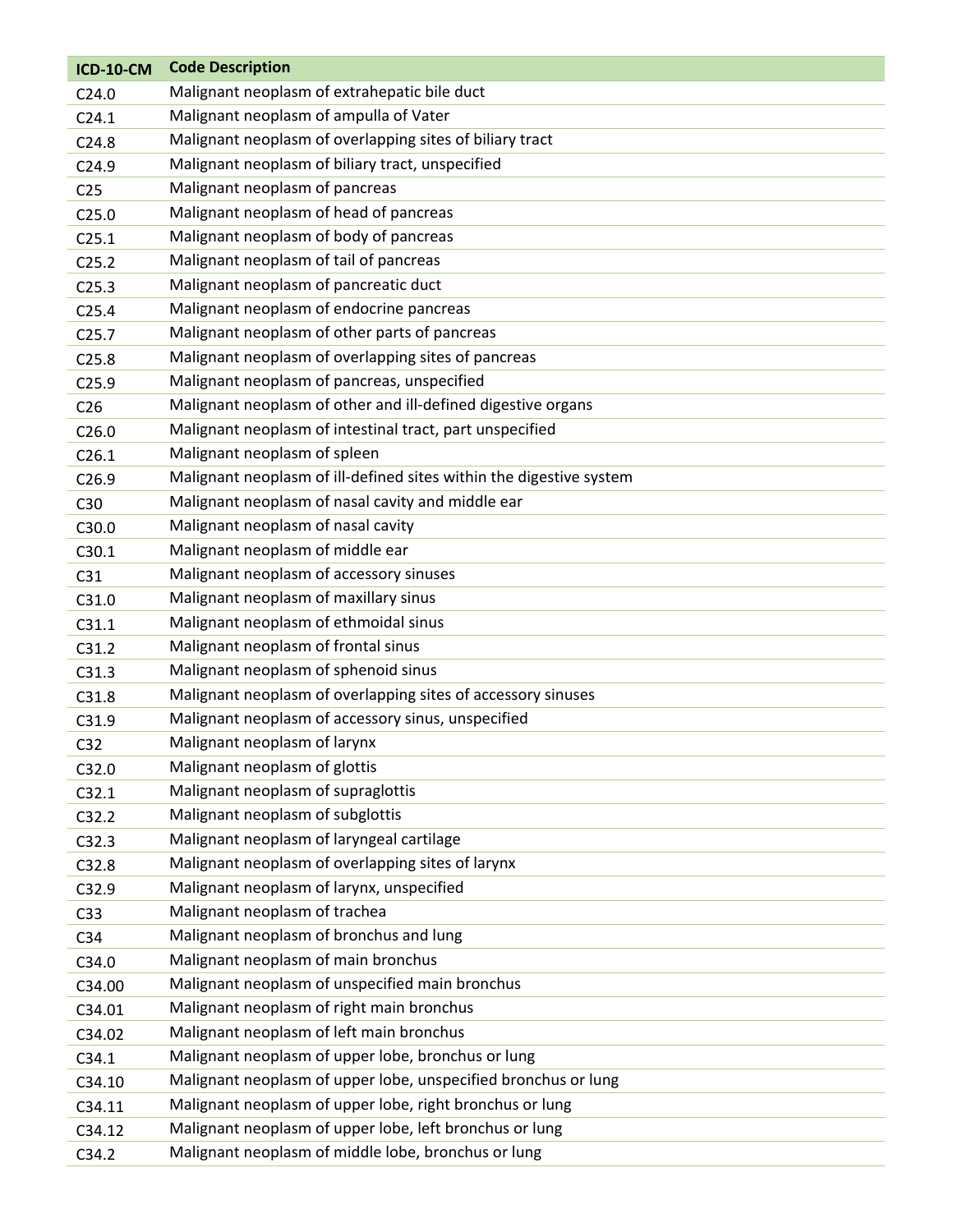| <b>ICD-10-CM</b> | <b>Code Description</b>                                                                              |
|------------------|------------------------------------------------------------------------------------------------------|
| C34.3            | Malignant neoplasm of lower lobe, bronchus or lung                                                   |
| C34.30           | Malignant neoplasm of lower lobe, unspecified bronchus or lung                                       |
| C34.31           | Malignant neoplasm of lower lobe, right bronchus or lung                                             |
| C34.32           | Malignant neoplasm of lower lobe, left bronchus or lung                                              |
| C34.8            | Malignant neoplasm of overlapping sites of bronchus and lung                                         |
| C34.80           | Malignant neoplasm of overlapping sites of unspecified bronchus and lung                             |
| C34.81           | Malignant neoplasm of overlapping sites of right bronchus and lung                                   |
| C34.82           | Malignant neoplasm of overlapping sites of left bronchus and lung                                    |
| C34.9            | Malignant neoplasm of unspecified part of bronchus or lung                                           |
| C34.90           | Malignant neoplasm of unspecified part of unspecified bronchus or lung                               |
| C34.91           | Malignant neoplasm of unspecified part of right bronchus or lung                                     |
| C34.92           | Malignant neoplasm of unspecified part of left bronchus or lung                                      |
| C <sub>37</sub>  | Malignant neoplasm of thymus (all thymoma now treated as malignant)                                  |
| C38              | Malignant neoplasm of heart, mediastinum and pleura                                                  |
| C38.0            | Malignant neoplasm of heart                                                                          |
| C38.1            | Malignant neoplasm of anterior mediastinum                                                           |
| C38.2            | Malignant neoplasm of posterior mediastinum                                                          |
| C38.3            | Malignant neoplasm of mediastinum, part unspecified                                                  |
| C38.4            | Malignant neoplasm of pleura                                                                         |
| C38.8            | Malignant neoplasm of overlapping sites of heart, mediastinum and pleura                             |
| C39              | Malignant neoplasm of other and ill-defined sites in the respiratory system and intrathoracic organs |
| C39.0            | Malignant neoplasm of upper respiratory tract, part unspecified                                      |
| C39.9            | Malignant neoplasm of lower respiratory tract, part unspecified                                      |
| C40              | Malignant neoplasm of bone and articular cartilage of limbs                                          |
| C40.0            | Malignant neoplasm of scapula and long bones of upper limb                                           |
| C40.00           | Malignant neoplasm of scapula and long bones of unspecified upper limb                               |
| C40.01           | Malignant neoplasm of scapula and long bones of right upper limb                                     |
| C40.02           | Malignant neoplasm of scapula and long bones of left upper limb                                      |
| C40.1            | Malignant neoplasm of short bones of upper limb                                                      |
| C40.10           | Malignant neoplasm of short bones of unspecified upper limb                                          |
| C40.11           | Malignant neoplasm of short bones of right upper limb                                                |
| C40.12           | Malignant neoplasm of short bones of left upper limb                                                 |
| C40.2            | Malignant neoplasm of long bones of lower limb                                                       |
| C40.20           | Malignant neoplasm of long bones of unspecified lower limb                                           |
| C40.21           | Malignant neoplasm of long bones of right lower limb                                                 |
| C40.22           | Malignant neoplasm of long bones of left lower limb                                                  |
| C40.3            | Malignant neoplasm of short bones of lower limb                                                      |
| C40.30           | Malignant neoplasm of short bones of unspecified lower limb                                          |
| C40.31           | Malignant neoplasm of short bones of right lower limb                                                |
| C40.32           | Malignant neoplasm of short bones of left lower limb                                                 |
| C40.8            | Malignant neoplasm of overlapping sites of bone and articular cartilage of limb                      |
| C40.80           | Malignant neoplasm of overlapping sites of bone and articular cartilage of unspecified limb          |
| C40.81           | Malignant neoplasm of overlapping sites of bone and articular cartilage of right limb                |
| C40.82           | Malignant neoplasm of overlapping sites of bone and articular cartilage of left limb                 |
| C40.9            | Malignant neoplasm of unspecified bones and articular cartilage of limb                              |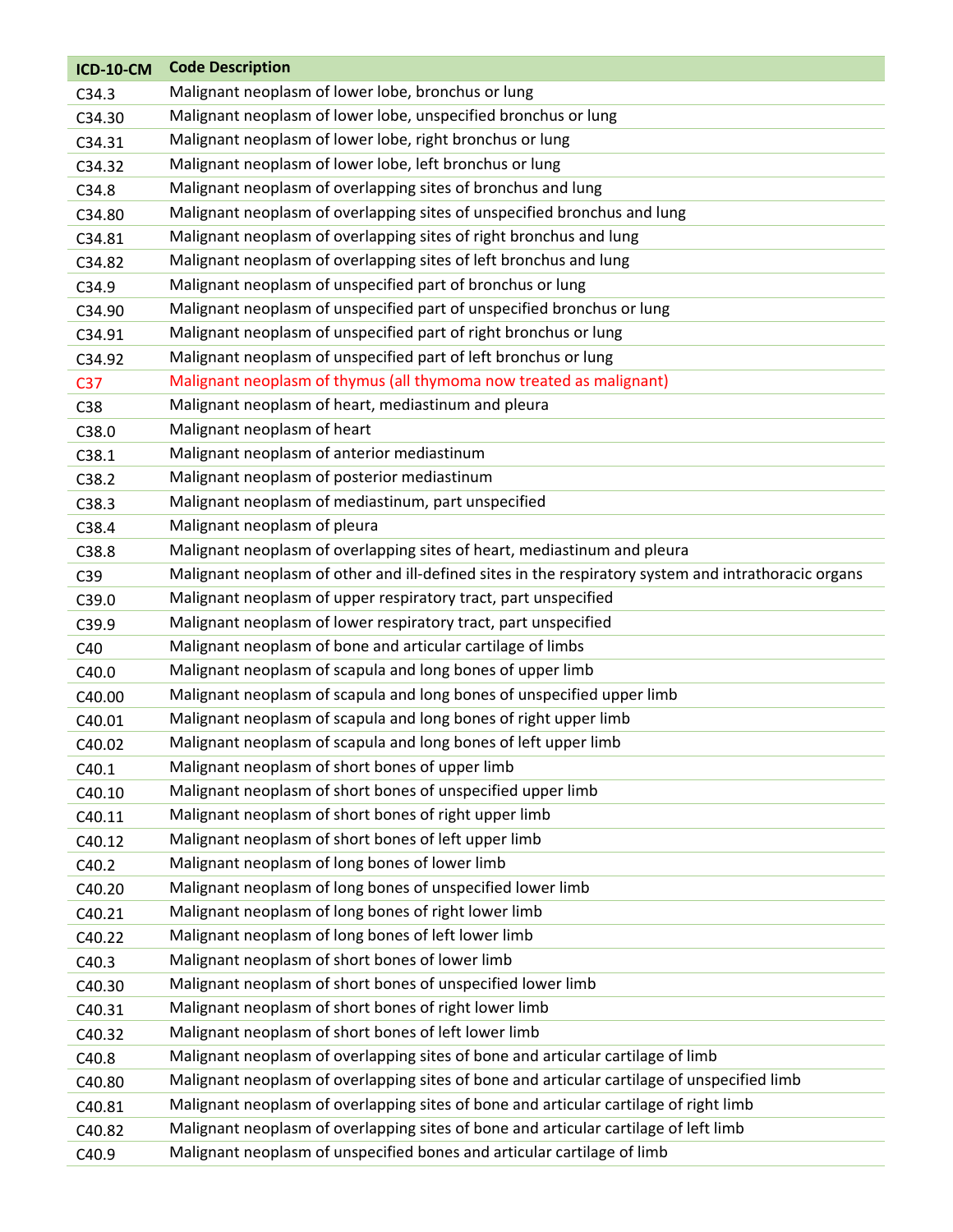| <b>ICD-10-CM</b> | <b>Code Description</b>                                                             |
|------------------|-------------------------------------------------------------------------------------|
| C40.90           | Malignant neoplasm of unspecified bones and articular cartilage of unspecified limb |
| C40.91           | Malignant neoplasm of unspecified bones and articular cartilage of right limb       |
| C40.92           | Malignant neoplasm of unspecified bones and articular cartilage of left limb        |
| C41              | Malignant neoplasm of bone and articular cartilage of other and unspecified sites   |
| C41.0            | Malignant neoplasm of bones of skull and face                                       |
| C41.1            | Malignant neoplasm of mandible                                                      |
| C41.2            | Malignant neoplasm of vertebral column                                              |
| C41.3            | Malignant neoplasm of ribs, sternum and clavicle                                    |
| C41.4            | Malignant neoplasm of pelvic bones, sacrum and coccyx                               |
| C41.9            | Malignant neoplasm of bone and articular cartilage, unspecified                     |
| C43              | Malignant melanoma of skin                                                          |
| C43.0            | Malignant melanoma of lip                                                           |
| C43.1            | Malignant melanoma of eyelid, including canthus                                     |
| C43.10           | Malignant melanoma of unspecified eyelid, including canthus                         |
| C43.11           | Malignant melanoma of right eyelid, including canthus                               |
| C43.12           | Malignant melanoma of left eyelid, including canthus                                |
| C43.2            | Malignant melanoma of ear and external auricular canal                              |
| C43.20           | Malignant melanoma of unspecified ear and external auricular canal                  |
| C43.21           | Malignant melanoma of right ear and external auricular canal                        |
| C43.22           | Malignant melanoma of left ear and external auricular canal                         |
| C43.3            | Malignant melanoma of other and unspecified parts of face                           |
| C43.30           | Malignant melanoma of unspecified part of face                                      |
| C43.31           | Malignant melanoma of nose                                                          |
| C43.39           | Malignant melanoma of other parts of face                                           |
| C43.4            | Malignant melanoma of scalp and neck                                                |
| C43.5            | Malignant melanoma of trunk                                                         |
| C43.51           | Malignant melanoma of anal skin                                                     |
| C43.52           | Malignant melanoma of skin of breast                                                |
| C43.59           | Malignant melanoma of other part of trunk                                           |
| C43.6            | Malignant melanoma of upper limb, including shoulder                                |
| C43.60           | Malignant melanoma of unspecified upper limb, including shoulder                    |
| C43.61           | Malignant melanoma of right upper limb, including shoulder                          |
| C43.62           | Malignant melanoma of left upper limb, including shoulder                           |
| C43.7            | Malignant melanoma of lower limb, including hip                                     |
| C43.70           | Malignant melanoma of unspecified lower limb, including hip                         |
| C43.71           | Malignant melanoma of right lower limb, including hip                               |
| C43.72           | Malignant melanoma of left lower limb, including hip                                |
| C43.8            | Malignant melanoma of overlapping sites of skin                                     |
| C43.9            | Malignant melanoma of skin, unspecified                                             |
| C45              | Mesothelioma                                                                        |
| C45.0            | Mesothelioma of pleura                                                              |
| C45.1            | Mesothelioma of peritoneum                                                          |
| C45.2            | Mesothelioma of pericardium                                                         |
| C45.7            | Mesothelioma of other sites                                                         |
| C45.9            | Mesothelioma, unspecified                                                           |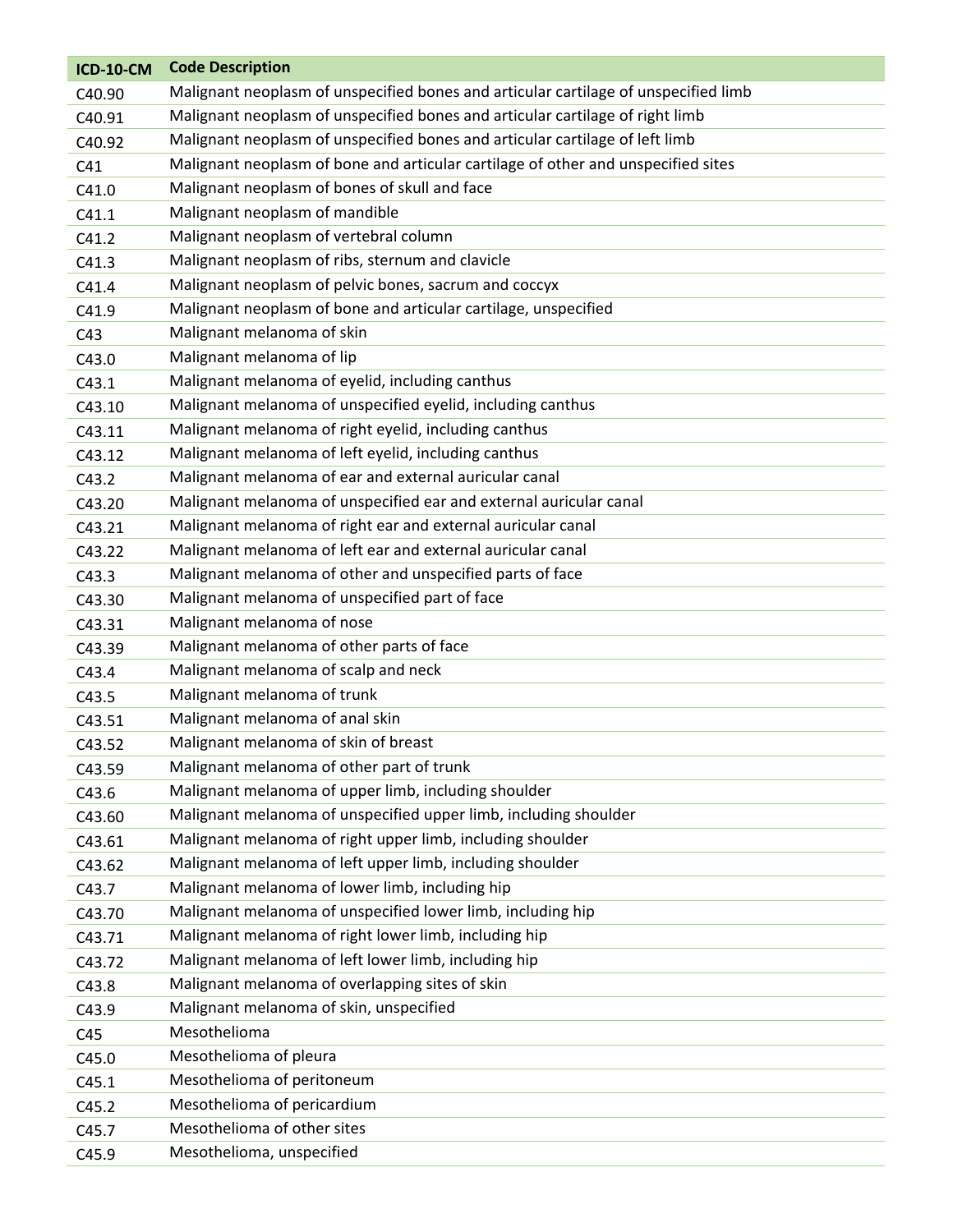| <b>ICD-10-CM</b> | <b>Code Description</b>                                                                        |
|------------------|------------------------------------------------------------------------------------------------|
| C46              | Kaposis sarcoma                                                                                |
| C46.0            | Kaposis sarcoma of skin                                                                        |
| C46.1            | Kaposis sarcoma of soft tissue                                                                 |
| C46.2            | Kaposis sarcoma of palate                                                                      |
| C46.3            | Kaposis sarcoma of lymph nodes                                                                 |
| C46.4            | Kaposis sarcoma of gastrointestinal sites                                                      |
| C46.5            | Kaposis sarcoma of lung                                                                        |
| C46.50           | Kaposis sarcoma of unspecified lung                                                            |
| C46.51           | Kaposis sarcoma of right lung                                                                  |
| C46.52           | Kaposis sarcoma of left lung                                                                   |
| C46.7            | Kaposis sarcoma of other sites                                                                 |
| C46.9            | Kaposis sarcoma, unspecified                                                                   |
| C47              | Malignant neoplasm of peripheral nerves and autonomic nervous system                           |
| C47.0            | Malignant neoplasm of peripheral nerves of head, face and neck                                 |
| C47.1            | Malignant neoplasm of peripheral nerves of upper limb, including shoulder                      |
| C47.10           | Malignant neoplasm of peripheral nerves of unspecified upper limb, including shoulder          |
| C47.11           | Malignant neoplasm of peripheral nerves of right upper limb, including shoulder                |
| C47.12           | Malignant neoplasm of peripheral nerves of left upper limb, including shoulder                 |
| C47.2            | Malignant neoplasm of peripheral nerves of lower limb, including hip                           |
| C47.20           | Malignant neoplasm of peripheral nerves of unspecified lower limb, including hip               |
| C47.21           | Malignant neoplasm of peripheral nerves of right lower limb, including hip                     |
| C47.22           | Malignant neoplasm of peripheral nerves of left lower limb, including hip                      |
| C47.3            | Malignant neoplasm of peripheral nerves of thorax                                              |
| C47.4            | Malignant neoplasm of peripheral nerves of abdomen                                             |
| C47.5            | Malignant neoplasm of peripheral nerves of pelvis                                              |
| C47.6            | Malignant neoplasm of peripheral nerves of trunk, unspecified                                  |
| C47.8            | Malignant neoplasm of overlapping sites of peripheral nerves and autonomic nervous system      |
| C47.9            | Malignant neoplasm of peripheral nerves and autonomic nervous system, unspecified              |
| C48              | Malignant neoplasm of retroperitoneum and peritoneum                                           |
| C48.0            | Malignant neoplasm of retroperitoneum                                                          |
| C48.1            | Malignant neoplasm of specified parts of peritoneum                                            |
| C48.2            | Malignant neoplasm of peritoneum, unspecified                                                  |
| C48.8            | Malignant neoplasm of overlapping sites of retroperitoneum and peritoneum                      |
| C49              | Malignant neoplasm of other connective and soft tissue                                         |
| C49.0            | Malignant neoplasm of connective and soft tissue of head, face and neck                        |
| C49.1            | Malignant neoplasm of connective and soft tissue of upper limb, including shoulder             |
| C49.10           | Malignant neoplasm of connective and soft tissue of unspecified upper limb, including shoulder |
| C49.11           | Malignant neoplasm of connective and soft tissue of right upper limb, including shoulder       |
| C49.12           | Malignant neoplasm of connective and soft tissue of left upper limb, including shoulder        |
| C49.2            | Malignant neoplasm of connective and soft tissue of lower limb, including hip                  |
| C49.20           | Malignant neoplasm of connective and soft tissue of unspecified lower limb, including hip      |
| C49.21           | Malignant neoplasm of connective and soft tissue of right lower limb, including hip            |
| C49.22           | Malignant neoplasm of connective and soft tissue of left lower limb, including hip             |
| C49.3            | Malignant neoplasm of connective and soft tissue of thorax                                     |
| C49.4            | Malignant neoplasm of connective and soft tissue of abdomen                                    |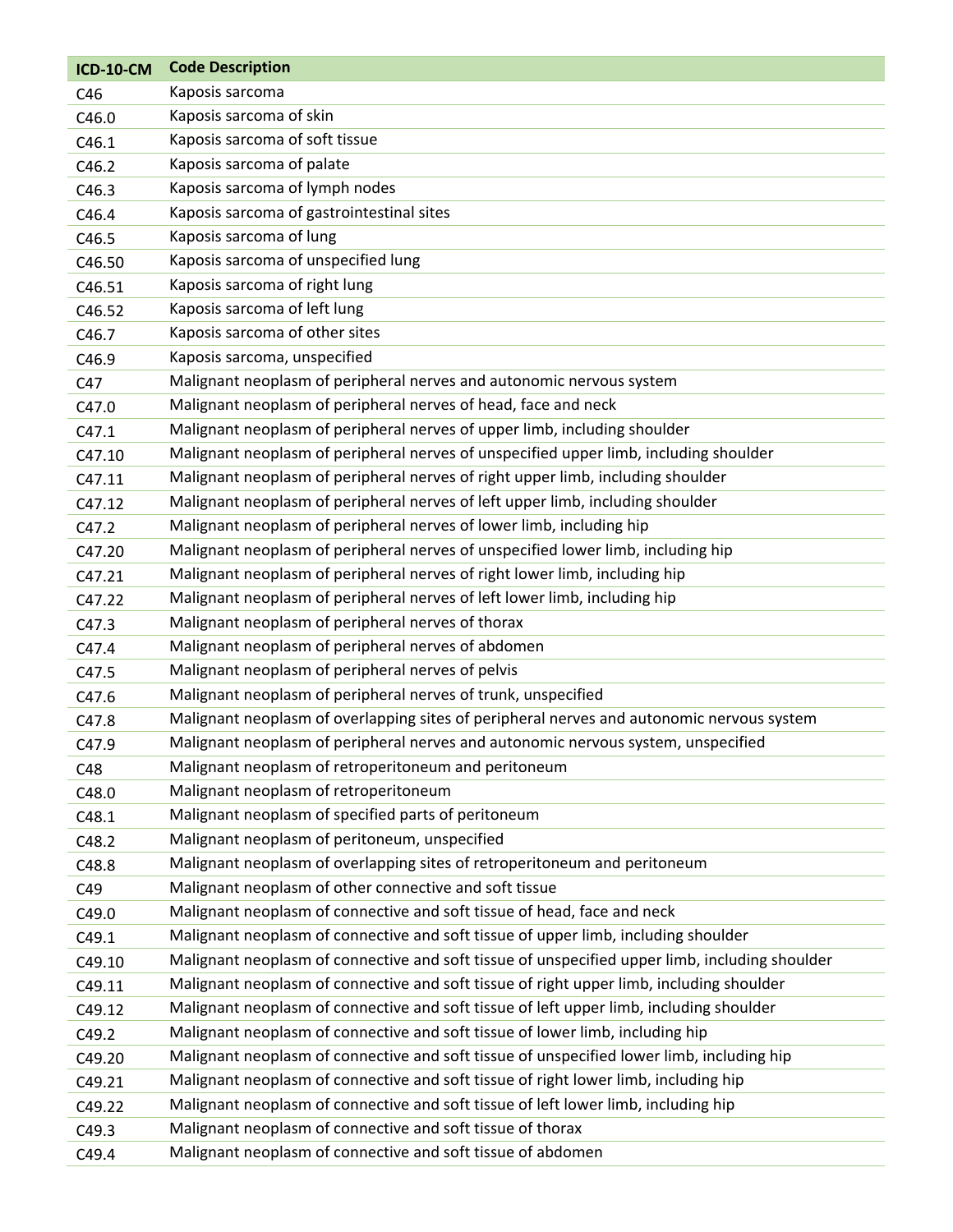| <b>ICD-10-CM</b> | <b>Code Description</b>                                                |
|------------------|------------------------------------------------------------------------|
| C49.5            | Malignant neoplasm of connective and soft tissue of pelvis             |
| C49.6            | Malignant neoplasm of connective and soft tissue of trunk, unspecified |
| C49.8            | Malignant neoplasm of overlapping sites of connective and soft tissue  |
| C49.9            | Malignant neoplasm of connective and soft tissue, unspecified          |
| C49.A            | Gastrointestinal stromal tumor                                         |
| C49.A0           | Gastrointestinal stromal tumor, unspecified site                       |
| C49.A1           | Gastrointestinal stromal tumor of esophagus                            |
| C49.A2           | Gastrointestinal stromal tumor of stomach                              |
| C49.A3           | Gastrointestinal stromal tumor of small intestine                      |
| C49.A4           | Gastrointestinal stromal tumor of large intestine                      |
| C49.A5           | Gastrointestinal stromal tumor of rectum                               |
| C49.A9           | Gastrointestinal stromal tumor of other sites                          |
| C <sub>4</sub> A | Merkel cell carcinoma                                                  |
| C4A.0            | Merkel cell carcinoma of lip                                           |
| C4A.1            | Merkel cell carcinoma of eyelid, including canthus                     |
| C4A.10           | Merkel cell carcinoma of unspecified eyelid, including canthus         |
| C4A.11           | Merkel cell carcinoma of right eyelid, including canthus               |
| C4A.12           | Merkel cell carcinoma of left eyelid, including canthus                |
| C4A.2            | Merkel cell carcinoma of ear and external auricular canal              |
| C4A.20           | Merkel cell carcinoma of unspecified ear and external auricular canal  |
| C4A.21           | Merkel cell carcinoma of right ear and external auricular canal        |
| C4A.22           | Merkel cell carcinoma of left ear and external auricular canal         |
| C4A.3            | Merkel cell carcinoma of other and unspecified parts of face           |
| C4A.30           | Merkel cell carcinoma of unspecified part of face                      |
| C4A.31           | Merkel cell carcinoma of nose                                          |
| C4A.39           | Merkel cell carcinoma of other parts of face                           |
| C4A.4            | Merkel cell carcinoma of scalp and neck                                |
| C4A.5            | Merkel cell carcinoma of trunk                                         |
| C4A.51           | Merkel cell carcinoma of anal skin                                     |
| C4A.52           | Merkel cell carcinoma of skin of breast                                |
| C4A.59           | Merkel cell carcinoma of other part of trunk                           |
| C4A.6            | Merkel cell carcinoma of upper limb, including shoulder                |
| C4A.60           | Merkel cell carcinoma of unspecified upper limb, including shoulder    |
| C4A.61           | Merkel cell carcinoma of right upper limb, including shoulder          |
| C4A.62           | Merkel cell carcinoma of left upper limb, including shoulder           |
| C4A.7            | Merkel cell carcinoma of lower limb, including hip                     |
| C4A.70           | Merkel cell carcinoma of unspecified lower limb, including hip         |
| C4A.71           | Merkel cell carcinoma of right lower limb, including hip               |
| C4A.72           | Merkel cell carcinoma of left lower limb, including hip                |
| C4A.8            | Merkel cell carcinoma of overlapping sites                             |
| C4A.9            | Merkel cell carcinoma, unspecified                                     |
| C50              | Malignant neoplasm of breast                                           |
| C50.0            | Malignant neoplasm of nipple and areola                                |
| C50.01           | Malignant neoplasm of nipple and areola, female                        |
| C50.011          | Malignant neoplasm of nipple and areola, right female breast           |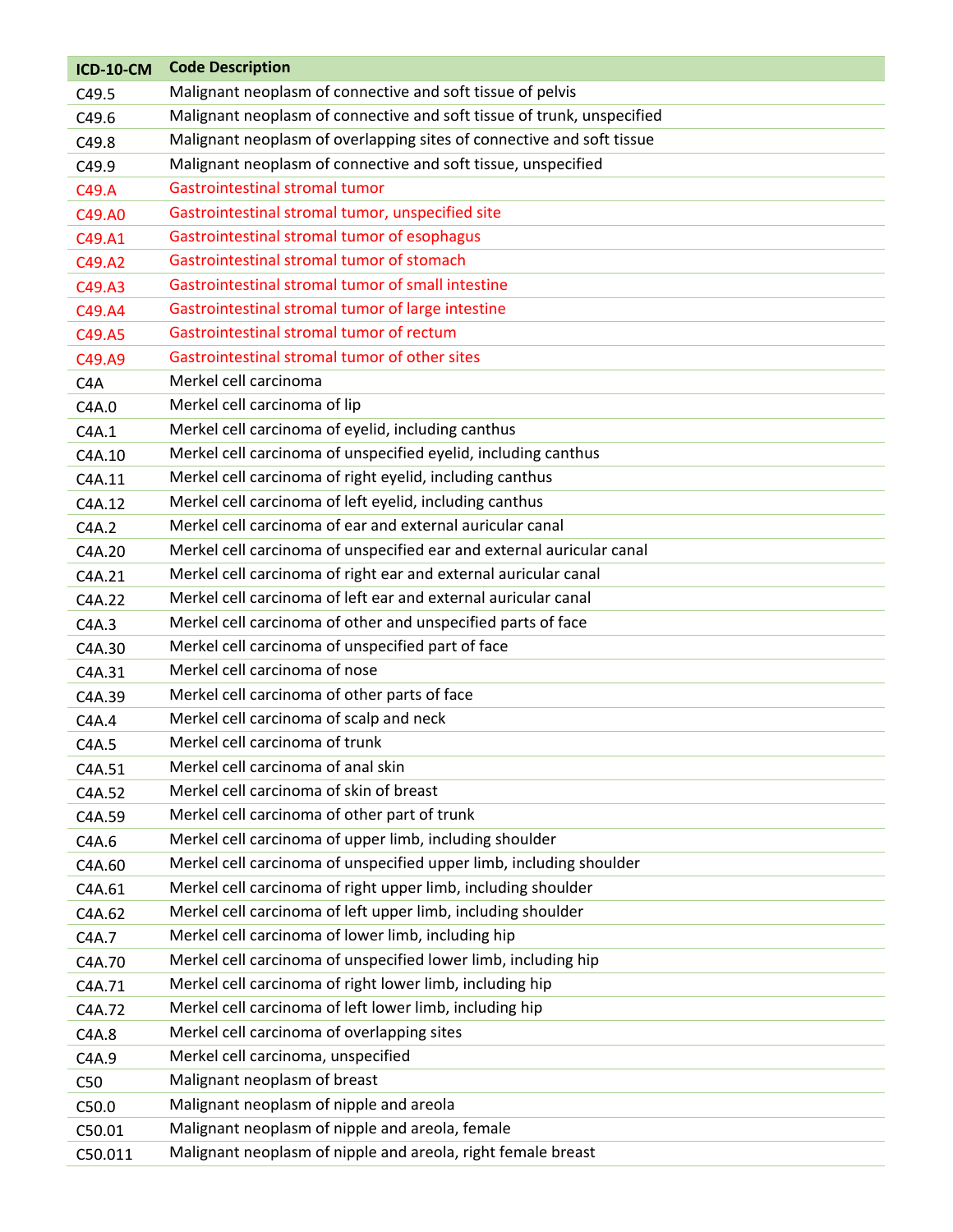| <b>ICD-10-CM</b> | <b>Code Description</b>                                                 |
|------------------|-------------------------------------------------------------------------|
| C50.012          | Malignant neoplasm of nipple and areola, left female breast             |
| C50.019          | Malignant neoplasm of nipple and areola, unspecified female breast      |
| C50.02           | Malignant neoplasm of nipple and areola, male                           |
| C50.021          | Malignant neoplasm of nipple and areola, right male breast              |
| C50.022          | Malignant neoplasm of nipple and areola, left male breast               |
| C50.029          | Malignant neoplasm of nipple and areola, unspecified male breast        |
| C50.1            | Malignant neoplasm of central portion of breast                         |
| C50.11           | Malignant neoplasm of central portion of breast, female                 |
| C50.111          | Malignant neoplasm of central portion of right female breast            |
| C50.112          | Malignant neoplasm of central portion of left female breast             |
| C50.119          | Malignant neoplasm of central portion of unspecified female breast      |
| C50.12           | Malignant neoplasm of central portion of breast, male                   |
| C50.121          | Malignant neoplasm of central portion of right male breast              |
| C50.122          | Malignant neoplasm of central portion of left male breast               |
| C50.129          | Malignant neoplasm of central portion of unspecified male breast        |
| C50.2            | Malignant neoplasm of upper-inner quadrant of breast                    |
| C50.21           | Malignant neoplasm of upper-inner quadrant of breast, female            |
| C50.211          | Malignant neoplasm of upper-inner quadrant of right female breast       |
| C50.212          | Malignant neoplasm of upper-inner quadrant of left female breast        |
| C50.219          | Malignant neoplasm of upper-inner quadrant of unspecified female breast |
| C50.22           | Malignant neoplasm of upper-inner quadrant of breast, male              |
| C50.221          | Malignant neoplasm of upper-inner quadrant of right male breast         |
| C50.222          | Malignant neoplasm of upper-inner quadrant of left male breast          |
| C50.229          | Malignant neoplasm of upper-inner quadrant of unspecified male breast   |
| C50.3            | Malignant neoplasm of lower-inner quadrant of breast                    |
| C50.31           | Malignant neoplasm of lower-inner quadrant of breast, female            |
| C50.311          | Malignant neoplasm of lower-inner quadrant of right female breast       |
| C50.312          | Malignant neoplasm of lower-inner quadrant of left female breast        |
| C50.319          | Malignant neoplasm of lower-inner quadrant of unspecified female breast |
| C50.32           | Malignant neoplasm of lower-inner quadrant of breast, male              |
| C50.321          | Malignant neoplasm of lower-inner quadrant of right male breast         |
| C50.322          | Malignant neoplasm of lower-inner quadrant of left male breast          |
| C50.329          | Malignant neoplasm of lower-inner quadrant of unspecified male breast   |
| C50.4            | Malignant neoplasm of upper-outer quadrant of breast                    |
| C50.41           | Malignant neoplasm of upper-outer quadrant of breast, female            |
| C50.411          | Malignant neoplasm of upper-outer quadrant of right female breast       |
| C50.412          | Malignant neoplasm of upper-outer quadrant of left female breast        |
| C50.419          | Malignant neoplasm of upper-outer quadrant of unspecified female breast |
| C50.42           | Malignant neoplasm of upper-outer quadrant of breast, male              |
| C50.421          | Malignant neoplasm of upper-outer quadrant of right male breast         |
| C50.422          | Malignant neoplasm of upper-outer quadrant of left male breast          |
| C50.429          | Malignant neoplasm of upper-outer quadrant of unspecified male breast   |
| C50.5            | Malignant neoplasm of lower-outer quadrant of breast                    |
| C50.51           | Malignant neoplasm of lower-outer quadrant of breast, female            |
| C50.511          | Malignant neoplasm of lower-outer quadrant of right female breast       |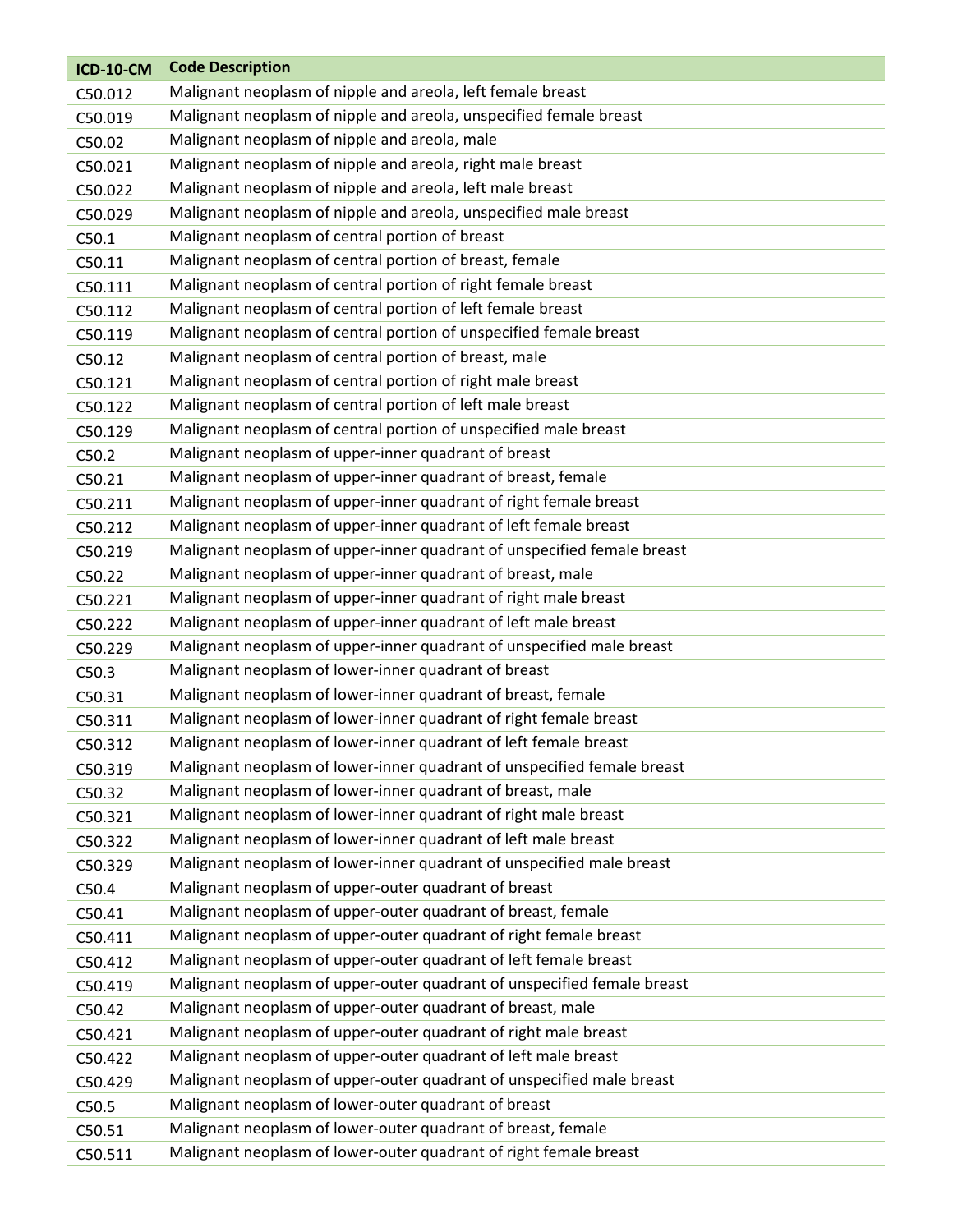| <b>ICD-10-CM</b> | <b>Code Description</b>                                                 |
|------------------|-------------------------------------------------------------------------|
| C50.512          | Malignant neoplasm of lower-outer quadrant of left female breast        |
| C50.519          | Malignant neoplasm of lower-outer quadrant of unspecified female breast |
| C50.52           | Malignant neoplasm of lower-outer quadrant of breast, male              |
| C50.521          | Malignant neoplasm of lower-outer quadrant of right male breast         |
| C50.522          | Malignant neoplasm of lower-outer quadrant of left male breast          |
| C50.529          | Malignant neoplasm of lower-outer quadrant of unspecified male breast   |
| C50.6            | Malignant neoplasm of axillary tail of breast                           |
| C50.61           | Malignant neoplasm of axillary tail of breast, female                   |
| C50.611          | Malignant neoplasm of axillary tail of right female breast              |
| C50.612          | Malignant neoplasm of axillary tail of left female breast               |
| C50.619          | Malignant neoplasm of axillary tail of unspecified female breast        |
| C50.62           | Malignant neoplasm of axillary tail of breast, male                     |
| C50.621          | Malignant neoplasm of axillary tail of right male breast                |
| C50.622          | Malignant neoplasm of axillary tail of left male breast                 |
| C50.629          | Malignant neoplasm of axillary tail of unspecified male breast          |
| C50.8            | Malignant neoplasm of overlapping sites of breast                       |
| C50.81           | Malignant neoplasm of overlapping sites of breast, female               |
| C50.811          | Malignant neoplasm of overlapping sites of right female breast          |
| C50.812          | Malignant neoplasm of overlapping sites of left female breast           |
| C50.819          | Malignant neoplasm of overlapping sites of unspecified female breast    |
| C50.82           | Malignant neoplasm of overlapping sites of breast, male                 |
| C50.821          | Malignant neoplasm of overlapping sites of right male breast            |
| C50.822          | Malignant neoplasm of overlapping sites of left male breast             |
| C50.829          | Malignant neoplasm of overlapping sites of unspecified male breast      |
| C50.9            | Malignant neoplasm of breast of unspecified site                        |
| C50.91           | Malignant neoplasm of breast of unspecified site, female                |
| C50.911          | Malignant neoplasm of unspecified site of right female breast           |
| C50.912          | Malignant neoplasm of unspecified site of left female breast            |
| C50.919          | Malignant neoplasm of unspecified site of unspecified female breast     |
| C50.92           | Malignant neoplasm of breast of unspecified site, male                  |
| C50.921          | Malignant neoplasm of unspecified site of right male breast             |
| C50.922          | Malignant neoplasm of unspecified site of left male breast              |
| C50.929          | Malignant neoplasm of unspecified site of unspecified male breast       |
| C51              | Malignant neoplasm of vulva                                             |
| C51.0            | Malignant neoplasm of labium majus                                      |
| C51.1            | Malignant neoplasm of labium minus                                      |
| C51.2            | Malignant neoplasm of clitoris                                          |
| C51.8            | Malignant neoplasm of overlapping sites of vulva                        |
| C51.9            | Malignant neoplasm of vulva, unspecified                                |
| C52              | Malignant neoplasm of vagina                                            |
| C53              | Malignant neoplasm of cervix uteri                                      |
| C53.0            | Malignant neoplasm of endocervix                                        |
| C53.1            | Malignant neoplasm of exocervix                                         |
| C53.8            | Malignant neoplasm of overlapping sites of cervix uteri                 |
| C53.9            | Malignant neoplasm of cervix uteri, unspecified                         |
|                  |                                                                         |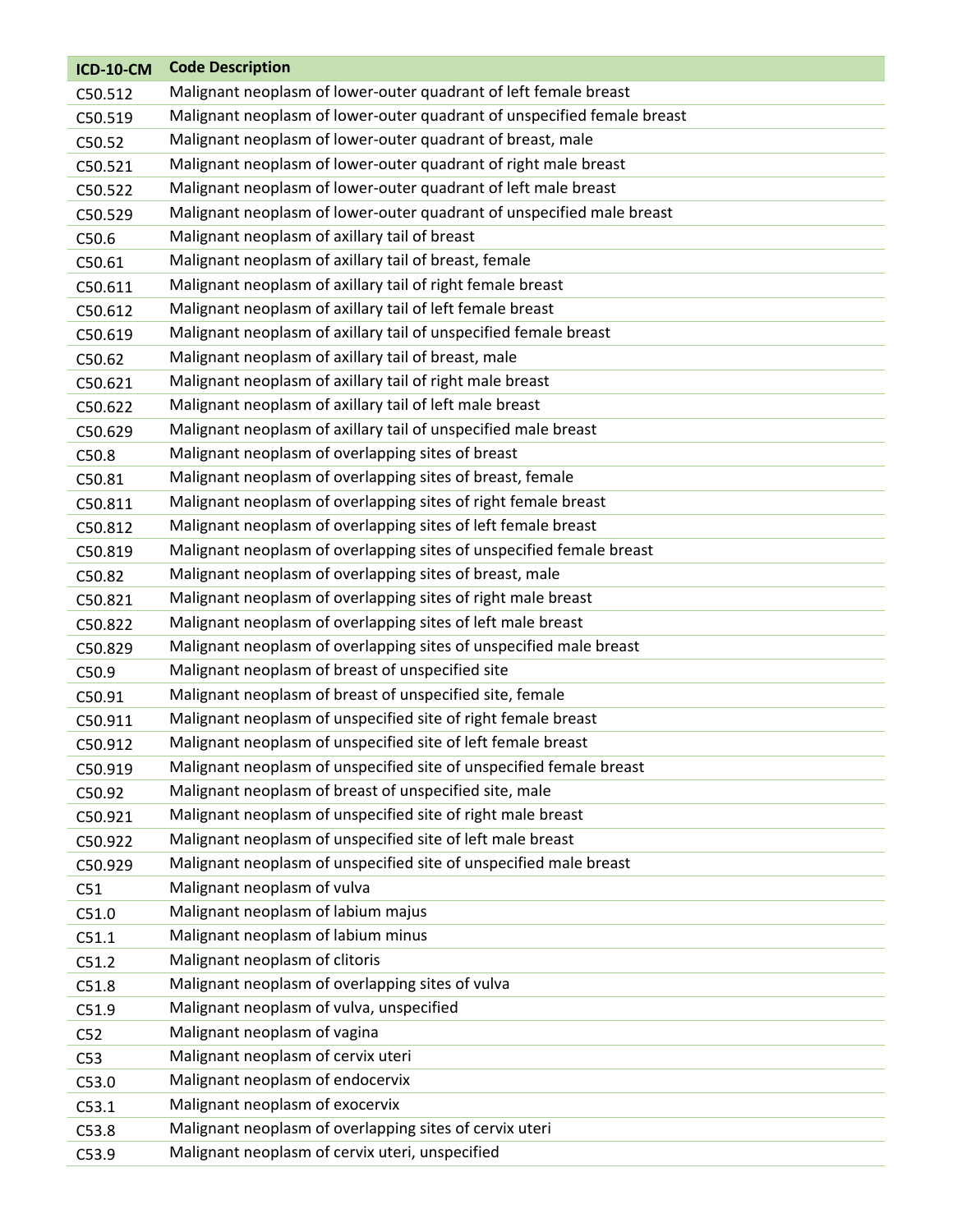| <b>ICD-10-CM</b> | <b>Code Description</b>                                           |
|------------------|-------------------------------------------------------------------|
| C54              | Malignant neoplasm of corpus uteri                                |
| C54.0            | Malignant neoplasm of isthmus uteri                               |
| C54.1            | Malignant neoplasm of endometrium                                 |
| C54.2            | Malignant neoplasm of myometrium                                  |
| C54.3            | Malignant neoplasm of fundus uteri                                |
| C54.8            | Malignant neoplasm of overlapping sites of corpus uteri           |
| C54.9            | Malignant neoplasm of corpus uteri, unspecified                   |
| C <sub>55</sub>  | Malignant neoplasm of uterus, part unspecified                    |
| C56              | Malignant neoplasm of ovary                                       |
| C56.1            | Malignant neoplasm of right ovary                                 |
| C56.2            | Malignant neoplasm of left ovary                                  |
| C56.9            | Malignant neoplasm of unspecified ovary                           |
| C57              | Malignant neoplasm of other and unspecified female genital organs |
| C57.0            | Malignant neoplasm of fallopian tube                              |
| C57.00           | Malignant neoplasm of unspecified fallopian tube                  |
| C57.01           | Malignant neoplasm of right fallopian tube                        |
| C57.02           | Malignant neoplasm of left fallopian tube                         |
| C57.1            | Malignant neoplasm of broad ligament                              |
| C57.10           | Malignant neoplasm of unspecified broad ligament                  |
| C57.11           | Malignant neoplasm of right broad ligament                        |
| C57.12           | Malignant neoplasm of left broad ligament                         |
| C57.2            | Malignant neoplasm of round ligament                              |
| C57.20           | Malignant neoplasm of unspecified round ligament                  |
| C57.21           | Malignant neoplasm of right round ligament                        |
| C57.22           | Malignant neoplasm of left round ligament                         |
| C57.3            | Malignant neoplasm of parametrium                                 |
| C57.4            | Malignant neoplasm of uterine adnexa, unspecified                 |
| C57.7            | Malignant neoplasm of other specified female genital organs       |
| C57.8            | Malignant neoplasm of overlapping sites of female genital organs  |
| C57.9            | Malignant neoplasm of female genital organ, unspecified           |
| C58              | Malignant neoplasm of placenta                                    |
| C60              | Malignant neoplasm of penis                                       |
| C60.0            | Malignant neoplasm of prepuce                                     |
| C60.1            | Malignant neoplasm of glans penis                                 |
| C60.2            | Malignant neoplasm of body of penis                               |
| C60.8            | Malignant neoplasm of overlapping sites of penis                  |
| C60.9            | Malignant neoplasm of penis, unspecified                          |
| C61              | Malignant neoplasm of prostate                                    |
| C62              | Malignant neoplasm of testis                                      |
| C62.0            | Malignant neoplasm of undescended testis                          |
| C62.00           | Malignant neoplasm of unspecified undescended testis              |
| C62.01           | Malignant neoplasm of undescended right testis                    |
| C62.02           | Malignant neoplasm of undescended left testis                     |
| C62.1            | Malignant neoplasm of descended testis                            |
| C62.10           | Malignant neoplasm of unspecified descended testis                |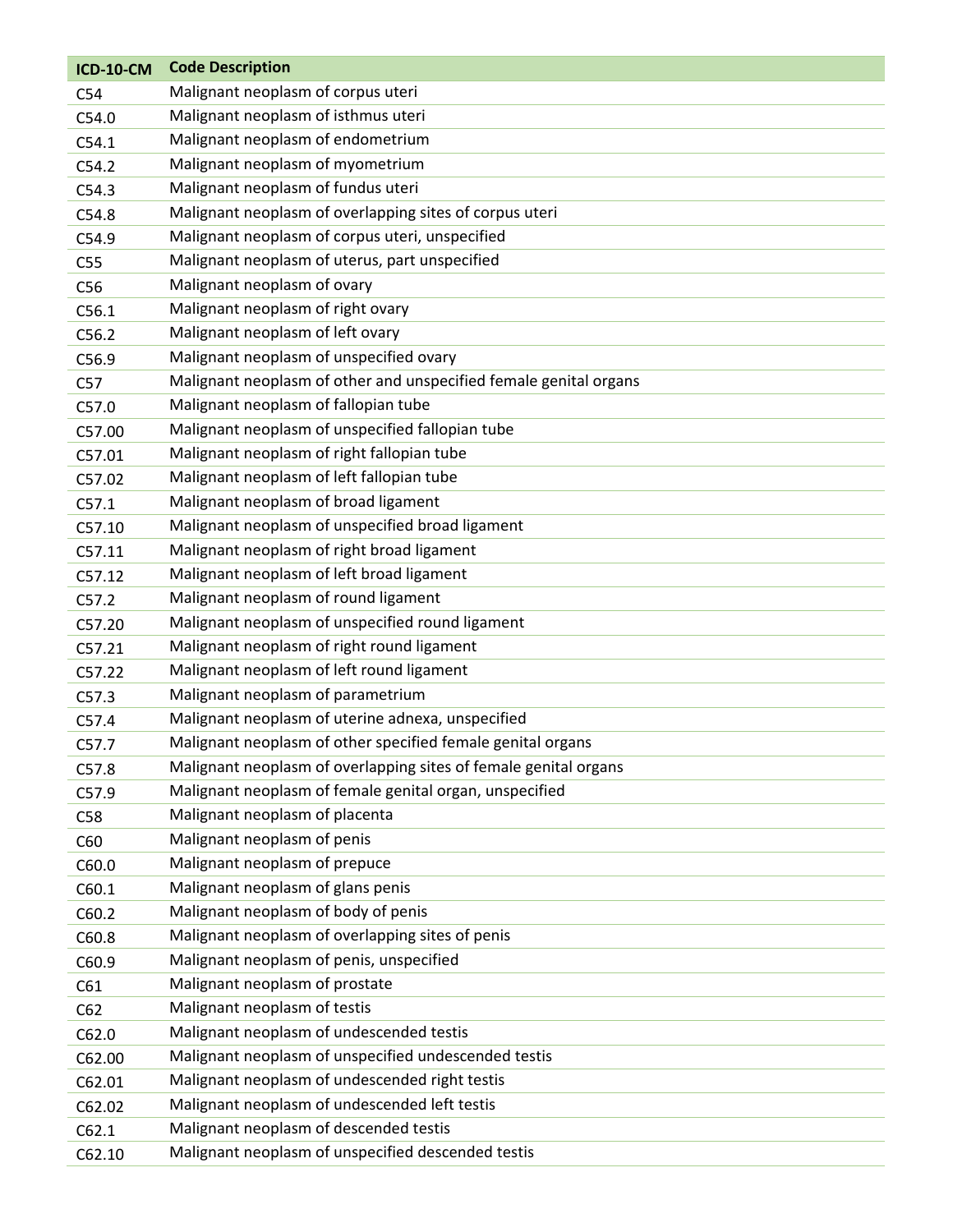| <b>ICD-10-CM</b> | <b>Code Description</b>                                                                |
|------------------|----------------------------------------------------------------------------------------|
| C62.11           | Malignant neoplasm of descended right testis                                           |
| C62.12           | Malignant neoplasm of descended left testis                                            |
| C62.9            | Malignant neoplasm of testis, unspecified whether descended or undescended             |
| C62.90           | Malignant neoplasm of unspecified testis, unspecified whether descended or undescended |
| C62.91           | Malignant neoplasm of right testis, unspecified whether descended or undescended       |
| C62.92           | Malignant neoplasm of left testis, unspecified whether descended or undescended        |
| C63              | Malignant neoplasm of other and unspecified male genital organs                        |
| C63.0            | Malignant neoplasm of epididymis                                                       |
| C63.00           | Malignant neoplasm of unspecified epididymis                                           |
| C63.01           | Malignant neoplasm of right epididymis                                                 |
| C63.02           | Malignant neoplasm of left epididymis                                                  |
| C63.1            | Malignant neoplasm of spermatic cord                                                   |
| C63.10           | Malignant neoplasm of unspecified spermatic cord                                       |
| C63.11           | Malignant neoplasm of right spermatic cord                                             |
| C63.12           | Malignant neoplasm of left spermatic cord                                              |
| C63.2            | Malignant neoplasm of scrotum                                                          |
| C63.7            | Malignant neoplasm of other specified male genital organs                              |
| C63.8            | Malignant neoplasm of overlapping sites of male genital organs                         |
| C63.9            | Malignant neoplasm of male genital organ, unspecified                                  |
| C64              | Malignant neoplasm of kidney, except renal pelvis                                      |
| C64.1            | Malignant neoplasm of right kidney, except renal pelvis                                |
| C64.2            | Malignant neoplasm of left kidney, except renal pelvis                                 |
| C64.9            | Malignant neoplasm of unspecified kidney, except renal pelvis                          |
| C65              | Malignant neoplasm of renal pelvis                                                     |
| C65.1            | Malignant neoplasm of right renal pelvis                                               |
| C65.2            | Malignant neoplasm of left renal pelvis                                                |
| C65.9            | Malignant neoplasm of unspecified renal pelvis                                         |
| C66              | Malignant neoplasm of ureter                                                           |
| C66.1            | Malignant neoplasm of right ureter                                                     |
| C66.2            | Malignant neoplasm of left ureter                                                      |
| C66.9            | Malignant neoplasm of unspecified ureter                                               |
| C67              | Malignant neoplasm of bladder                                                          |
| C67.0            | Malignant neoplasm of trigone of bladder                                               |
| C67.1            | Malignant neoplasm of dome of bladder                                                  |
| C67.2            | Malignant neoplasm of lateral wall of bladder                                          |
| C67.3            | Malignant neoplasm of anterior wall of bladder                                         |
| C67.4            | Malignant neoplasm of posterior wall of bladder                                        |
| C67.5            | Malignant neoplasm of bladder neck                                                     |
| C67.6            | Malignant neoplasm of ureteric orifice                                                 |
| C67.7            | Malignant neoplasm of urachus                                                          |
| C67.8            | Malignant neoplasm of overlapping sites of bladder                                     |
| C67.9            | Malignant neoplasm of bladder, unspecified                                             |
| C68              | Malignant neoplasm of other and unspecified urinary organs                             |
| C68.0            | Malignant neoplasm of urethra                                                          |
| C68.1            | Malignant neoplasm of paraurethral glands                                              |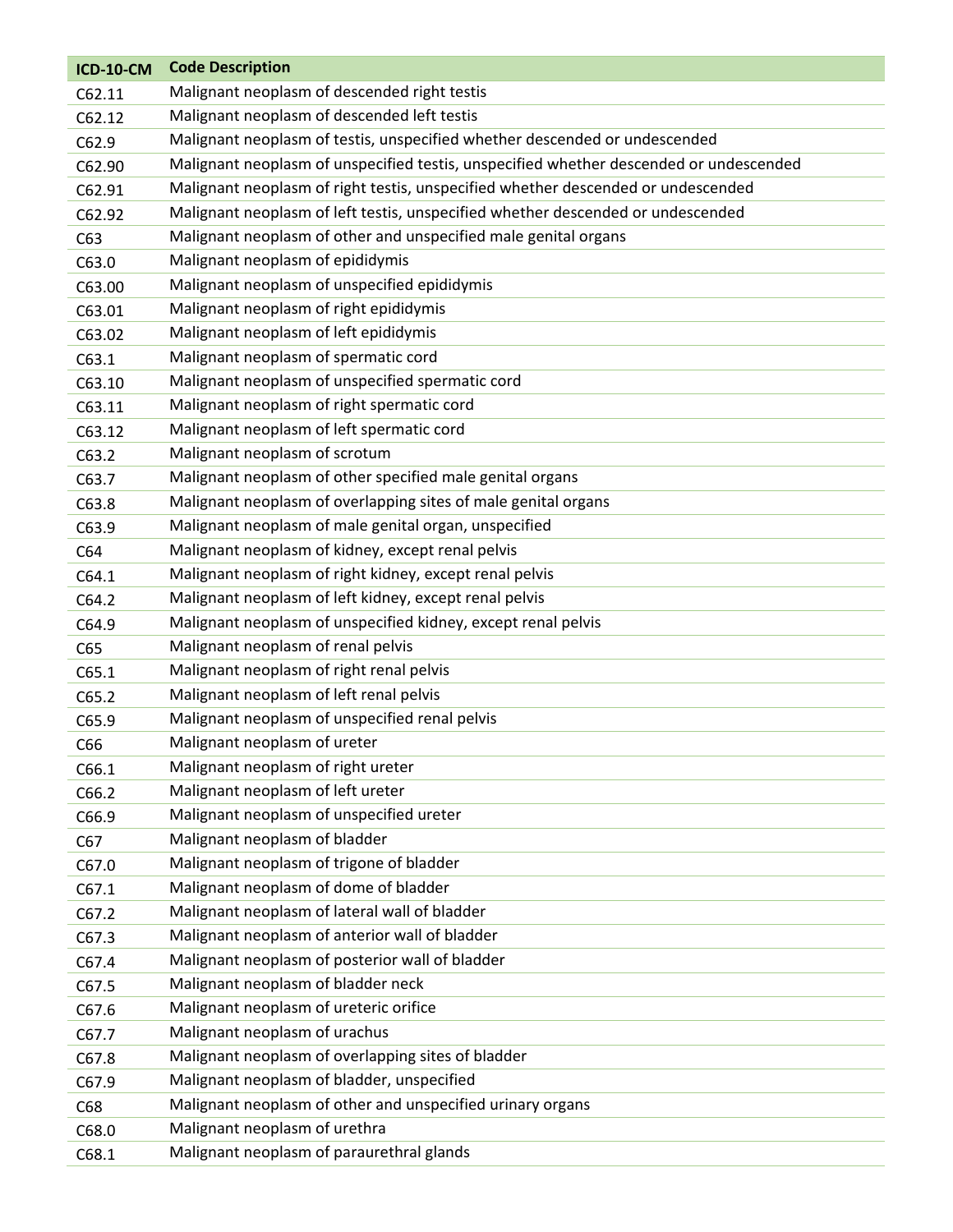| <b>ICD-10-CM</b> | <b>Code Description</b>                                               |
|------------------|-----------------------------------------------------------------------|
| C68.8            | Malignant neoplasm of overlapping sites of urinary organs             |
| C68.9            | Malignant neoplasm of urinary organ, unspecified                      |
| C69              | Malignant neoplasm of eye and adnexa                                  |
| C69.0            | Malignant neoplasm of conjunctiva                                     |
| C69.00           | Malignant neoplasm of unspecified conjunctiva                         |
| C69.01           | Malignant neoplasm of right conjunctiva                               |
| C69.02           | Malignant neoplasm of left conjunctiva                                |
| C69.1            | Malignant neoplasm of cornea                                          |
| C69.10           | Malignant neoplasm of unspecified cornea                              |
| C69.11           | Malignant neoplasm of right cornea                                    |
| C69.12           | Malignant neoplasm of left cornea                                     |
| C69.2            | Malignant neoplasm of retina                                          |
| C69.20           | Malignant neoplasm of unspecified retina                              |
| C69.21           | Malignant neoplasm of right retina                                    |
| C69.22           | Malignant neoplasm of left retina                                     |
| C69.3            | Malignant neoplasm of choroid                                         |
| C69.30           | Malignant neoplasm of unspecified choroid                             |
| C69.31           | Malignant neoplasm of right choroid                                   |
| C69.32           | Malignant neoplasm of left choroid                                    |
| C69.4            | Malignant neoplasm of ciliary body                                    |
| C69.40           | Malignant neoplasm of unspecified ciliary body                        |
| C69.41           | Malignant neoplasm of right ciliary body                              |
| C69.42           | Malignant neoplasm of left ciliary body                               |
| C69.5            | Malignant neoplasm of lacrimal gland and duct                         |
| C69.50           | Malignant neoplasm of unspecified lacrimal gland and duct             |
| C69.51           | Malignant neoplasm of right lacrimal gland and duct                   |
| C69.52           | Malignant neoplasm of left lacrimal gland and duct                    |
| C69.6            | Malignant neoplasm of orbit                                           |
| C69.60           | Malignant neoplasm of unspecified orbit                               |
| C69.61           | Malignant neoplasm of right orbit                                     |
| C69.62           | Malignant neoplasm of left orbit                                      |
| C69.8            | Malignant neoplasm of overlapping sites of eye and adnexa             |
| C69.80           | Malignant neoplasm of overlapping sites of unspecified eye and adnexa |
| C69.81           | Malignant neoplasm of overlapping sites of right eye and adnexa       |
| C69.82           | Malignant neoplasm of overlapping sites of left eye and adnexa        |
| C69.9            | Malignant neoplasm of unspecified site of eye                         |
| C69.90           | Malignant neoplasm of unspecified site of unspecified eye             |
| C69.91           | Malignant neoplasm of unspecified site of right eye                   |
| C69.92           | Malignant neoplasm of unspecified site of left eye                    |
| C70              | Malignant neoplasm of meninges                                        |
| C70.0            | Malignant neoplasm of cerebral meninges                               |
| C70.1            | Malignant neoplasm of spinal meninges                                 |
| C70.9            | Malignant neoplasm of meninges, unspecified                           |
| C71              | Malignant neoplasm of brain                                           |
| C71.0            | Malignant neoplasm of cerebrum, except lobes and ventricles           |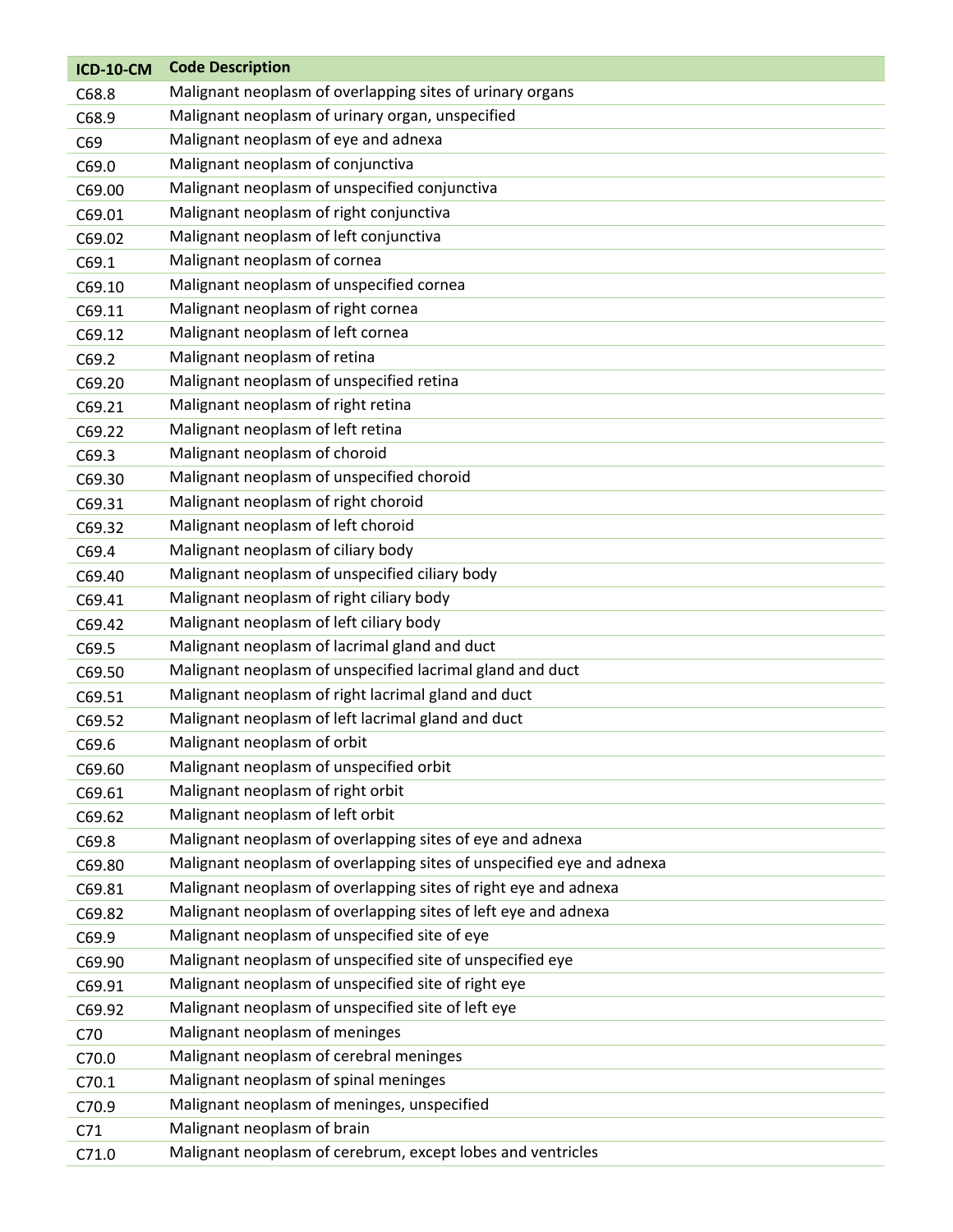| <b>ICD-10-CM</b> | <b>Code Description</b>                                                                     |
|------------------|---------------------------------------------------------------------------------------------|
| C71.1            | Malignant neoplasm of frontal lobe                                                          |
| C71.2            | Malignant neoplasm of temporal lobe                                                         |
| C71.3            | Malignant neoplasm of parietal lobe                                                         |
| C71.4            | Malignant neoplasm of occipital lobe                                                        |
| C71.5            | Malignant neoplasm of cerebral ventricle                                                    |
| C71.6            | Malignant neoplasm of cerebellum                                                            |
| C71.7            | Malignant neoplasm of brain stem                                                            |
| C71.8            | Malignant neoplasm of overlapping sites of brain                                            |
| C71.9            | Malignant neoplasm of brain, unspecified                                                    |
| C72              | Malignant neoplasm of spinal cord, cranial nerves and other parts of central nervous system |
| C72.0            | Malignant neoplasm of spinal cord                                                           |
| C72.1            | Malignant neoplasm of cauda equina                                                          |
| C72.2            | Malignant neoplasm of olfactory nerve                                                       |
| C72.20           | Malignant neoplasm of unspecified olfactory nerve                                           |
| C72.21           | Malignant neoplasm of right olfactory nerve                                                 |
| C72.22           | Malignant neoplasm of left olfactory nerve                                                  |
| C72.3            | Malignant neoplasm of optic nerve                                                           |
| C72.30           | Malignant neoplasm of unspecified optic nerve                                               |
| C72.31           | Malignant neoplasm of right optic nerve                                                     |
| C72.32           | Malignant neoplasm of left optic nerve                                                      |
| C72.4            | Malignant neoplasm of acoustic nerve                                                        |
| C72.40           | Malignant neoplasm of unspecified acoustic nerve                                            |
| C72.41           | Malignant neoplasm of right acoustic nerve                                                  |
| C72.42           | Malignant neoplasm of left acoustic nerve                                                   |
| C72.5            | Malignant neoplasm of other and unspecified cranial nerves                                  |
| C72.50           | Malignant neoplasm of unspecified cranial nerve                                             |
| C72.59           | Malignant neoplasm of other cranial nerves                                                  |
| C72.9            | Malignant neoplasm of central nervous system, unspecified                                   |
| C <sub>73</sub>  | Malignant neoplasm of thyroid gland                                                         |
| C74              | Malignant neoplasm of adrenal gland                                                         |
| C74.0            | Malignant neoplasm of cortex of adrenal gland                                               |
| C74.00           | Malignant neoplasm of cortex of unspecified adrenal gland                                   |
| C74.01           | Malignant neoplasm of cortex of right adrenal gland                                         |
| C74.02           | Malignant neoplasm of cortex of left adrenal gland                                          |
| C74.1            | Malignant neoplasm of medulla of adrenal gland                                              |
| C74.10           | Malignant neoplasm of medulla of unspecified adrenal gland                                  |
| C74.11           | Malignant neoplasm of medulla of right adrenal gland                                        |
| C74.12           | Malignant neoplasm of medulla of left adrenal gland                                         |
| C74.9            | Malignant neoplasm of unspecified part of adrenal gland                                     |
| C74.90           | Malignant neoplasm of unspecified part of unspecified adrenal gland                         |
| C74.91           | Malignant neoplasm of unspecified part of right adrenal gland                               |
| C74.92           | Malignant neoplasm of unspecified part of left adrenal gland                                |
| C <sub>75</sub>  | Malignant neoplasm of other endocrine glands and related structures                         |
| C75.0            | Malignant neoplasm of parathyroid gland                                                     |
| C75.1            | Malignant neoplasm of pituitary gland                                                       |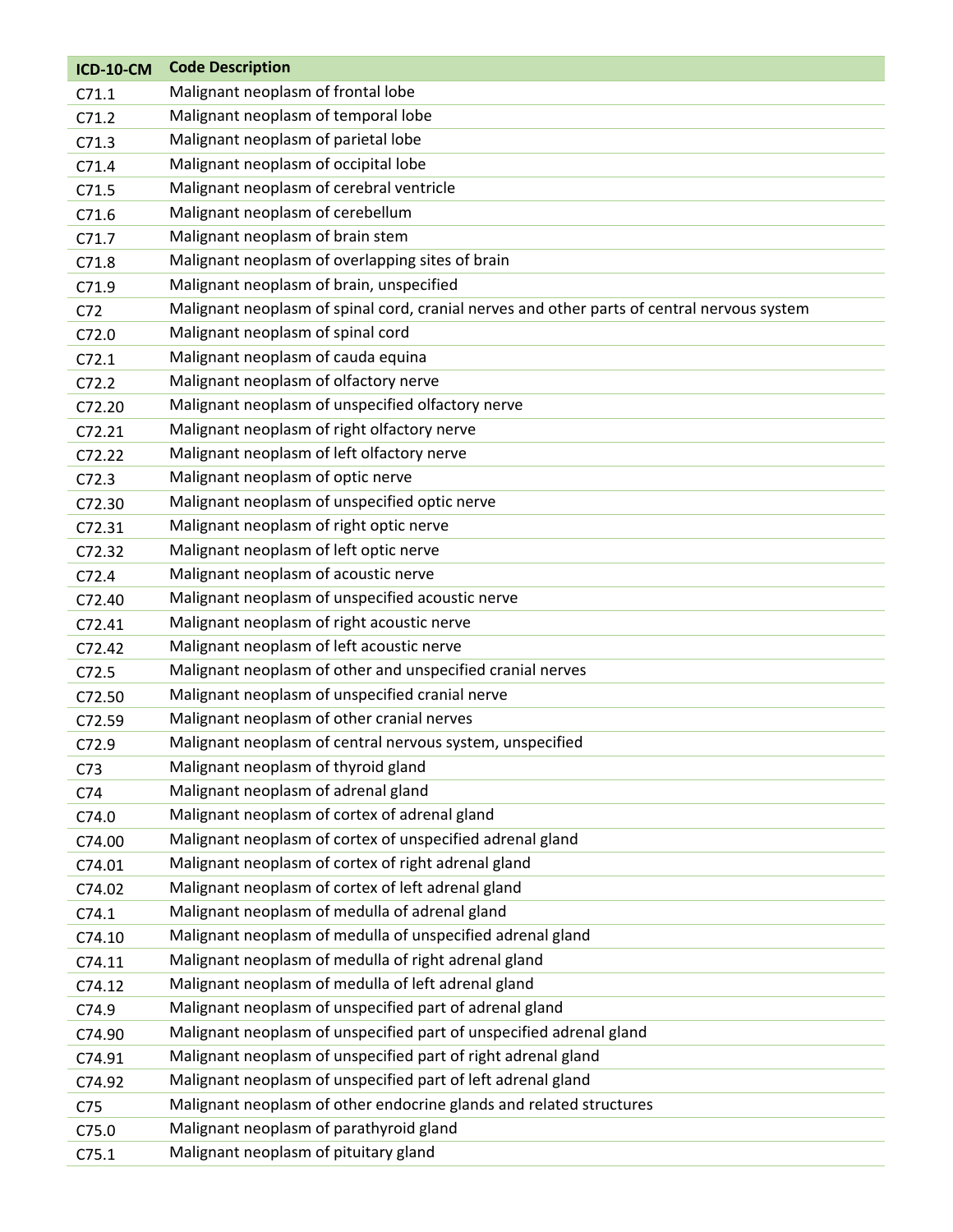| <b>ICD-10-CM</b>  | <b>Code Description</b>                                                             |
|-------------------|-------------------------------------------------------------------------------------|
| C75.2             | Malignant neoplasm of craniopharyngeal duct                                         |
| C <sub>75.3</sub> | Malignant neoplasm of pineal gland                                                  |
| C75.4             | Malignant neoplasm of carotid body                                                  |
| C75.5             | Malignant neoplasm of aortic body and other paraganglia                             |
| C75.8             | Malignant neoplasm with pluriglandular involvement, unspecified                     |
| C75.9             | Malignant neoplasm of endocrine gland, unspecified                                  |
| C76               | Malignant neoplasm of other and ill-defined sites                                   |
| C76.0             | Malignant neoplasm of head, face and neck                                           |
| C76.1             | Malignant neoplasm of thorax                                                        |
| C76.2             | Malignant neoplasm of abdomen                                                       |
| C76.3             | Malignant neoplasm of pelvis                                                        |
| C76.4             | Malignant neoplasm of upper limb                                                    |
| C76.40            | Malignant neoplasm of unspecified upper limb                                        |
| C76.41            | Malignant neoplasm of right upper limb                                              |
| C76.42            | Malignant neoplasm of left upper limb                                               |
| C76.5             | Malignant neoplasm of lower limb                                                    |
| C76.50            | Malignant neoplasm of unspecified lower limb                                        |
| C76.51            | Malignant neoplasm of right lower limb                                              |
| C76.52            | Malignant neoplasm of left lower limb                                               |
| C76.8             | Malignant neoplasm of other specified ill-defined sites                             |
| C77               | SECONDARY AND UNSPECIFIED MALIGNANT NEOPLASM OF LYMPH NODES                         |
| C77.0             | Secondary and unspecified malignant neoplasm of lymph nodes of head, face and neck  |
| C77.1             | Secondary and unspecified malignant neoplasm of intrathoracic lymph nodes           |
| C77.2             | Secondary and unspecified malignant neoplasm of intra-abdominal lymph nodes         |
| C77.3             | Secondary and unspecified malignant neoplasm of axilla and upper limb lymph nodes   |
| C77.4             | Secondary and unspecified malignant neoplasm of inguinal and lower limb lymph nodes |
| C77.5             | Secondary and unspecified malignant neoplasm of intrapelvic lymph nodes             |
| C77.8             | Secondary and unspecified malignant neoplasm of lymph nodes of multiple regions     |
| C77.9             | Secondary and unspecified malignant neoplasm of lymph node, unspecified             |
| C78               | SECONDARY MALIGNANT NEOPLASM OF RESPIRATORY AND DIGESTIVE ORGANS                    |
| C78.0             | Secondary malignant neoplasm of lung                                                |
| C78.00            | Secondary malignant neoplasm of unspecified lung                                    |
| C78.01            | Secondary malignant neoplasm of right lung                                          |
| C78.02            | Secondary malignant neoplasm of left lung                                           |
| C78.1             | Secondary malignant neoplasm of mediastinum                                         |
| C78.2             | Secondary malignant neoplasm of pleura                                              |
| C78.3             | Secondary malignant neoplasm of other and unspecified respiratory organs            |
| C78.30            | Secondary malignant neoplasm of unspecified respiratory organ                       |
| C78.39            | Secondary malignant neoplasm of other respiratory organs                            |
| C78.4             | Secondary malignant neoplasm of small intestine                                     |
| C78.5             | Secondary malignant neoplasm of large intestine and rectum                          |
| C78.6             | Secondary malignant neoplasm of retroperitoneum and peritoneum                      |
| C78.7             | Secondary malignant neoplasm of liver and intrahepatic bile duct                    |
| C78.8             | Secondary malignant neoplasm of other and unspecified digestive organs              |
| C78.80            | Secondary malignant neoplasm of unspecified digestive organ                         |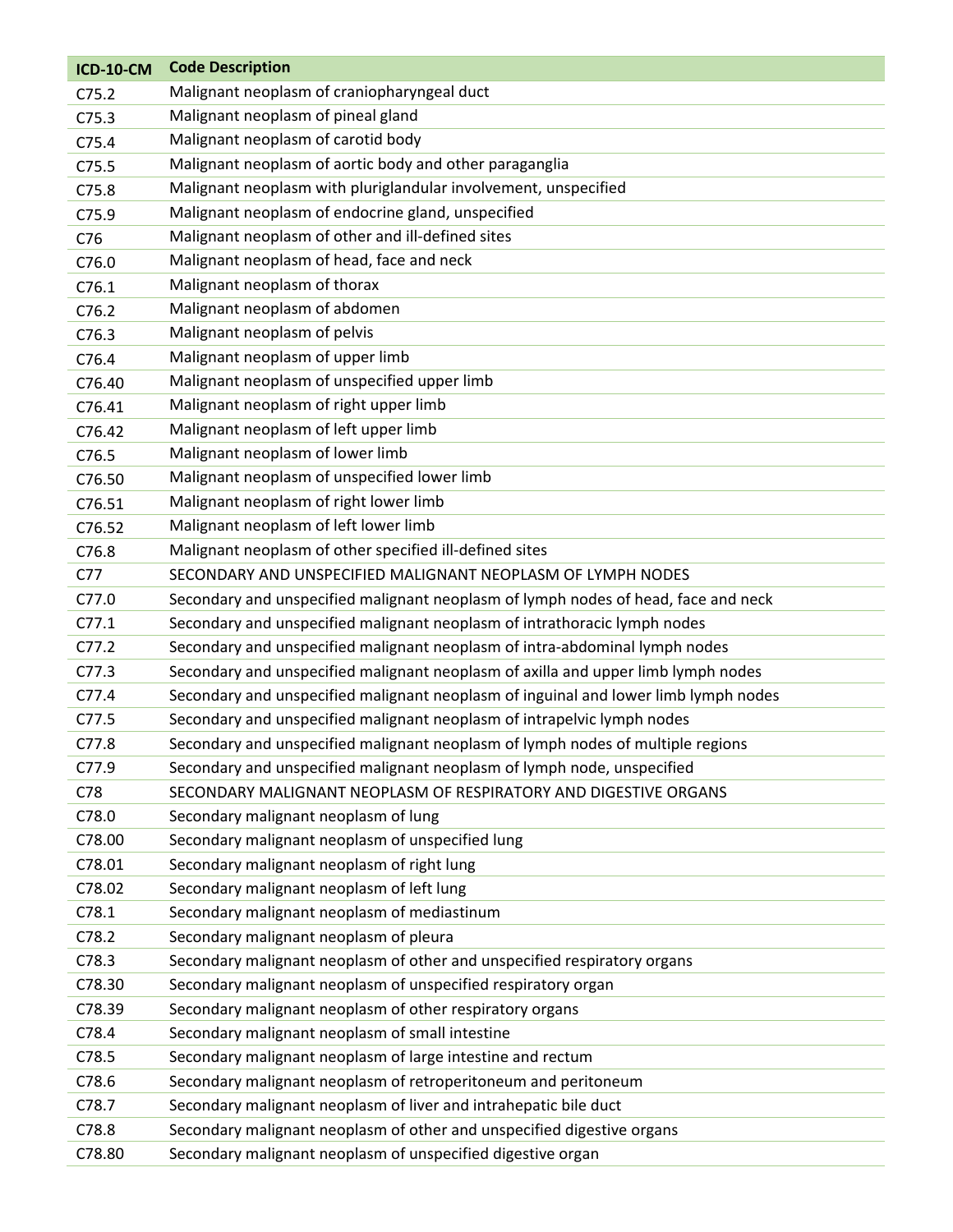| <b>ICD-10-CM</b> | <b>Code Description</b>                                                 |
|------------------|-------------------------------------------------------------------------|
| C78.89           | Secondary malignant neoplasm of other digestive organs                  |
| C79              | SECONDARY MALIGNANT NEOPLASM OF OTHER AND UNSPECIFIED SITES             |
| C79.0            | Secondary malignant neoplasm of kidney and renal pelvis                 |
| C79.00           | Secondary malignant neoplasm of unspecified kidney and renal pelvis     |
| C79.01           | Secondary malignant neoplasm of right kidney and renal pelvis           |
| C79.02           | Secondary malignant neoplasm of left kidney and renal pelvis            |
| C79.1            | Secondary malignant neoplasm of bladder and other urinary organs        |
| C79.10           | Secondary malignant neoplasm of unspecified urinary organs              |
| C79.11           | Secondary malignant neoplasm of bladder                                 |
| C79.19           | Secondary malignant neoplasm of other urinary organs                    |
| C79.2            | Secondary malignant neoplasm of skin                                    |
| C79.3            | Secondary malignant neoplasm of brain cerebral meninges                 |
| C79.31           | Secondary malignant neoplasm of brain                                   |
| C79.32           | Secondary malignant neoplasm of cerebral meninges                       |
| C79.4            | Secondary malignant neoplasm of other and unspecified digestive organs  |
| C79.40           | Secondary malignant neoplasm of unspecified part of nervous system      |
| C79.49           | Secondary malignant neoplasm of other parts of nervous system           |
| C79.5            | Secondary malignant neoplasm of bone and bone marrow                    |
| C79.51           | Secondary malignant neoplasm of bone                                    |
| C79.52           | Secondary malignant neoplasm of bone marrow                             |
| C79.6            | Secondary malignant neoplasm of ovary                                   |
| C79.60           | Secondary malignant neoplasm of unspecified ovary                       |
| C79.61           | Secondary malignant neoplasm of right ovary                             |
| C79.62           | Secondary malignant neoplasm of left ovary                              |
| C79.7            | Secondary malignant neoplasm of adrenal gland                           |
| C79.70           | Secondary malignant neoplasm of unspecified adrenal gland               |
| C79.71           | Secondary malignant neoplasm of right adrenal gland                     |
| C79.72           | Secondary malignant neoplasm of left adrenal gland                      |
| C79.8            | Secondary malignant neoplasm of other specified sites                   |
| C79.81           | Secondary malignant neoplasm of breast                                  |
| C79.82           | Secondary malignant neoplasm of genital organs                          |
| C79.89           | Secondary malignant neoplasm of other specified sites                   |
| C79.9            | Secondary malignant neoplasm of unspecified site                        |
| C7A              | Malignant neuroendocrine tumors                                         |
| C7A.0            | Malignant carcinoid tumors                                              |
| C7A.00           | Malignant carcinoid tumor of unspecified site                           |
| C7A.01           | Malignant carcinoid tumors of the small intestine                       |
| C7A.010          | Malignant carcinoid tumor of the duodenum                               |
| C7A.011          | Malignant carcinoid tumor of the jejunum                                |
| C7A.012          | Malignant carcinoid tumor of the ileum                                  |
| C7A.019          | Malignant carcinoid tumor of the small intestine, unspecified portion   |
| C7A.02           | Malignant carcinoid tumors of the appendix, large intestine, and rectum |
| C7A.020          | Malignant carcinoid tumor of the appendix                               |
| C7A.021          | Malignant carcinoid tumor of the cecum                                  |
| C7A.022          | Malignant carcinoid tumor of the ascending colon                        |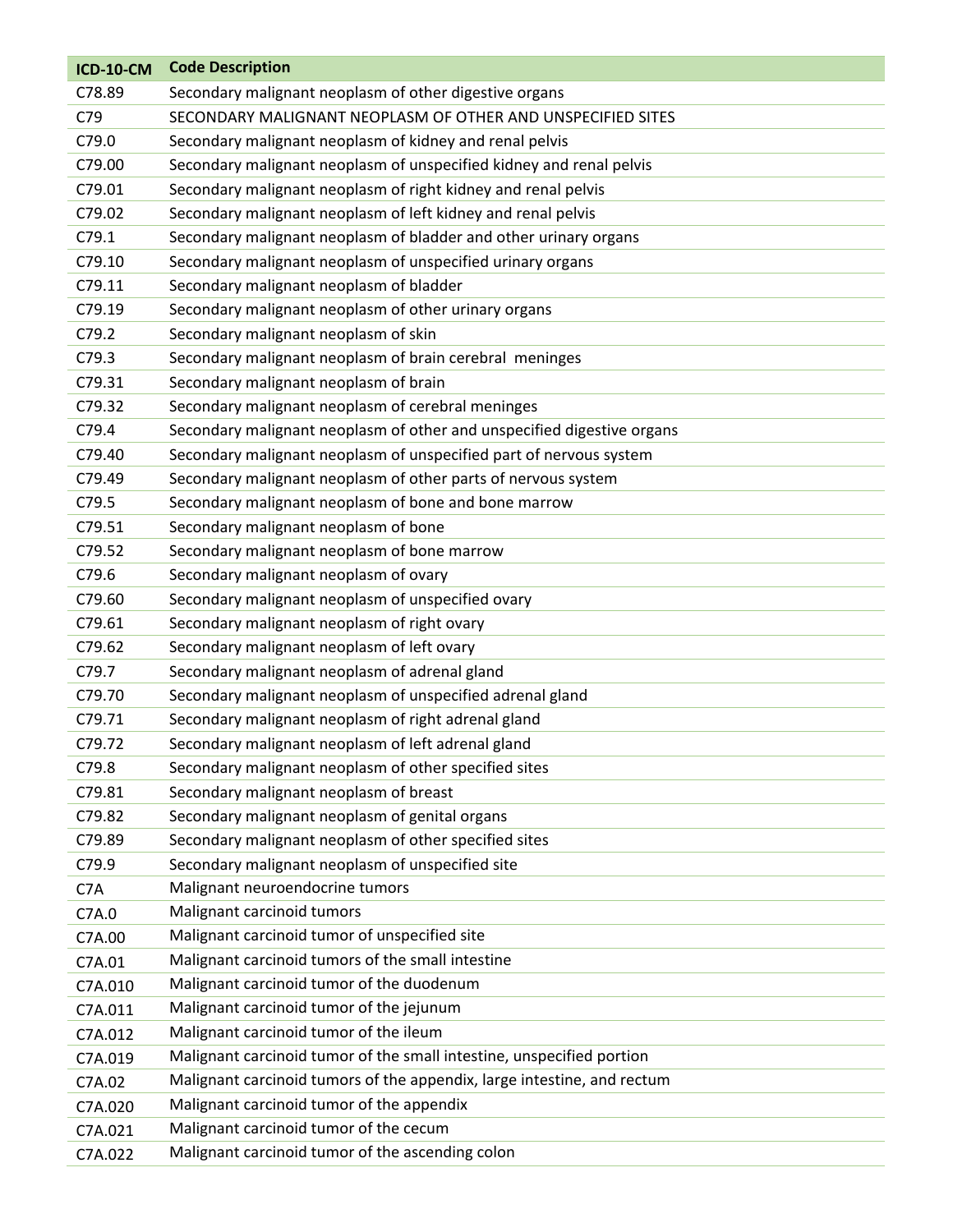| <b>ICD-10-CM</b> | <b>Code Description</b>                                                                        |
|------------------|------------------------------------------------------------------------------------------------|
| C7A.023          | Malignant carcinoid tumor of the transverse colon                                              |
| C7A.024          | Malignant carcinoid tumor of the descending colon                                              |
| C7A.025          | Malignant carcinoid tumor of the sigmoid colon                                                 |
| C7A.026          | Malignant carcinoid tumor of the rectum                                                        |
| C7A.029          | Malignant carcinoid tumor of the large intestine, unspecified portion                          |
| C7A.09           | Malignant carcinoid tumors of other sites                                                      |
| C7A.090          | Malignant carcinoid tumor of the bronchus and lung                                             |
| C7A.091          | Malignant carcinoid tumor of the thymus                                                        |
| C7A.092          | Malignant carcinoid tumor of the stomach                                                       |
| C7A.093          | Malignant carcinoid tumor of the kidney                                                        |
| C7A.094          | Malignant carcinoid tumor of the foregut NOS                                                   |
| C7A.095          | Malignant carcinoid tumor of the midgut NOS                                                    |
| C7A.096          | Malignant carcinoid tumor of the hindgut NOS                                                   |
| C7A.098          | Malignant carcinoid tumors of other sites                                                      |
| C7A.1            | Malignant poorly differentiated neuroendocrine tumors                                          |
| C7A.8            | Other malignant neuroendocrine tumors                                                          |
| C7B              | Secondary neuroendocrine tumors                                                                |
| C7B.0            | Secondary carcinoid tumors                                                                     |
| C7B.00           | Secondary carcinoid tumors, unspecified site                                                   |
| C7B.01           | Secondary carcinoid tumors of distant lymph nodes                                              |
| C7B.02           | Secondary carcinoid tumors of liver                                                            |
| C7B.03           | Secondary carcinoid tumors of bone                                                             |
| C7B.04           | Secondary carcinoid tumors of peritoneum                                                       |
| C7B.09           | Secondary carcinoid tumors of other sites                                                      |
| C7B.1            | Secondary merkel cell carcinoma                                                                |
| C7B.8            | Other secondary neuroendocrine tumors                                                          |
| C80              | Malignant neoplasm without specification of site                                               |
| C80.0            | Disseminated malignant neoplasm, unspecified                                                   |
| C80.1            | Malignant (primary) neoplasm, unspecified                                                      |
| C80.2            | Malignant neoplasm associated with transplanted organ                                          |
| C81              | Hodgkin lymphoma                                                                               |
| C81.0            | Nodular lymphocyte predominant Hodgkin lymphoma                                                |
| C81.00           | Nodular lymphocyte predominant Hodgkin lymphoma, unspecified site                              |
| C81.01           | Nodular lymphocyte predominant Hodgkin lymphoma, lymph nodes of head, face, and neck           |
| C81.02           | Nodular lymphocyte predominant Hodgkin lymphoma, intrathoracic lymph nodes                     |
| C81.03           | Nodular lymphocyte predominant Hodgkin lymphoma, intra-abdominal lymph nodes                   |
| C81.04           | Nodular lymphocyte predominant Hodgkin lymphoma, lymph nodes of axilla and upper limb          |
| C81.05           | Nodular lymphocyte predominant Hodgkin lymphoma, lymph nodes of inguinal region and lower limb |
| C81.06           | Nodular lymphocyte predominant Hodgkin lymphoma, intrapelvic lymph nodes                       |
| C81.07           | Nodular lymphocyte predominant Hodgkin lymphoma, spleen                                        |
| C81.08           | Nodular lymphocyte predominant Hodgkin lymphoma, lymph nodes of multiple sites                 |
| C81.09           | Nodular lymphocyte predominant Hodgkin lymphoma, extranodal and solid organ sites              |
| C81.1            | Nodular sclerosis classical Hodgkin lymphoma                                                   |
| C81.10           | Nodular sclerosis classical Hodgkin lymphoma, unspecified site                                 |
| C81.11           | Nodular sclerosis classical Hodgkin lymphoma, lymph nodes of head, face, and neck              |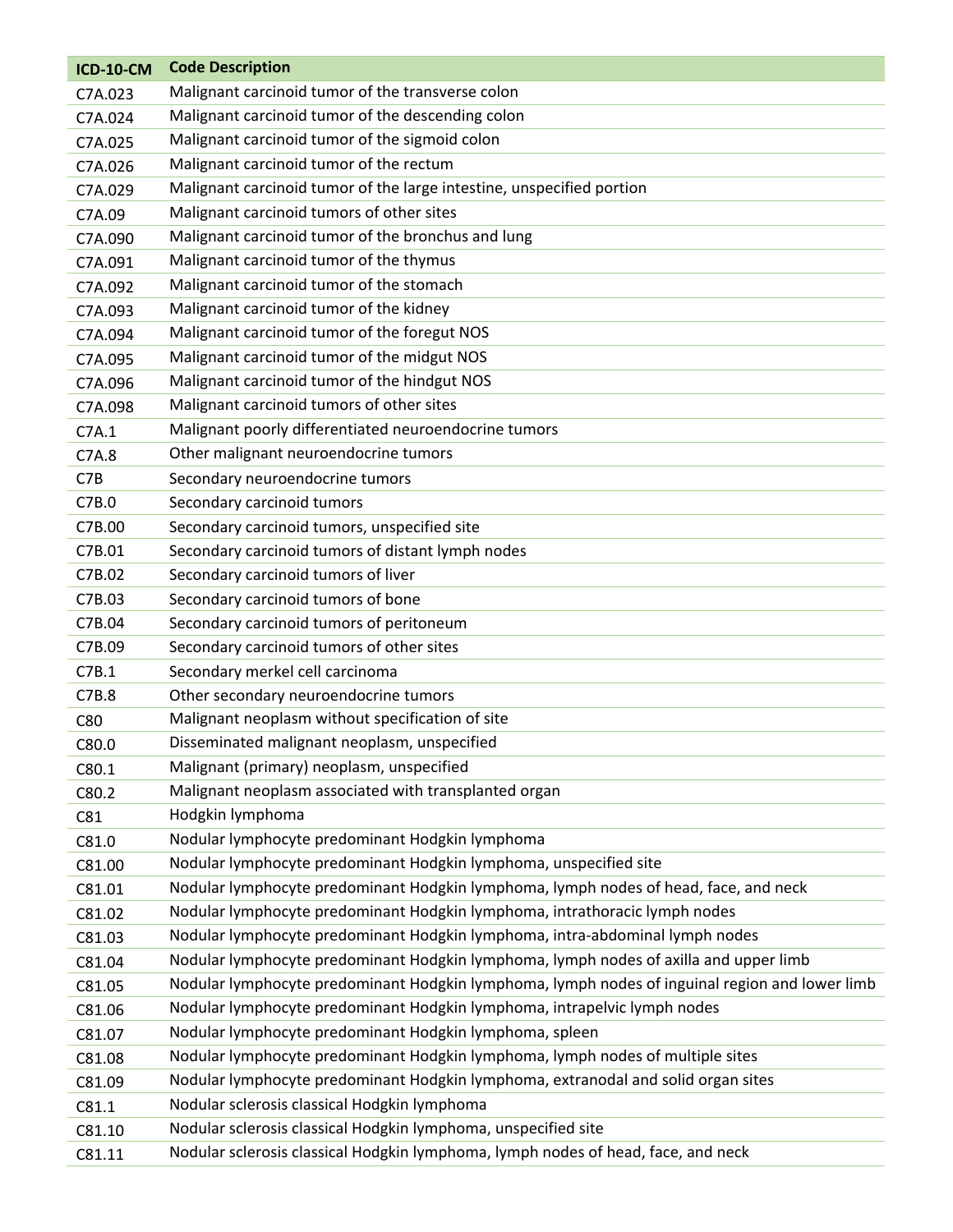| <b>ICD-10-CM</b> | <b>Code Description</b>                                                                       |
|------------------|-----------------------------------------------------------------------------------------------|
| C81.12           | Nodular sclerosis classical Hodgkin lymphoma, intrathoracic lymph nodes                       |
| C81.13           | Nodular sclerosis classical Hodgkin lymphoma, intra-abdominal lymph nodes                     |
| C81.14           | Nodular sclerosis classical Hodgkin lymphoma, lymph nodes of axilla and upper limb            |
| C81.15           | Nodular sclerosis classical Hodgkin lymphoma, lymph nodes of inguinal region and lower limb   |
| C81.16           | Nodular sclerosis classical Hodgkin lymphoma, intrapelvic lymph nodes                         |
| C81.17           | Nodular sclerosis classical Hodgkin lymphoma, spleen                                          |
| C81.18           | Nodular sclerosis classical Hodgkin lymphoma, lymph nodes of multiple sites                   |
| C81.19           | Nodular sclerosis classical Hodgkin lymphoma, extranodal and solid organ sites                |
| C81.2            | Mixed cellularity classical Hodgkin lymphoma                                                  |
| C81.20           | Mixed cellularity classical Hodgkin lymphoma, unspecified site                                |
| C81.21           | Mixed cellularity classical Hodgkin lymphoma, lymph nodes of head, face, and neck             |
| C81.22           | Mixed cellularity classical Hodgkin lymphoma, intrathoracic lymph nodes                       |
| C81.23           | Mixed cellularity classical Hodgkin lymphoma, intra-abdominal lymph nodes                     |
| C81.24           | Mixed cellularity classical Hodgkin lymphoma, lymph nodes of axilla and upper limb            |
| C81.25           | Mixed cellularity classical Hodgkin lymphoma, lymph nodes of inguinal region and lower limb   |
| C81.26           | Mixed cellularity classical Hodgkin lymphoma, intrapelvic lymph nodes                         |
| C81.27           | Mixed cellularity classical Hodgkin lymphoma, spleen                                          |
| C81.28           | Mixed cellularity classical Hodgkin lymphoma, lymph nodes of multiple sites                   |
| C81.29           | Mixed cellularity classical Hodgkin lymphoma, extranodal and solid organ sites                |
| C81.3            | Lymphocyte depleted classical Hodgkin lymphoma                                                |
| C81.30           | Lymphocyte depleted classical Hodgkin lymphoma, unspecified site                              |
| C81.31           | Lymphocyte depleted classical Hodgkin lymphoma, lymph nodes of head, face, and neck           |
| C81.32           | Lymphocyte depleted classical Hodgkin lymphoma, intrathoracic lymph nodes                     |
| C81.33           | Lymphocyte depleted classical Hodgkin lymphoma, intra-abdominal lymph nodes                   |
| C81.34           | Lymphocyte depleted classical Hodgkin lymphoma, lymph nodes of axilla and upper limb          |
| C81.35           | Lymphocyte depleted classical Hodgkin lymphoma, lymph nodes of inguinal region and lower limb |
| C81.36           | Lymphocyte depleted classical Hodgkin lymphoma, intrapelvic lymph nodes                       |
| C81.37           | Lymphocyte depleted classical Hodgkin lymphoma, spleen                                        |
| C81.38           | Lymphocyte depleted classical Hodgkin lymphoma, lymph nodes of multiple sites                 |
| C81.39           | Lymphocyte depleted classical Hodgkin lymphoma, extranodal and solid organ sites              |
| C81.4            | Lymphocyte-rich classical Hodgkin lymphoma                                                    |
| C81.40           | Lymphocyte-rich classical Hodgkin lymphoma, unspecified site                                  |
| C81.41           | Lymphocyte-rich classical Hodgkin lymphoma, lymph nodes of head, face, and neck               |
| C81.42           | Lymphocyte-rich classical Hodgkin lymphoma, intrathoracic lymph nodes                         |
| C81.43           | Lymphocyte-rich classical Hodgkin lymphoma, intra-abdominal lymph nodes                       |
| C81.44           | Lymphocyte-rich classical Hodgkin lymphoma, lymph nodes of axilla and upper limb              |
| C81.45           | Lymphocyte-rich classical Hodgkin lymphoma, lymph nodes of inguinal region and lower limb     |
| C81.46           | Lymphocyte-rich classical Hodgkin lymphoma, intrapelvic lymph nodes                           |
| C81.47           | Lymphocyte-rich classical Hodgkin lymphoma, spleen                                            |
| C81.48           | Lymphocyte-rich classical Hodgkin lymphoma, lymph nodes of multiple sites                     |
| C81.49           | Lymphocyte-rich classical Hodgkin lymphoma, extranodal and solid organ sites                  |
| C81.7            | Other classical Hodgkin lymphoma                                                              |
| C81.70           | Other classical Hodgkin lymphoma, unspecified site                                            |
| C81.71           | Other classical Hodgkin lymphoma, lymph nodes of head, face, and neck                         |
| C81.72           | Other classical Hodgkin lymphoma, intrathoracic lymph nodes                                   |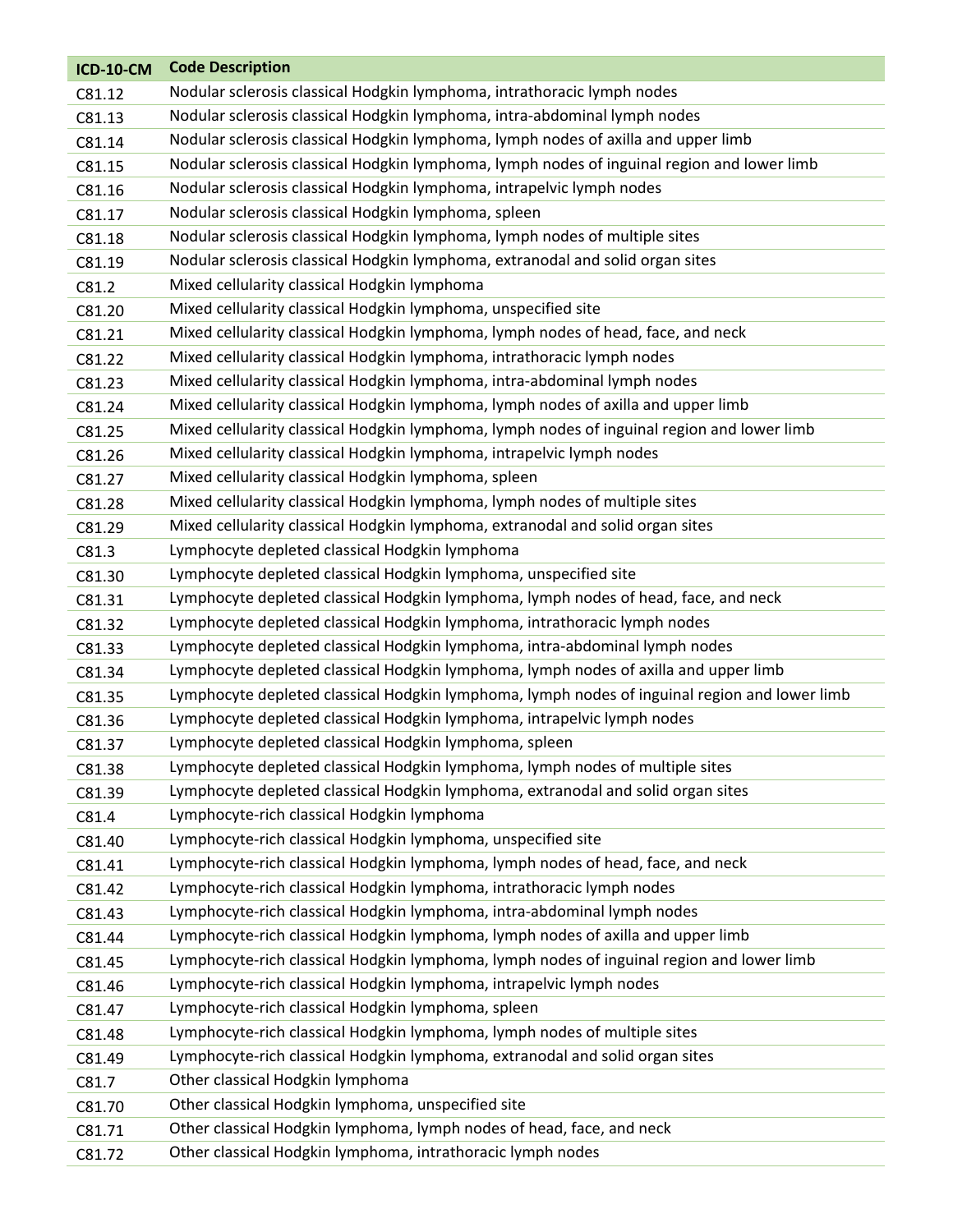| <b>ICD-10-CM</b> | <b>Code Description</b>                                                         |
|------------------|---------------------------------------------------------------------------------|
| C81.73           | Other classical Hodgkin lymphoma, intra-abdominal lymph nodes                   |
| C81.74           | Other classical Hodgkin lymphoma, lymph nodes of axilla and upper limb          |
| C81.75           | Other classical Hodgkin lymphoma, lymph nodes of inguinal region and lower limb |
| C81.76           | Other classical Hodgkin lymphoma, intrapelvic lymph nodes                       |
| C81.77           | Other classical Hodgkin lymphoma, spleen                                        |
| C81.78           | Other classical Hodgkin lymphoma, lymph nodes of multiple sites                 |
| C81.79           | Other classical Hodgkin lymphoma, extranodal and solid organ sites              |
| C81.9            | Hodgkin lymphoma, unspecified                                                   |
| C81.90           | Hodgkin lymphoma, unspecified, unspecified site                                 |
| C81.91           | Hodgkin lymphoma, unspecified, lymph nodes of head, face, and neck              |
| C81.92           | Hodgkin lymphoma, unspecified, intrathoracic lymph nodes                        |
| C81.93           | Hodgkin lymphoma, unspecified, intra-abdominal lymph nodes                      |
| C81.94           | Hodgkin lymphoma, unspecified, lymph nodes of axilla and upper limb             |
| C81.95           | Hodgkin lymphoma, unspecified, lymph nodes of inguinal region and lower limb    |
| C81.96           | Hodgkin lymphoma, unspecified, intrapelvic lymph nodes                          |
| C81.97           | Hodgkin lymphoma, unspecified, spleen                                           |
| C81.98           | Hodgkin lymphoma, unspecified, lymph nodes of multiple sites                    |
| C81.99           | Hodgkin lymphoma, unspecified, extranodal and solid organ sites                 |
| C82              | Follicular lymphoma                                                             |
| C82.0            | Follicular lymphoma grade I                                                     |
| C82.00           | Follicular lymphoma grade I, unspecified site                                   |
| C82.01           | Follicular lymphoma grade I, lymph nodes of head, face, and neck                |
| C82.02           | Follicular lymphoma grade I, intrathoracic lymph nodes                          |
| C82.03           | Follicular lymphoma grade I, intra-abdominal lymph nodes                        |
| C82.04           | Follicular lymphoma grade I, lymph nodes of axilla and upper limb               |
| C82.05           | Follicular lymphoma grade I, lymph nodes of inguinal region and lower limb      |
| C82.06           | Follicular lymphoma grade I, intrapelvic lymph nodes                            |
| C82.07           | Follicular lymphoma grade I, spleen                                             |
| C82.08           | Follicular lymphoma grade I, lymph nodes of multiple sites                      |
| C82.09           | Follicular lymphoma grade I, extranodal and solid organ sites                   |
| C82.1            | Follicular lymphoma grade II                                                    |
| C82.10           | Follicular lymphoma grade II, unspecified site                                  |
| C82.11           | Follicular lymphoma grade II, lymph nodes of head, face, and neck               |
| C82.12           | Follicular lymphoma grade II, intrathoracic lymph nodes                         |
| C82.13           | Follicular lymphoma grade II, intra-abdominal lymph nodes                       |
| C82.14           | Follicular lymphoma grade II, lymph nodes of axilla and upper limb              |
| C82.15           | Follicular lymphoma grade II, lymph nodes of inguinal region and lower limb     |
| C82.16           | Follicular lymphoma grade II, intrapelvic lymph nodes                           |
| C82.17           | Follicular lymphoma grade II, spleen                                            |
| C82.18           | Follicular lymphoma grade II, lymph nodes of multiple sites                     |
| C82.19           | Follicular lymphoma grade II, extranodal and solid organ sites                  |
| C82.2            | Follicular lymphoma grade III, unspecified                                      |
| C82.20           | Follicular lymphoma grade III, unspecified, unspecified site                    |
| C82.21           |                                                                                 |
|                  | Follicular lymphoma grade III, unspecified, lymph nodes of head, face, and neck |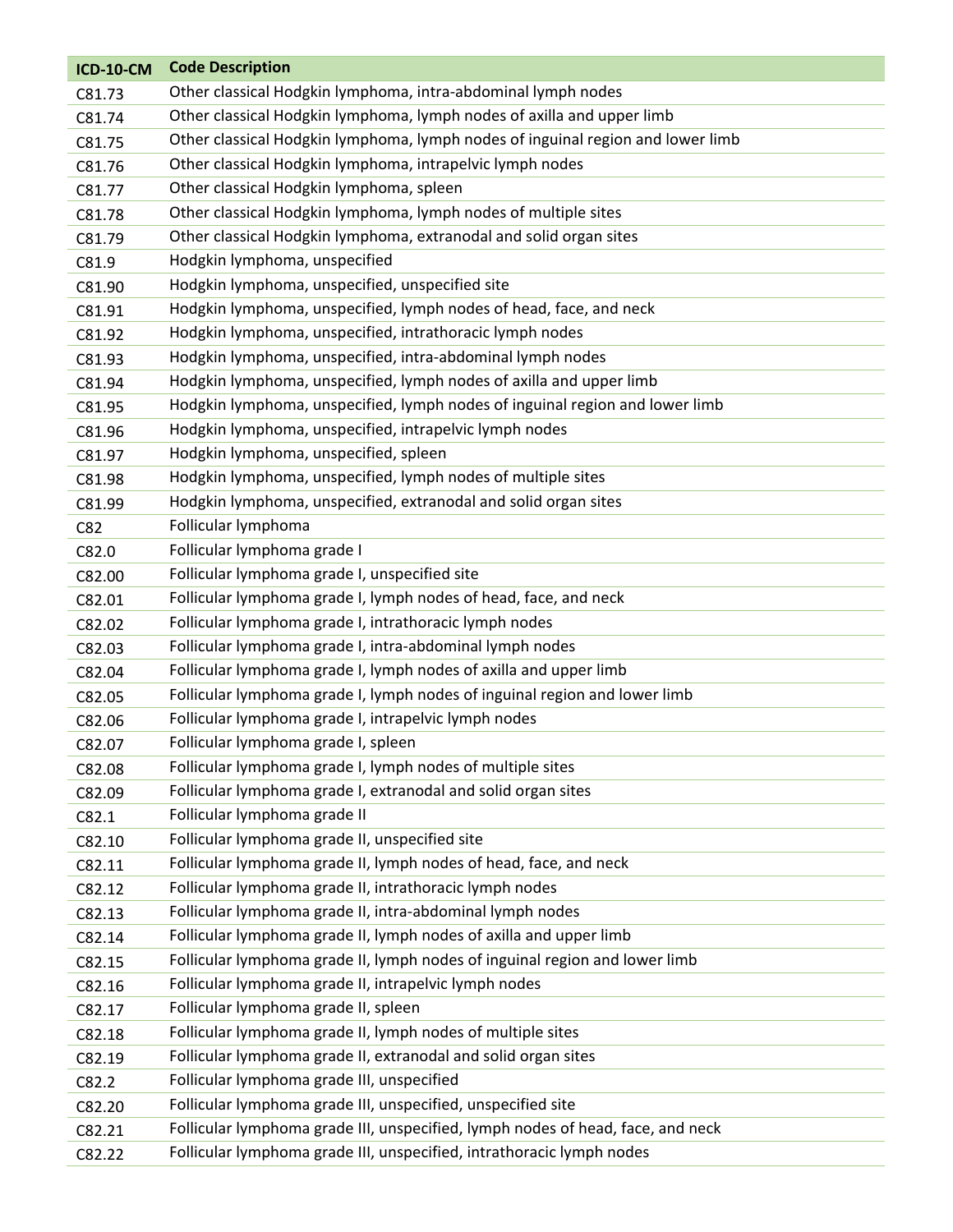| Follicular lymphoma grade III, unspecified, intra-abdominal lymph nodes<br>C82.23                   |  |
|-----------------------------------------------------------------------------------------------------|--|
| Follicular lymphoma grade III, unspecified, lymph nodes of axilla and upper limb<br>C82.24          |  |
| Follicular lymphoma grade III, unspecified, lymph nodes of inguinal region and lower limb<br>C82.25 |  |
| Follicular lymphoma grade III, unspecified, intrapelvic lymph nodes<br>C82.26                       |  |
| Follicular lymphoma grade III, unspecified, spleen<br>C82.27                                        |  |
| Follicular lymphoma grade III, unspecified, lymph nodes of multiple sites<br>C82.28                 |  |
| Follicular lymphoma grade III, unspecified, extranodal and solid organ sites<br>C82.29              |  |
| Follicular lymphoma grade IIIa<br>C82.3                                                             |  |
| Follicular lymphoma grade IIIa, unspecified site<br>C82.30                                          |  |
| Follicular lymphoma grade IIIa, lymph nodes of head, face, and neck<br>C82.31                       |  |
| Follicular lymphoma grade IIIa, intrathoracic lymph nodes<br>C82.32                                 |  |
| Follicular lymphoma grade IIIa, intra-abdominal lymph nodes<br>C82.33                               |  |
| Follicular lymphoma grade IIIa, lymph nodes of axilla and upper limb<br>C82.34                      |  |
| Follicular lymphoma grade IIIa, lymph nodes of inguinal region and lower limb<br>C82.35             |  |
| Follicular lymphoma grade IIIa, intrapelvic lymph nodes<br>C82.36                                   |  |
| Follicular lymphoma grade IIIa, spleen<br>C82.37                                                    |  |
| Follicular lymphoma grade IIIa, lymph nodes of multiple sites<br>C82.38                             |  |
| Follicular lymphoma grade IIIa, extranodal and solid organ sites<br>C82.39                          |  |
| Follicular lymphoma grade IIIb<br>C82.4                                                             |  |
| Follicular lymphoma grade IIIb, unspecified site<br>C82.40                                          |  |
| Follicular lymphoma grade IIIb, lymph nodes of head, face, and neck<br>C82.41                       |  |
| Follicular lymphoma grade IIIb, intrathoracic lymph nodes<br>C82.42                                 |  |
| Follicular lymphoma grade IIIb, intra-abdominal lymph nodes<br>C82.43                               |  |
| Follicular lymphoma grade IIIb, lymph nodes of axilla and upper limb<br>C82.44                      |  |
| Follicular lymphoma grade IIIb, lymph nodes of inguinal region and lower limb<br>C82.45             |  |
| Follicular lymphoma grade IIIb, intrapelvic lymph nodes<br>C82.46                                   |  |
| Follicular lymphoma grade IIIb, spleen<br>C82.47                                                    |  |
| Follicular lymphoma grade IIIb, lymph nodes of multiple sites<br>C82.48                             |  |
| Follicular lymphoma grade IIIb, extranodal and solid organ sites<br>C82.49                          |  |
| Diffuse follicle center lymphoma<br>C82.5                                                           |  |
| Diffuse follicle center lymphoma, unspecified site<br>C82.50                                        |  |
| Diffuse follicle center lymphoma, lymph nodes of head, face, and neck<br>C82.51                     |  |
| Diffuse follicle center lymphoma, intrathoracic lymph nodes<br>C82.52                               |  |
| Diffuse follicle center lymphoma, intra-abdominal lymph nodes<br>C82.53                             |  |
| Diffuse follicle center lymphoma, lymph nodes of axilla and upper limb<br>C82.54                    |  |
| Diffuse follicle center lymphoma, lymph nodes of inguinal region and lower limb<br>C82.55           |  |
| Diffuse follicle center lymphoma, intrapelvic lymph nodes<br>C82.56                                 |  |
| Diffuse follicle center lymphoma, spleen<br>C82.57                                                  |  |
| Diffuse follicle center lymphoma, lymph nodes of multiple sites<br>C82.58                           |  |
| Diffuse follicle center lymphoma, extranodal and solid organ sites<br>C82.59                        |  |
| Cutaneous follicle center lymphoma<br>C82.6                                                         |  |
| Cutaneous follicle center lymphoma, unspecified site<br>C82.60                                      |  |
| Cutaneous follicle center lymphoma, lymph nodes of head, face, and neck<br>C82.61                   |  |
| Cutaneous follicle center lymphoma, intrathoracic lymph nodes<br>C82.62                             |  |
| Cutaneous follicle center lymphoma, intra-abdominal lymph nodes<br>C82.63                           |  |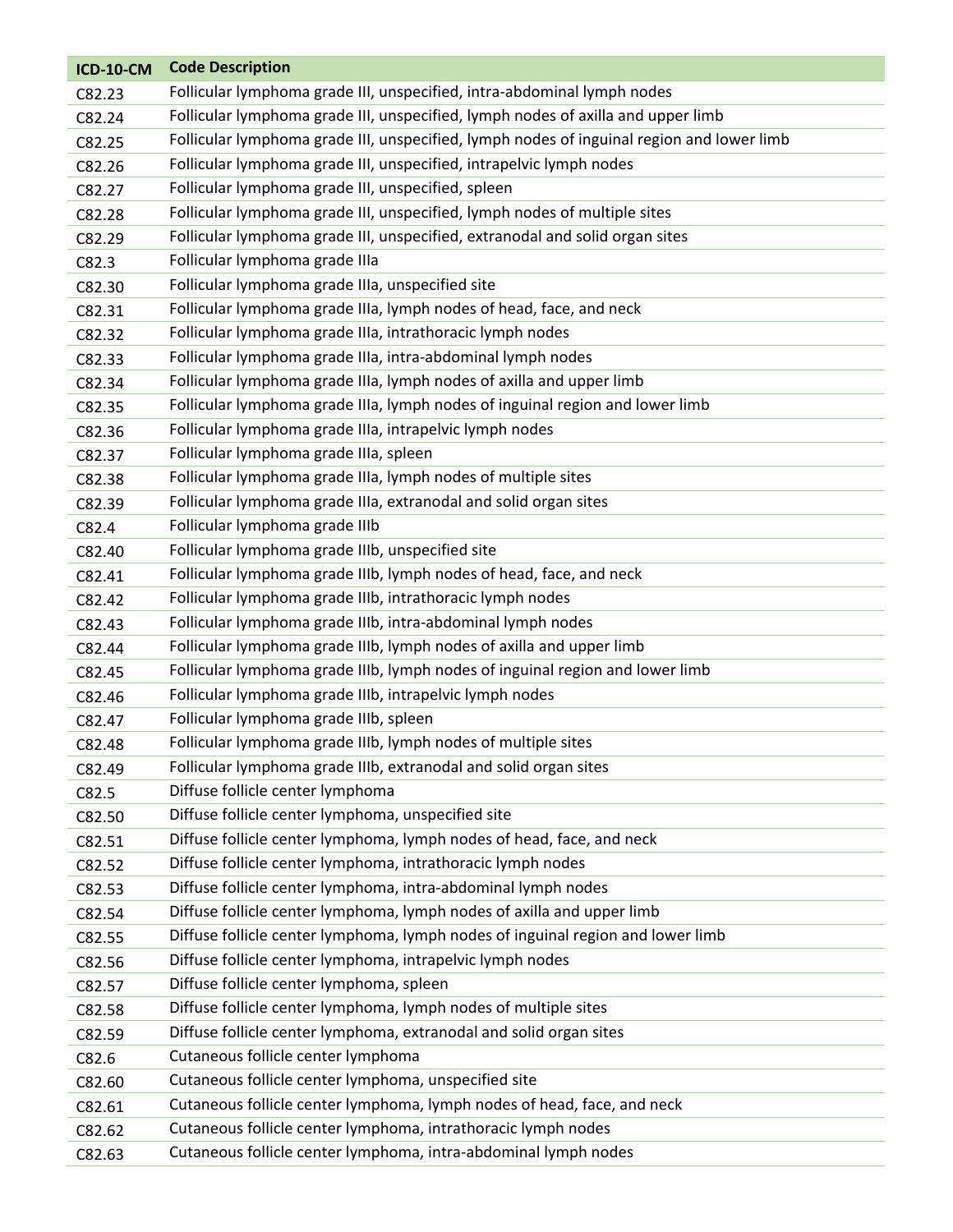| <b>ICD-10-CM</b> | <b>Code Description</b>                                                           |
|------------------|-----------------------------------------------------------------------------------|
| C82.64           | Cutaneous follicle center lymphoma, lymph nodes of axilla and upper limb          |
| C82.65           | Cutaneous follicle center lymphoma, lymph nodes of inguinal region and lower limb |
| C82.66           | Cutaneous follicle center lymphoma, intrapelvic lymph nodes                       |
| C82.67           | Cutaneous follicle center lymphoma, spleen                                        |
| C82.68           | Cutaneous follicle center lymphoma, lymph nodes of multiple sites                 |
| C82.69           | Cutaneous follicle center lymphoma, extranodal and solid organ sites              |
| C82.8            | Other types of follicular lymphoma                                                |
| C82.80           | Other types of follicular lymphoma, unspecified site                              |
| C82.81           | Other types of follicular lymphoma, lymph nodes of head, face, and neck           |
| C82.82           | Other types of follicular lymphoma, intrathoracic lymph nodes                     |
| C82.83           | Other types of follicular lymphoma, intra-abdominal lymph nodes                   |
| C82.84           | Other types of follicular lymphoma, lymph nodes of axilla and upper limb          |
| C82.85           | Other types of follicular lymphoma, lymph nodes of inguinal region and lower limb |
| C82.86           | Other types of follicular lymphoma, intrapelvic lymph nodes                       |
| C82.87           | Other types of follicular lymphoma, spleen                                        |
| C82.88           | Other types of follicular lymphoma, lymph nodes of multiple sites                 |
| C82.89           | Other types of follicular lymphoma, extranodal and solid organ sites              |
| C82.9            | Follicular lymphoma, unspecified                                                  |
| C82.90           | Follicular lymphoma, unspecified, unspecified site                                |
| C82.91           | Follicular lymphoma, unspecified, lymph nodes of head, face, and neck             |
| C82.92           | Follicular lymphoma, unspecified, intrathoracic lymph nodes                       |
| C82.93           | Follicular lymphoma, unspecified, intra-abdominal lymph nodes                     |
| C82.94           | Follicular lymphoma, unspecified, lymph nodes of axilla and upper limb            |
| C82.95           | Follicular lymphoma, unspecified, lymph nodes of inguinal region and lower limb   |
| C82.96           | Follicular lymphoma, unspecified, intrapelvic lymph nodes                         |
| C82.97           | Follicular lymphoma, unspecified, spleen                                          |
| C82.98           | Follicular lymphoma, unspecified, lymph nodes of multiple sites                   |
| C82.99           | Follicular lymphoma, unspecified, extranodal and solid organ sites                |
| C83              | Non-follicular lymphoma                                                           |
| C83.0            | Small cell B-cell lymphoma                                                        |
| C83.00           | Small cell B-cell lymphoma, unspecified site                                      |
| C83.01           | Small cell B-cell lymphoma, lymph nodes of head, face, and neck                   |
| C83.02           | Small cell B-cell lymphoma, intrathoracic lymph nodes                             |
| C83.03           | Small cell B-cell lymphoma, intra-abdominal lymph nodes                           |
| C83.04           | Small cell B-cell lymphoma, lymph nodes of axilla and upper limb                  |
| C83.05           | Small cell B-cell lymphoma, lymph nodes of inguinal region and lower limb         |
| C83.06           | Small cell B-cell lymphoma, intrapelvic lymph nodes                               |
| C83.07           | Small cell B-cell lymphoma, spleen                                                |
| C83.08           | Small cell B-cell lymphoma, lymph nodes of multiple sites                         |
| C83.09           | Small cell B-cell lymphoma, extranodal and solid organ sites                      |
| C83.1            | Mantle cell lymphoma                                                              |
| C83.10           | Mantle cell lymphoma, unspecified site                                            |
| C83.11           | Mantle cell lymphoma, lymph nodes of head, face, and neck                         |
| C83.12           | Mantle cell lymphoma, intrathoracic lymph nodes                                   |
| C83.13           | Mantle cell lymphoma, intra-abdominal lymph nodes                                 |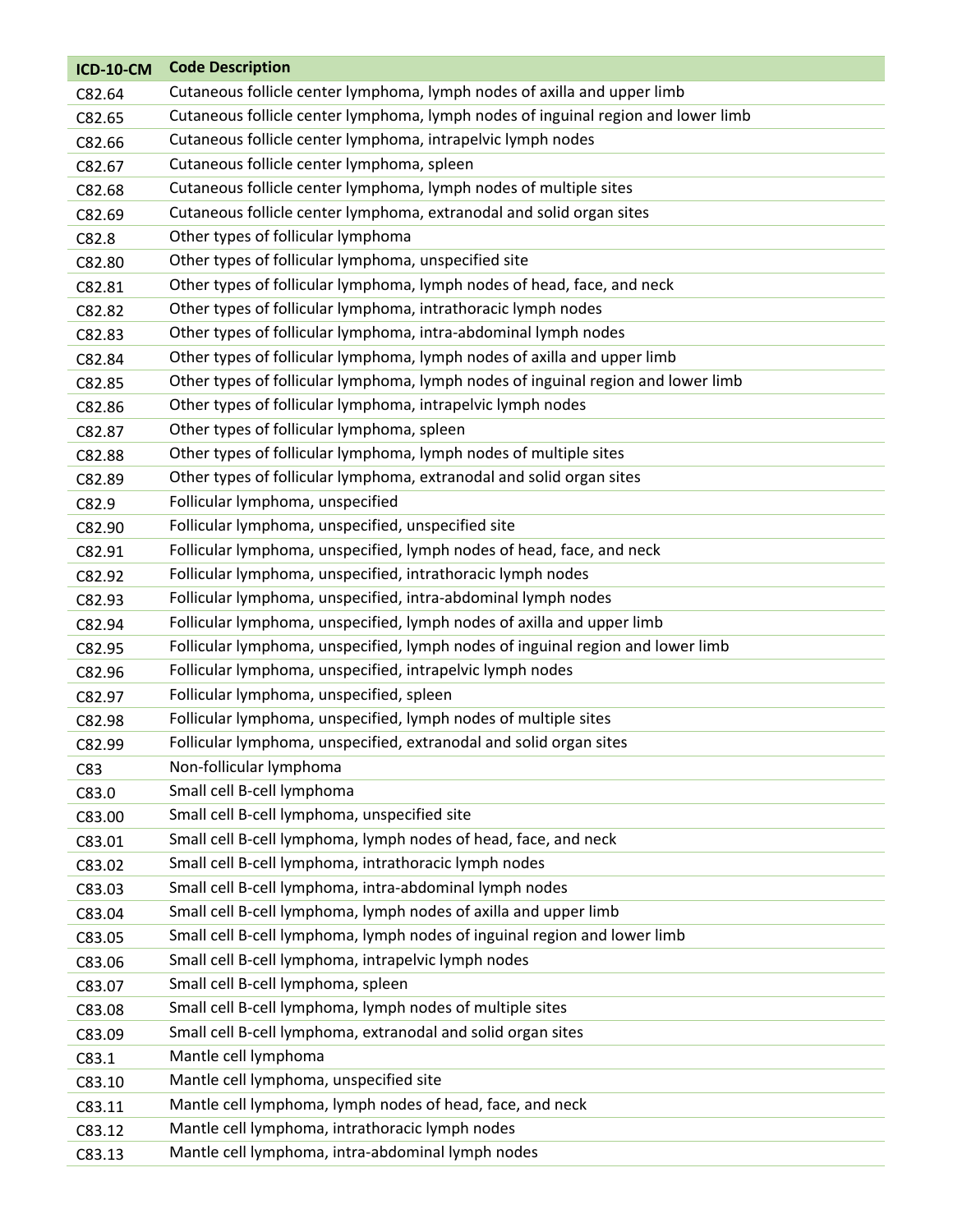| <b>ICD-10-CM</b> | <b>Code Description</b>                                                         |
|------------------|---------------------------------------------------------------------------------|
| C83.14           | Mantle cell lymphoma, lymph nodes of axilla and upper limb                      |
| C83.15           | Mantle cell lymphoma, lymph nodes of inguinal region and lower limb             |
| C83.16           | Mantle cell lymphoma, intrapelvic lymph nodes                                   |
| C83.17           | Mantle cell lymphoma, spleen                                                    |
| C83.18           | Mantle cell lymphoma, lymph nodes of multiple sites                             |
| C83.19           | Mantle cell lymphoma, extranodal and solid organ sites                          |
| C83.3            | Diffuse large B-cell lymphoma                                                   |
| C83.30           | Diffuse large B-cell lymphoma, unspecified site                                 |
| C83.31           | Diffuse large B-cell lymphoma, lymph nodes of head, face, and neck              |
| C83.32           | Diffuse large B-cell lymphoma, intrathoracic lymph nodes                        |
| C83.33           | Diffuse large B-cell lymphoma, intra-abdominal lymph nodes                      |
| C83.34           | Diffuse large B-cell lymphoma, lymph nodes of axilla and upper limb             |
| C83.35           | Diffuse large B-cell lymphoma, lymph nodes of inguinal region and lower limb    |
| C83.36           | Diffuse large B-cell lymphoma, intrapelvic lymph nodes                          |
| C83.37           | Diffuse large B-cell lymphoma, spleen                                           |
| C83.38           | Diffuse large B-cell lymphoma, lymph nodes of multiple sites                    |
| C83.39           | Diffuse large B-cell lymphoma, extranodal and solid organ sites                 |
| C83.5            | Lymphoblastic (diffuse) lymphoma                                                |
| C83.50           | Lymphoblastic (diffuse) lymphoma, unspecified site                              |
| C83.51           | Lymphoblastic (diffuse) lymphoma, lymph nodes of head, face, and neck           |
| C83.52           | Lymphoblastic (diffuse) lymphoma, intrathoracic lymph nodes                     |
| C83.53           | Lymphoblastic (diffuse) lymphoma, intra-abdominal lymph nodes                   |
| C83.54           | Lymphoblastic (diffuse) lymphoma, lymph nodes of axilla and upper limb          |
| C83.55           | Lymphoblastic (diffuse) lymphoma, lymph nodes of inguinal region and lower limb |
| C83.56           | Lymphoblastic (diffuse) lymphoma, intrapelvic lymph nodes                       |
| C83.57           | Lymphoblastic (diffuse) lymphoma, spleen                                        |
| C83.58           | Lymphoblastic (diffuse) lymphoma, lymph nodes of multiple sites                 |
| C83.59           | Lymphoblastic (diffuse) lymphoma, extranodal and solid organ sites              |
| C83.7            | Burkitt lymphoma                                                                |
| C83.70           | Burkitt lymphoma, unspecified site                                              |
| C83.71           | Burkitt lymphoma, lymph nodes of head, face, and neck                           |
| C83.72           | Burkitt lymphoma, intrathoracic lymph nodes                                     |
| C83.73           | Burkitt lymphoma, intra-abdominal lymph nodes                                   |
| C83.74           | Burkitt lymphoma, lymph nodes of axilla and upper limb                          |
| C83.75           | Burkitt lymphoma, lymph nodes of inguinal region and lower limb                 |
| C83.76           | Burkitt lymphoma, intrapelvic lymph nodes                                       |
| C83.77           | Burkitt lymphoma, spleen                                                        |
| C83.78           | Burkitt lymphoma, lymph nodes of multiple sites                                 |
| C83.79           | Burkitt lymphoma, extranodal and solid organ sites                              |
| C83.8            | Other non-follicular lymphoma                                                   |
| C83.80           | Other non-follicular lymphoma, unspecified site                                 |
| C83.81           | Other non-follicular lymphoma, lymph nodes of head, face, and neck              |
| C83.82           | Other non-follicular lymphoma, intrathoracic lymph nodes                        |
| C83.83           | Other non-follicular lymphoma, intra-abdominal lymph nodes                      |
| C83.84           | Other non-follicular lymphoma, lymph nodes of axilla and upper limb             |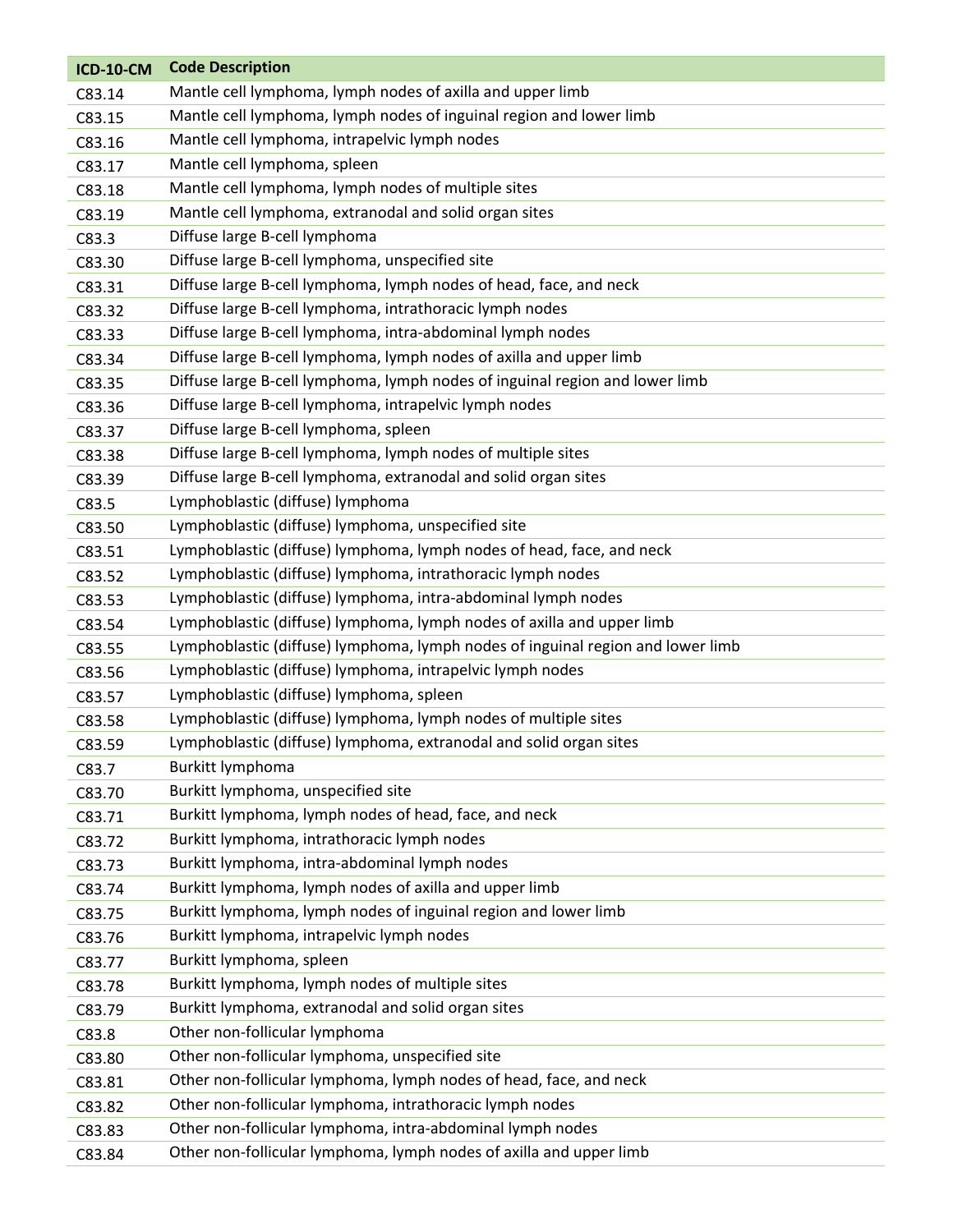| <b>ICD-10-CM</b> | <b>Code Description</b>                                                                       |
|------------------|-----------------------------------------------------------------------------------------------|
| C83.85           | Other non-follicular lymphoma, lymph nodes of inguinal region and lower limb                  |
| C83.86           | Other non-follicular lymphoma, intrapelvic lymph nodes                                        |
| C83.87           | Other non-follicular lymphoma, spleen                                                         |
| C83.88           | Other non-follicular lymphoma, lymph nodes of multiple sites                                  |
| C83.89           | Other non-follicular lymphoma, extranodal and solid organ sites                               |
| C83.9            | Non-follicular (diffuse) lymphoma, unspecified                                                |
| C83.90           | Non-follicular (diffuse) lymphoma, unspecified, unspecified site                              |
| C83.91           | Non-follicular (diffuse) lymphoma, unspecified, lymph nodes of head, face, and neck           |
| C83.92           | Non-follicular (diffuse) lymphoma, unspecified, intrathoracic lymph nodes                     |
| C83.93           | Non-follicular (diffuse) lymphoma, unspecified, intra-abdominal lymph nodes                   |
| C83.94           | Non-follicular (diffuse) lymphoma, unspecified, lymph nodes of axilla and upper limb          |
| C83.95           | Non-follicular (diffuse) lymphoma, unspecified, lymph nodes of inguinal region and lower limb |
| C83.96           | Non-follicular (diffuse) lymphoma, unspecified, intrapelvic lymph nodes                       |
| C83.97           | Non-follicular (diffuse) lymphoma, unspecified, spleen                                        |
| C83.98           | Non-follicular (diffuse) lymphoma, unspecified, lymph nodes of multiple sites                 |
| C83.99           | Non-follicular (diffuse) lymphoma, unspecified, extranodal and solid organ sites              |
| C84              | Mature T/NK-cell lymphomas                                                                    |
| C84.0            | Mycosis fungoides                                                                             |
| C84.00           | Mycosis fungoides, unspecified site                                                           |
| C84.01           | Mycosis fungoides, lymph nodes of head, face, and neck                                        |
| C84.02           | Mycosis fungoides, intrathoracic lymph nodes                                                  |
| C84.03           | Mycosis fungoides, intra-abdominal lymph nodes                                                |
| C84.04           | Mycosis fungoides, lymph nodes of axilla and upper limb                                       |
| C84.05           | Mycosis fungoides, lymph nodes of inguinal region and lower limb                              |
| C84.06           | Mycosis fungoides, intrapelvic lymph nodes                                                    |
| C84.07           | Mycosis fungoides, spleen                                                                     |
| C84.08           | Mycosis fungoides, lymph nodes of multiple sites                                              |
| C84.09           | Mycosis fungoides, extranodal and solid organ sites                                           |
| C84.1            | Sezary disease                                                                                |
| C84.10           | Sezary disease, unspecified site                                                              |
| C84.11           | Sezary disease, lymph nodes of head, face, and neck                                           |
| C84.12           | Sezary disease, intrathoracic lymph nodes                                                     |
| C84.13           | Sezary disease, intra-abdominal lymph nodes                                                   |
| C84.14           | Sezary disease, lymph nodes of axilla and upper limb                                          |
| C84.15           | Sezary disease, lymph nodes of inguinal region and lower limb                                 |
| C84.16           | Sezary disease, intrapelvic lymph nodes                                                       |
| C84.17           | Sezary disease, spleen                                                                        |
| C84.18           | Sezary disease, lymph nodes of multiple sites                                                 |
| C84.19           | Sezary disease, extranodal and solid organ sites                                              |
| C84.4            | Peripheral T-cell lymphoma, not classified                                                    |
| C84.40           | Peripheral T-cell lymphoma, not classified, unspecified site                                  |
| C84.41           | Peripheral T-cell lymphoma, not classified, lymph nodes of head, face, and neck               |
| C84.42           | Peripheral T-cell lymphoma, not classified, intrathoracic lymph nodes                         |
| C84.43           | Peripheral T-cell lymphoma, not classified, intra-abdominal lymph nodes                       |
| C84.44           | Peripheral T-cell lymphoma, not classified, lymph nodes of axilla and upper limb              |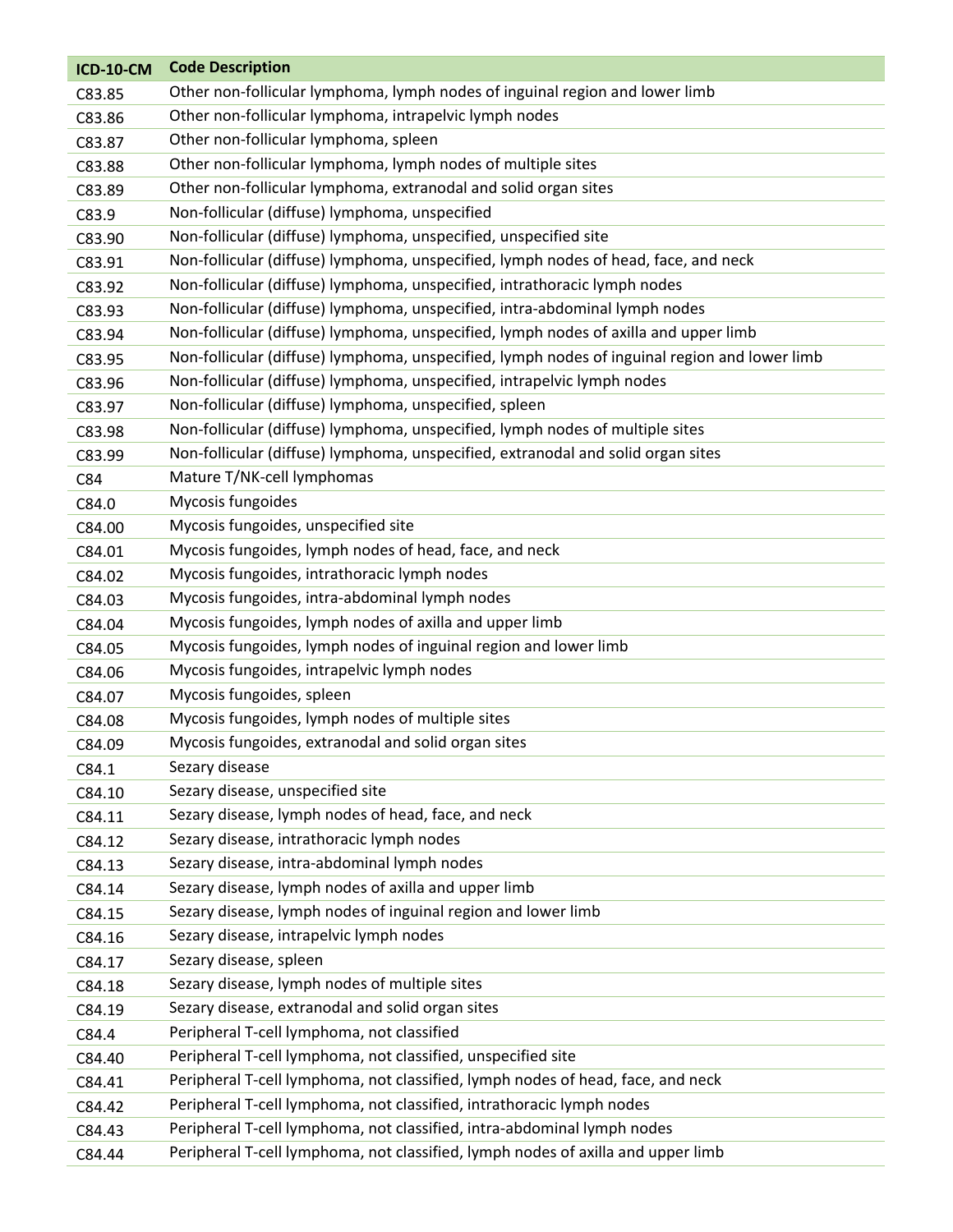| <b>ICD-10-CM</b> | <b>Code Description</b>                                                                     |
|------------------|---------------------------------------------------------------------------------------------|
| C84.45           | Peripheral T-cell lymphoma, not classified, lymph nodes of inguinal region and lower limb   |
| C84.46           | Peripheral T-cell lymphoma, not classified, intrapelvic lymph nodes                         |
| C84.47           | Peripheral T-cell lymphoma, not classified, spleen                                          |
| C84.48           | Peripheral T-cell lymphoma, not classified, lymph nodes of multiple sites                   |
| C84.49           | Peripheral T-cell lymphoma, not classified, extranodal and solid organ sites                |
| C84.6            | Anaplastic large cell lymphoma, ALK-positive                                                |
| C84.60           | Anaplastic large cell lymphoma, ALK-positive, unspecified site                              |
| C84.61           | Anaplastic large cell lymphoma, ALK-positive, lymph nodes of head, face, and neck           |
| C84.62           | Anaplastic large cell lymphoma, ALK-positive, intrathoracic lymph nodes                     |
| C84.63           | Anaplastic large cell lymphoma, ALK-positive, intra-abdominal lymph nodes                   |
| C84.64           | Anaplastic large cell lymphoma, ALK-positive, lymph nodes of axilla and upper limb          |
| C84.65           | Anaplastic large cell lymphoma, ALK-positive, lymph nodes of inguinal region and lower limb |
| C84.66           | Anaplastic large cell lymphoma, ALK-positive, intrapelvic lymph nodes                       |
| C84.67           | Anaplastic large cell lymphoma, ALK-positive, spleen                                        |
| C84.68           | Anaplastic large cell lymphoma, ALK-positive, lymph nodes of multiple sites                 |
| C84.69           | Anaplastic large cell lymphoma, ALK-positive, extranodal and solid organ sites              |
| C84.7            | Anaplastic large cell lymphoma, ALK-negative                                                |
| C84.70           | Anaplastic large cell lymphoma, ALK-negative, unspecified site                              |
| C84.71           | Anaplastic large cell lymphoma, ALK-negative, lymph nodes of head, face, and neck           |
| C84.72           | Anaplastic large cell lymphoma, ALK-negative, intrathoracic lymph nodes                     |
| C84.73           | Anaplastic large cell lymphoma, ALK-negative, intra-abdominal lymph nodes                   |
| C84.74           | Anaplastic large cell lymphoma, ALK-negative, lymph nodes of axilla and upper limb          |
| C84.75           | Anaplastic large cell lymphoma, ALK-negative, lymph nodes of inguinal region and lower limb |
| C84.76           | Anaplastic large cell lymphoma, ALK-negative, intrapelvic lymph nodes                       |
| C84.77           | Anaplastic large cell lymphoma, ALK-negative, spleen                                        |
| C84.78           | Anaplastic large cell lymphoma, ALK-negative, lymph nodes of multiple sites                 |
| C84.79           | Anaplastic large cell lymphoma, ALK-negative, extranodal and solid organ sites              |
| C84.9            | Mature T/NK-cell lymphomas, unspecified                                                     |
| C84.90           | Mature T/NK-cell lymphomas, unspecified, unspecified site                                   |
| C84.91           | Mature T/NK-cell lymphomas, unspecified, lymph nodes of head, face, and neck                |
| C84.92           | Mature T/NK-cell lymphomas, unspecified, intrathoracic lymph nodes                          |
| C84.93           | Mature T/NK-cell lymphomas, unspecified, intra-abdominal lymph nodes                        |
| C84.94           | Mature T/NK-cell lymphomas, unspecified, lymph nodes of axilla and upper limb               |
| C84.95           | Mature T/NK-cell lymphomas, unspecified, lymph nodes of inguinal region and lower limb      |
| C84.96           | Mature T/NK-cell lymphomas, unspecified, intrapelvic lymph nodes                            |
| C84.97           | Mature T/NK-cell lymphomas, unspecified, spleen                                             |
| C84.98           | Mature T/NK-cell lymphomas, unspecified, lymph nodes of multiple sites                      |
| C84.99           | Mature T/NK-cell lymphomas, unspecified, extranodal and solid organ sites                   |
| C84.A            | Cutaneous T-cell lymphoma, unspecified                                                      |
| C84.A0           | Cutaneous T-cell lymphoma, unspecified, unspecified site                                    |
| C84.A1           | Cutaneous T-cell lymphoma, unspecified lymph nodes of head, face, and neck                  |
| C84.A2           | Cutaneous T-cell lymphoma, unspecified, intrathoracic lymph nodes                           |
| C84.A3           | Cutaneous T-cell lymphoma, unspecified, intra-abdominal lymph nodes                         |
| C84.A4           | Cutaneous T-cell lymphoma, unspecified, lymph nodes of axilla and upper limb                |
| C84.A5           | Cutaneous T-cell lymphoma, unspecified, lymph nodes of inguinal region and lower limb       |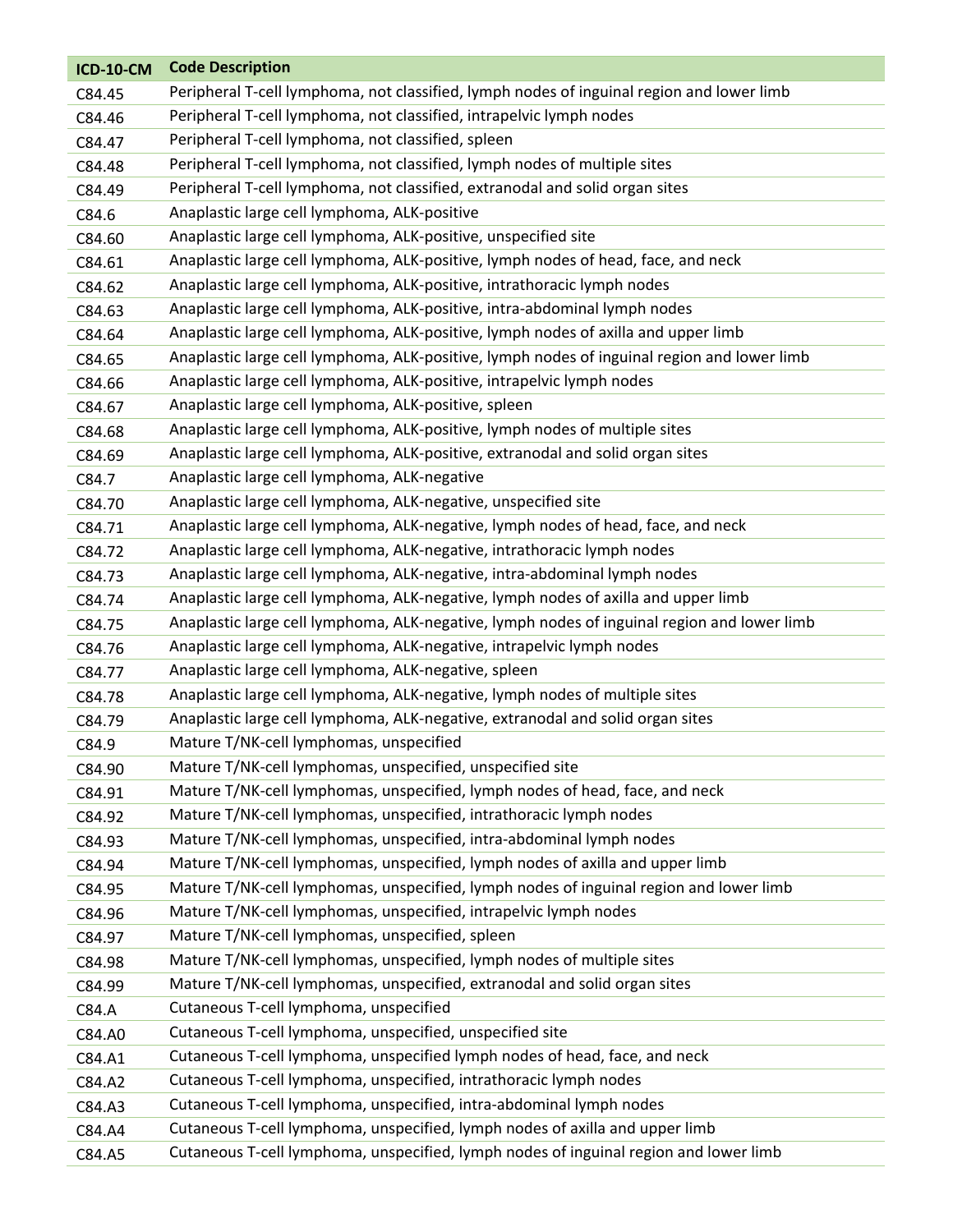| <b>ICD-10-CM</b> | <b>Code Description</b>                                                                      |
|------------------|----------------------------------------------------------------------------------------------|
| C84.A6           | Cutaneous T-cell lymphoma, unspecified, intrapelvic lymph nodes                              |
| C84.A7           | Cutaneous T-cell lymphoma, unspecified, spleen                                               |
| C84.A8           | Cutaneous T-cell lymphoma, unspecified, lymph nodes of multiple sites                        |
| C84.A9           | Cutaneous T-cell lymphoma, unspecified, extranodal and solid organ sites                     |
| C84.Z            | Other mature T/NK-cell lymphomas                                                             |
| C84.Z0           | Other mature T/NK-cell lymphomas, unspecified site                                           |
| C84.Z1           | Other mature T/NK-cell lymphomas, lymph nodes of head, face, and neck                        |
| C84.Z2           | Other mature T/NK-cell lymphomas, intrathoracic lymph nodes                                  |
| C84.Z3           | Other mature T/NK-cell lymphomas, intra-abdominal lymph nodes                                |
| C84.Z4           | Other mature T/NK-cell lymphomas, lymph nodes of axilla and upper limb                       |
| C84.Z5           | Other mature T/NK-cell lymphomas, lymph nodes of inguinal region and lower limb              |
| C84.Z6           | Other mature T/NK-cell lymphomas, intrapelvic lymph nodes                                    |
| C84.Z7           | Other mature T/NK-cell lymphomas, spleen                                                     |
| C84.Z8           | Other mature T/NK-cell lymphomas, lymph nodes of multiple sites                              |
| C84.Z9           | Other mature T/NK-cell lymphomas, extranodal and solid organ sites                           |
| C85              | Other specified and unspecified types of non-Hodgkin lymphoma                                |
| C85.1            | Unspecified B-cell lymphoma                                                                  |
| C85.10           | Unspecified B-cell lymphoma, unspecified site                                                |
| C85.11           | Unspecified B-cell lymphoma, lymph nodes of head, face, and neck                             |
| C85.12           | Unspecified B-cell lymphoma, intrathoracic lymph nodes                                       |
| C85.13           | Unspecified B-cell lymphoma, intra-abdominal lymph nodes                                     |
| C85.14           | Unspecified B-cell lymphoma, lymph nodes of axilla and upper limb                            |
| C85.15           | Unspecified B-cell lymphoma, lymph nodes of inguinal region and lower limb                   |
| C85.16           | Unspecified B-cell lymphoma, intrapelvic lymph nodes                                         |
| C85.17           | Unspecified B-cell lymphoma, spleen                                                          |
| C85.18           | Unspecified B-cell lymphoma, lymph nodes of multiple sites                                   |
| C85.19           | Unspecified B-cell lymphoma, extranodal and solid organ sites                                |
| C85.2            | Mediastinal (25hymic) large B-cell lymphoma                                                  |
| C85.20           | Mediastinal (25hymic) large B-cell lymphoma, unspecified site                                |
| C85.21           | Mediastinal (25hymic) large B-cell lymphoma, lymph nodes of head, face, and neck             |
| C85.22           | Mediastinal (25hymic) large B-cell lymphoma, intrathoracic lymph nodes                       |
| C85.23           | Mediastinal (25hymic) large B-cell lymphoma, intra-abdominal lymph nodes                     |
| C85.24           | Mediastinal (25hymic) large B-cell lymphoma, lymph nodes of axilla and upper limb            |
| C85.25           | Mediastinal (25hymic) large B-cell lymphoma, lymph nodes of inguinal region and lower limb   |
| C85.26           | Mediastinal (25hymic) large B-cell lymphoma, intrapelvic lymph nodes                         |
| C85.27           | Mediastinal (25hymic) large B-cell lymphoma, spleen                                          |
| C85.28           | Mediastinal (25hymic) large B-cell lymphoma, lymph nodes of multiple sites                   |
| C85.29           | Mediastinal (25hymic) large B-cell lymphoma, extranodal and solid organ sites                |
| C85.8            | Other specified types of non-Hodgkin lymphoma                                                |
| C85.80           | Other specified types of non-Hodgkin lymphoma, unspecified site                              |
| C85.81           | Other specified types of non-Hodgkin lymphoma, lymph nodes of head, face, and neck           |
| C85.82           | Other specified types of non-Hodgkin lymphoma, intrathoracic lymph nodes                     |
| C85.83           | Other specified types of non-Hodgkin lymphoma, intra-abdominal lymph nodes                   |
| C85.84           | Other specified types of non-Hodgkin lymphoma, lymph nodes of axilla and upper limb          |
| C85.85           | Other specified types of non-Hodgkin lymphoma, lymph nodes of inguinal region and lower limb |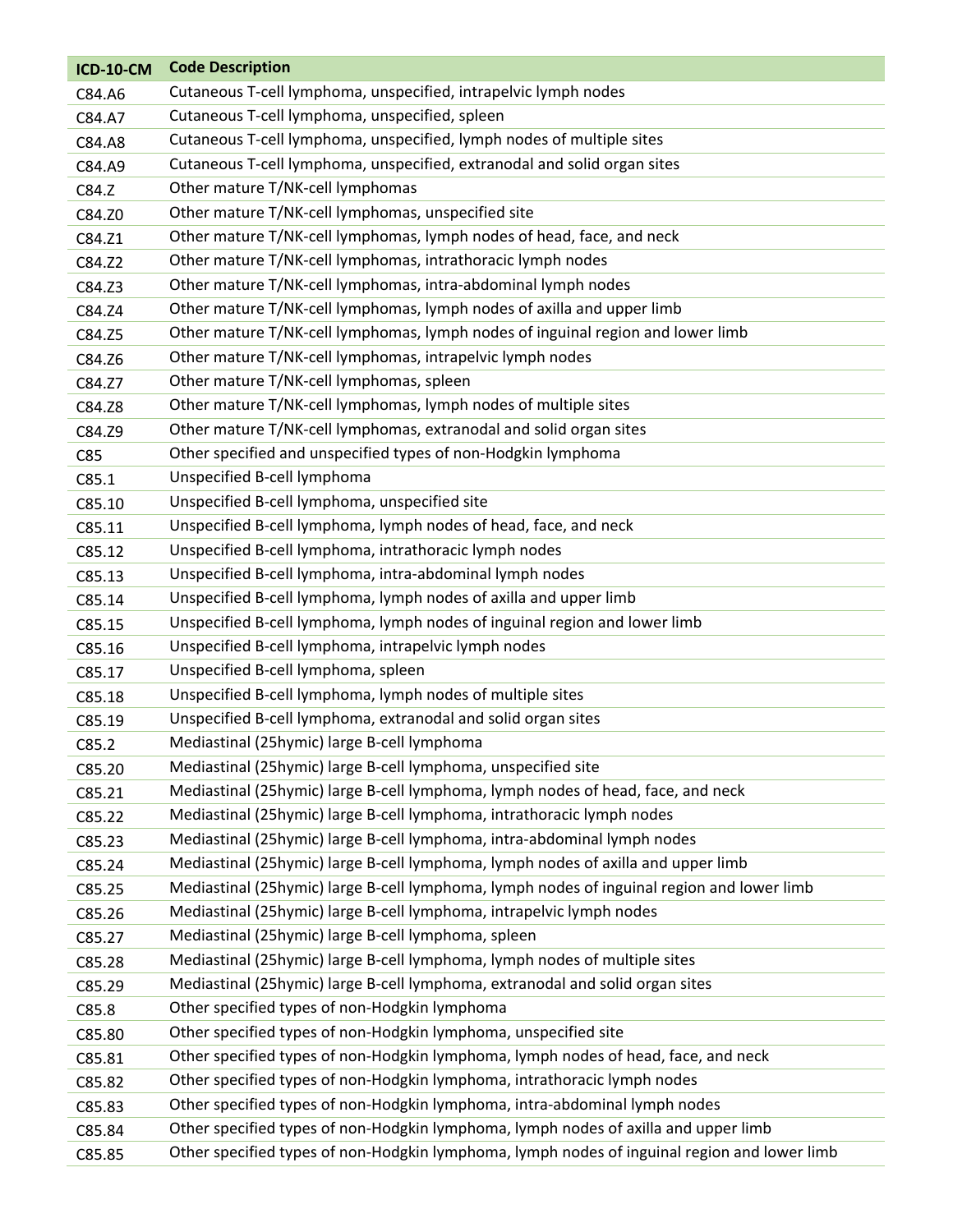| <b>ICD-10-CM</b> | <b>Code Description</b>                                                                       |
|------------------|-----------------------------------------------------------------------------------------------|
| C85.86           | Other specified types of non-Hodgkin lymphoma, intrapelvic lymph nodes                        |
| C85.87           | Other specified types of non-Hodgkin lymphoma, spleen                                         |
| C85.88           | Other specified types of non-Hodgkin lymphoma, lymph nodes of multiple sites                  |
| C85.89           | Other specified types of non-Hodgkin lymphoma, extranodal and solid organ sites               |
| C85.9            | Non-Hodgkin lymphoma, unspecified                                                             |
| C85.90           | Non-Hodgkin lymphoma, unspecified, unspecified site                                           |
| C85.91           | Non-Hodgkin lymphoma, unspecified, lymph nodes of head, face, and neck                        |
| C85.92           | Non-Hodgkin lymphoma, unspecified, intrathoracic lymph nodes                                  |
| C85.93           | Non-Hodgkin lymphoma, unspecified, intra-abdominal lymph nodes                                |
| C85.94           | Non-Hodgkin lymphoma, unspecified, lymph nodes of axilla and upper limb                       |
| C85.95           | Non-Hodgkin lymphoma, unspecified, lymph nodes of inguinal region and lower limb              |
| C85.96           | Non-Hodgkin lymphoma, unspecified, intrapelvic lymph nodes                                    |
| C85.97           | Non-Hodgkin lymphoma, unspecified, spleen                                                     |
| C85.98           | Non-Hodgkin lymphoma, unspecified, lymph nodes of multiple sites                              |
| C85.99           | Non-Hodgkin lymphoma, unspecified, extranodal and solid organ sites                           |
| C86              | Other specified types of T/NK-cell lymphoma                                                   |
| C86.0            | Extranodal NK/T-cell lymphoma, nasal type                                                     |
| C86.1            | Hepatosplenic T-cell lymphoma                                                                 |
| C86.2            | Enteropathy-type (intestinal) T-cell lymphoma                                                 |
| C86.3            | Subcutaneous panniculitis-like T-cell lymphoma                                                |
| C86.4            | Blastic NK-cell lymphoma                                                                      |
| C86.5            | Angioimmunoblastic T-cell lymphoma                                                            |
| C86.6            | Primary cutaneous CD30-positive T-cell proliferations                                         |
| C88              | Malignant immunoproliferative diseases and certain other B-cell lymphomas                     |
| C88.0            | Waldenstrom macroglobulinemia                                                                 |
| C88.2            | Heavy chain disease                                                                           |
| C88.3            | Immunoproliferative small intestinal disease                                                  |
| C88.4            | Extranodal marginal zone B-cell lymphoma of mucosa-associated lymphoid tissue [MALT-lymphoma] |
| C88.8            | Other malignant immunoproliferative diseases                                                  |
| C88.9            | Malignant immunoproliferative disease, unspecified                                            |
| C90              | Multiple myeloma and malignant plasma cell neoplasms                                          |
| C90.0            | Multiple myeloma                                                                              |
| C90.00           | Multiple myeloma not having achieved remission                                                |
| C90.02           | Multiple myeloma in relapse                                                                   |
| C90.1            | Plasma cell leukemia                                                                          |
| C90.10           | Plasma cell leukemia not having achieved remission                                            |
| C90.12           | Plasma cell leukemia in relapse                                                               |
| C90.2            | Extramedullary plasmacytoma                                                                   |
| C90.20           | Extramedullary plasmacytoma not having achieved remission                                     |
| C90.22           | Extramedullary plasmacytoma in relapse                                                        |
| C90.3            | Solitary plasmacytoma                                                                         |
| C90.30           | Solitary plasmacytoma not having achieved remission                                           |
| C90.32           | Solitary plasmacytoma in relapse                                                              |
| C91              | Lymphoid leukemia                                                                             |
| C91.0            | Acute lymphoblastic leukemia [ALL]                                                            |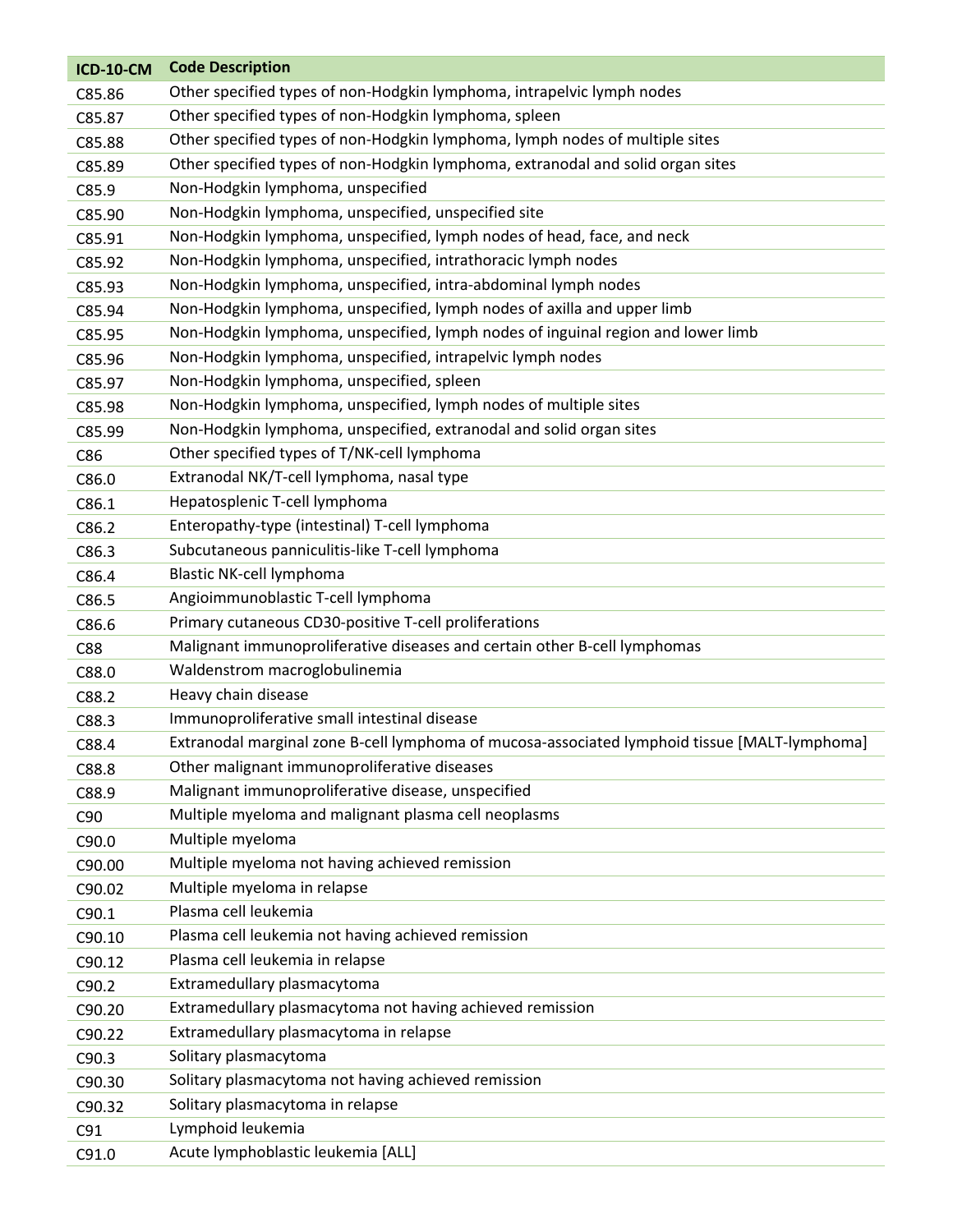| <b>ICD-10-CM</b> | <b>Code Description</b>                                                            |
|------------------|------------------------------------------------------------------------------------|
| C91.00           | Acute lymphoblastic leukemia not having achieved remission                         |
| C91.02           | Acute lymphoblastic leukemia, in relapse                                           |
| C91.1            | Chronic lymphocytic leukemia of B-cell type                                        |
| C91.10           | Chronic lymphocytic leukemia of B-cell type not having achieved remission          |
| C91.12           | Chronic lymphocytic leukemia of B-cell type in relapse                             |
| C91.3            | Prolymphocytic leukemia of B-cell type                                             |
| C91.30           | Prolymphocytic leukemia of B-cell type not having achieved remission               |
| C91.32           | Prolymphocytic leukemia of B-cell type, in relapse                                 |
| C91.4            | Hairy cell leukemia                                                                |
| C91.40           | Hairy cell leukemia not having achieved remission                                  |
| C91.42           | Hairy cell leukemia, in relapse                                                    |
| C91.5            | Adult T-cell lymphoma/leukemia (HTLV-1-associated)                                 |
| C91.50           | Adult T-cell lymphoma/leukemia (HTLV-1-associated) not having achieved remission   |
| C91.52           | Adult T-cell lymphoma/leukemia (HTLV-1-associated), in relapse                     |
| C91.6            | Prolymphocytic leukemia of T-cell type                                             |
| C91.60           | Prolymphocytic leukemia of T-cell type not having achieved remission               |
| C91.62           | Prolymphocytic leukemia of T-cell type, in relapse                                 |
| C91.9            | Lymphoid leukemia, unspecified                                                     |
| C91.90           | Lymphoid leukemia, unspecified not having achieved remission                       |
| C91.92           | Lymphoid leukemia, unspecified, in relapse                                         |
| C91.A            | Mature B-cell leukemia Burkitt-type                                                |
| C91.A0           | Mature B-cell leukemia Burkitt-type not having achieved remission                  |
| C91.A2           | Mature B-cell leukemia Burkitt-type, in relapse                                    |
| C91.Z            | Other lymphoid leukemia                                                            |
| C91.Z0           | Other lymphoid leukemia not having achieved remission                              |
| C91.Z2           | Other lymphoid leukemia, in relapse                                                |
| C92              | Myeloid leukemia                                                                   |
| C92.0            | Acute myeloblastic leukemia                                                        |
| C92.00           | Acute myeloblastic leukemia, not having achieved remission                         |
| C92.02           | Acute myeloblastic leukemia, in relapse                                            |
| C92.1            | Chronic myeloid leukemia, BCR/ABL-positive                                         |
| C92.10           | Chronic myeloid leukemia, BCR/ABL-positive, not having achieved remission          |
| C92.12           | Chronic myeloid leukemia, BCR/ABL-positive, in relapse                             |
| C92.2            | Atypical chronic myeloid leukemia, BCR/ABL-negative                                |
| C92.20           | Atypical chronic myeloid leukemia, BCR/ABL-negative, not having achieved remission |
| C92.22           | Atypical chronic myeloid leukemia, BCR/ABL-negative, in relapse                    |
| C92.3            | Myeloid sarcoma                                                                    |
| C92.30           | Myeloid sarcoma, not having achieved remission                                     |
| C92.32           | Myeloid sarcoma, in relapse                                                        |
| C92.4            | Acute promyelocytic leukemia                                                       |
| C92.40           | Acute promyelocytic leukemia, not having achieved remission                        |
| C92.42           | Acute promyelocytic leukemia, in relapse                                           |
| C92.5            | Acute myelomonocytic leukemia                                                      |
| C92.50           | Acute myelomonocytic leukemia, not having achieved remission                       |
| C92.52           | Acute myelomonocytic leukemia, in relapse                                          |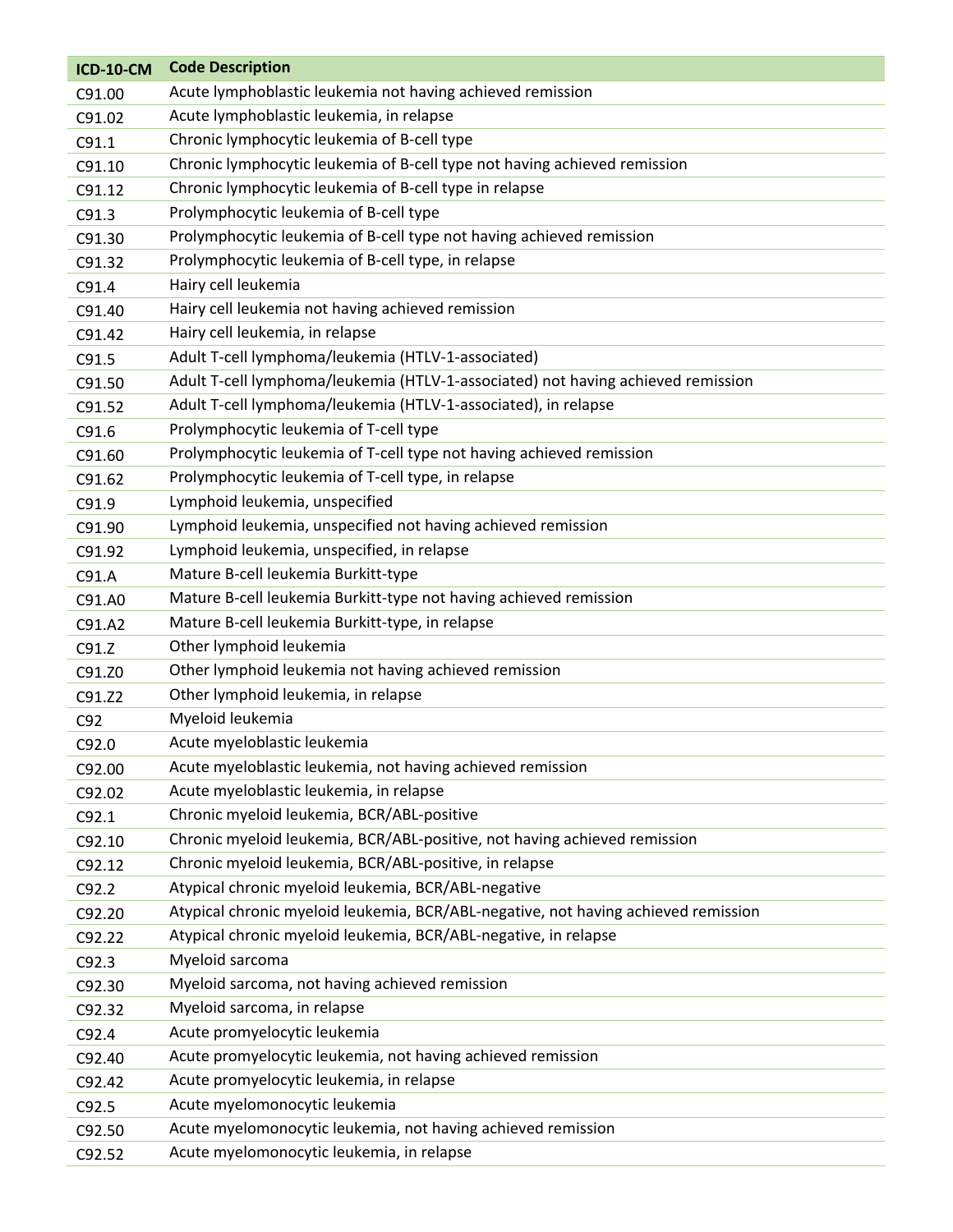| <b>ICD-10-CM</b> | <b>Code Description</b>                                                           |
|------------------|-----------------------------------------------------------------------------------|
| C92.6            | Acute myeloid leukemia with 11q23-abnormality                                     |
| C92.60           | Acute myeloid leukemia with 11q23-abnormality not having achieved remission       |
| C92.62           | Acute myeloid leukemia with 11q23-abnormality in relapse                          |
| C92.9            | Myeloid leukemia, unspecified                                                     |
| C92.90           | Myeloid leukemia, unspecified, not having achieved remission                      |
| C92.92           | Myeloid leukemia, unspecified in relapse                                          |
| C92.A            | Acute myeloid leukemia with multilineage dysplasia                                |
| C92.A0           | Acute myeloid leukemia with multilineage dysplasia, not having achieved remission |
| C92.A2           | Acute myeloid leukemia with multilineage dysplasia, in relapse                    |
| C92.Z            | Other myeloid leukemia                                                            |
| C92.Z0           | Other myeloid leukemia not having achieved remission                              |
| C92.Z2           | Other myeloid leukemia, in relapse                                                |
| C93              | Monocytic leukemia                                                                |
| C93.0            | Acute monoblastic/monocytic leukemia                                              |
| C93.00           | Acute monoblastic/monocytic leukemia, not having achieved remission               |
| C93.02           | Acute monoblastic/monocytic leukemia, in relapse                                  |
| C93.1            | Chronic myelomonocytic leukemia                                                   |
| C93.10           | Chronic myelomonocytic leukemia not having achieved remission                     |
| C93.12           | Chronic myelomonocytic leukemia, in relapse                                       |
| C93.3            | Juvenile myelomonocytic leukemia                                                  |
| C93.30           | Juvenile myelomonocytic leukemia, not having achieved remission                   |
| C93.32           | Juvenile myelomonocytic leukemia, in relapse                                      |
| C93.9            | Monocytic leukemia, unspecified                                                   |
| C93.90           | Monocytic leukemia, unspecified, not having achieved remission                    |
| C93.92           | Monocytic leukemia, unspecified in relapse                                        |
| C93.Z            | Other monocytic leukemia                                                          |
| C93.Z0           | Other monocytic leukemia, not having achieved remission                           |
| C93.Z2           | Other monocytic leukemia, in relapse                                              |
| C94              | Other leukemias of specified cell type                                            |
| C94.0            | Acute erythroid leukemia                                                          |
| C94.00           | Acute erythroid leukemia, not having achieved remission                           |
| C94.02           | Acute erythroid leukemia, in relapse                                              |
| C94.2            | Acute megakaryoblastic leukemia                                                   |
| C94.20           | Acute megakaryoblastic leukemia not having achieved remission                     |
| C94.22           | Acute megakaryoblastic leukemia, in relapse                                       |
| C94.3            | Mast cell leukemia                                                                |
| C94.30           | Mast cell leukemia not having achieved remission                                  |
| C94.32           | Mast cell leukemia, in relapse                                                    |
| C94.4            | Acute panmyelosis with myelofibrosis                                              |
| C94.40           | Acute panmyelosis with myelofibrosis not having achieved remission                |
| C94.42           | Acute panmyelosis with myelofibrosis, in relapse                                  |
| C94.6            | Myelodysplastic disease, not classified                                           |
| C94.8            | Other specified leukemias                                                         |
| C94.80           | Other specified leukemias not having achieved remission                           |
| C94.82           | Other specified leukemias, in relapse                                             |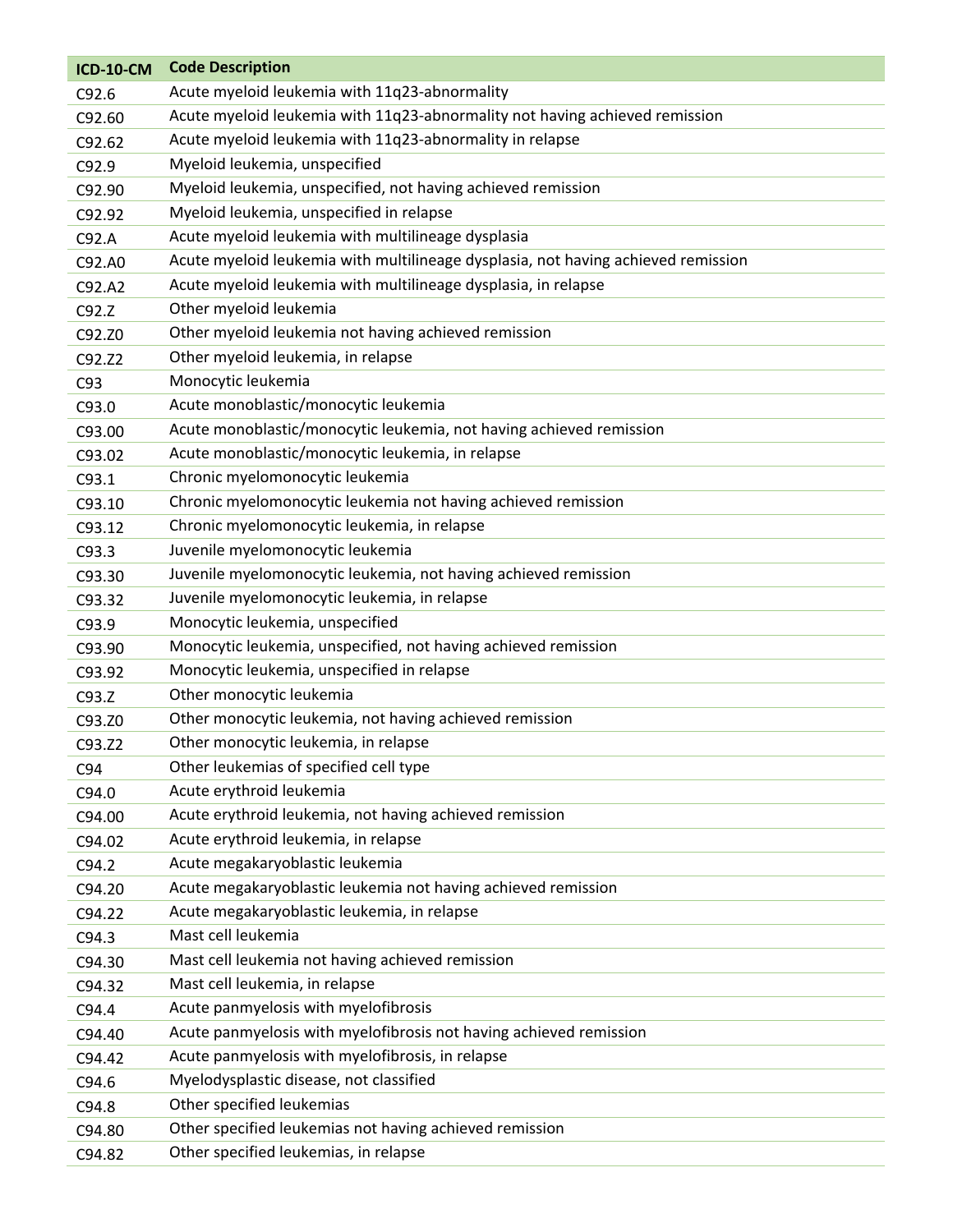| <b>ICD-10-CM</b> | <b>Code Description</b>                                                                 |
|------------------|-----------------------------------------------------------------------------------------|
| C95              | Leukemia of unspecified cell type                                                       |
| C95.0            | Acute leukemia of unspecified cell type                                                 |
| C95.00           | Acute leukemia of unspecified cell type not having achieved remission                   |
| C95.02           | Acute leukemia of unspecified cell type, in relapse                                     |
| C95.1            | Chronic leukemia of unspecified cell type                                               |
| C95.10           | Chronic leukemia of unspecified cell type not having achieved remission                 |
| C95.12           | Chronic leukemia of unspecified cell type, in relapse                                   |
| C95.9            | Leukemia, unspecified                                                                   |
| C95.90           | Leukemia, unspecified not having achieved remission                                     |
| C95.92           | Leukemia, unspecified, in relapse                                                       |
| C <sub>96</sub>  | Other and unspecified malignant neoplasms of lymphoid, hematopoietic and related tissue |
| C96.0            | Multifocal and multisystemic (disseminated) Langerhans-cell histiocytosis               |
| C96.2            | Malignant mast cell tumor                                                               |
| C96.20           | Malignant mast cell neoplasm, unspecified                                               |
| C96.21           | Aggressive systemic mastocytosis                                                        |
| C96.22           | Mast cell sarcoma                                                                       |
| C96.29           | Other malignant mast cell neoplasm                                                      |
| C96.4            | Sarcoma of dendritic cells (accessory cells)                                            |
| C96.5            | Multifocal and unisystemic Langerhans-cell histiocytosis                                |
| C96.6            | Unifocal Langerhans-cell histiocytosis                                                  |
| C96.9            | Malignant neoplasm of lymphoid, hematopoietic and related tissue, unspecified           |
| C96.A            | Histiocytic sarcoma                                                                     |
| C96.2            | Other specified malignant neoplasms of lymphoid, hematopoietic and related tissue       |
| <b>D00</b>       | Carcinoma in situ of oral cavity, esophagus and stomach                                 |
| D00.0            | Carcinoma in situ of lip, oral cavity and pharynx                                       |
| D00.00           | Carcinoma in situ of oral cavity, unspecified site                                      |
| D00.01           | Carcinoma in situ of labial mucosa and vermilion border                                 |
| D00.02           | Carcinoma in situ of buccal mucosa                                                      |
| D00.03           | Carcinoma in situ of gingiva and edentulous alveolar ridge                              |
| D00.04           | Carcinoma in situ of soft palate                                                        |
| D00.05           | Carcinoma in situ of hard palate                                                        |
| D00.06           | Carcinoma in situ of floor of mouth                                                     |
| D00.07           | Carcinoma in situ of tongue                                                             |
| D00.08           | Carcinoma in situ of pharynx                                                            |
| D00.1            | Carcinoma in situ of esophagus                                                          |
| D00.2            | Carcinoma in situ of stomach                                                            |
| D01              | Carcinoma in situ of other and unspecified digestive organs                             |
| D01.0            | Carcinoma in situ of colon                                                              |
| D01.1            | Carcinoma in situ of rectosigmoid junction                                              |
| D01.2            | Carcinoma in situ of rectum                                                             |
| D01.3            | Carcinoma in situ of anus and anal canal                                                |
| D01.4            | Carcinoma in situ of other and unspecified parts of intestine                           |
| D01.40           | Carcinoma in situ of unspecified part of intestine                                      |
| D01.49           | Carcinoma in situ of other parts of intestine                                           |
| D01.5            | Carcinoma in situ of liver, gallbladder and bile ducts                                  |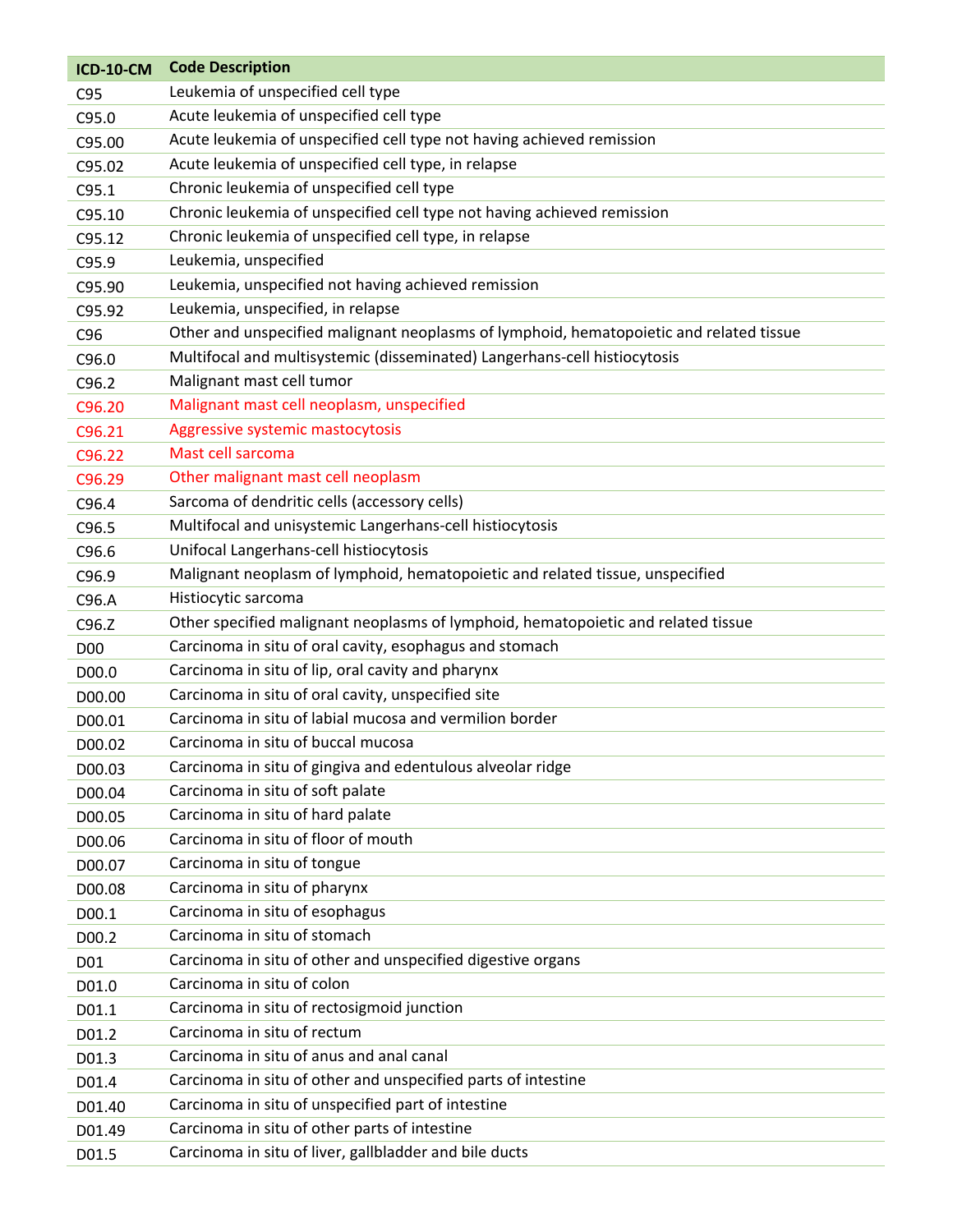| <b>ICD-10-CM</b> | <b>Code Description</b>                                          |
|------------------|------------------------------------------------------------------|
| D01.7            | Carcinoma in situ of other specified digestive organs            |
| D01.9            | Carcinoma in situ of digestive organ, unspecified                |
| D <sub>02</sub>  | Carcinoma in situ of middle ear and respiratory system           |
| D02.0            | Carcinoma in situ of larynx                                      |
| D02.1            | Carcinoma in situ of trachea                                     |
| D02.2            | Carcinoma in situ of bronchus and lung                           |
| D02.20           | Carcinoma in situ of unspecified bronchus and lung               |
| D02.21           | Carcinoma in situ of right bronchus and lung                     |
| D02.22           | Carcinoma in situ of left bronchus and lung                      |
| D02.3            | Carcinoma in situ of other parts of respiratory system           |
| D02.4            | Carcinoma in situ of respiratory system, unspecified             |
| D <sub>0</sub> 3 | Melanoma in situ                                                 |
| D03.0            | Melanoma in situ of lip                                          |
| D03.1            | Melanoma in situ of eyelid, including canthus                    |
| D03.10           | Melanoma in situ of unspecified eyelid, including canthus        |
| D03.11           | Melanoma in situ of right eyelid, including canthus              |
| D03.12           | Melanoma in situ of left eyelid, including canthus               |
| D03.2            | Melanoma in situ of ear and external auricular canal             |
| D03.20           | Melanoma in situ of unspecified ear and external auricular canal |
| D03.21           | Melanoma in situ of right ear and external auricular canal       |
| D03.22           | Melanoma in situ of left ear and external auricular canal        |
| D03.3            | Melanoma in situ of other and unspecified parts of face          |
| D03.30           | Melanoma in situ of unspecified part of face                     |
| D03.39           | Melanoma in situ of other parts of face                          |
| D03.4            | Melanoma in situ of scalp and neck                               |
| D03.5            | Melanoma in situ of trunk                                        |
| D03.51           | Melanoma in situ of anal skin                                    |
| D03.52           | Melanoma in situ of breast (skin) (soft tissue)                  |
| D03.59           | Melanoma in situ of other part of trunk                          |
| D03.6            | Melanoma in situ of upper limb, including shoulder               |
| D03.60           | Melanoma in situ of unspecified upper limb, including shoulder   |
| D03.61           | Melanoma in situ of right upper limb, including shoulder         |
| D03.62           | Melanoma in situ of left upper limb, including shoulder          |
| D03.7            | Melanoma in situ of lower limb, including hip                    |
| D03.70           | Melanoma in situ of unspecified lower limb, including hip        |
| D03.71           | Melanoma in situ of right lower limb, including hip              |
| D03.72           | Melanoma in situ of left lower limb, including hip               |
| D03.8            | Melanoma in situ of other sites                                  |
| D03.9            | Melanoma in situ, unspecified                                    |
| D <sub>05</sub>  | Carcinoma in situ of breast                                      |
| D05.0            | Lobular carcinoma in situ of breast                              |
| D05.00           | Lobular carcinoma in situ of unspecified breast                  |
| D05.01           | Lobular carcinoma in situ of right breast                        |
| D05.02           | Lobular carcinoma in situ of left breast                         |
| D05.1            | Intraductal carcinoma in situ of breast                          |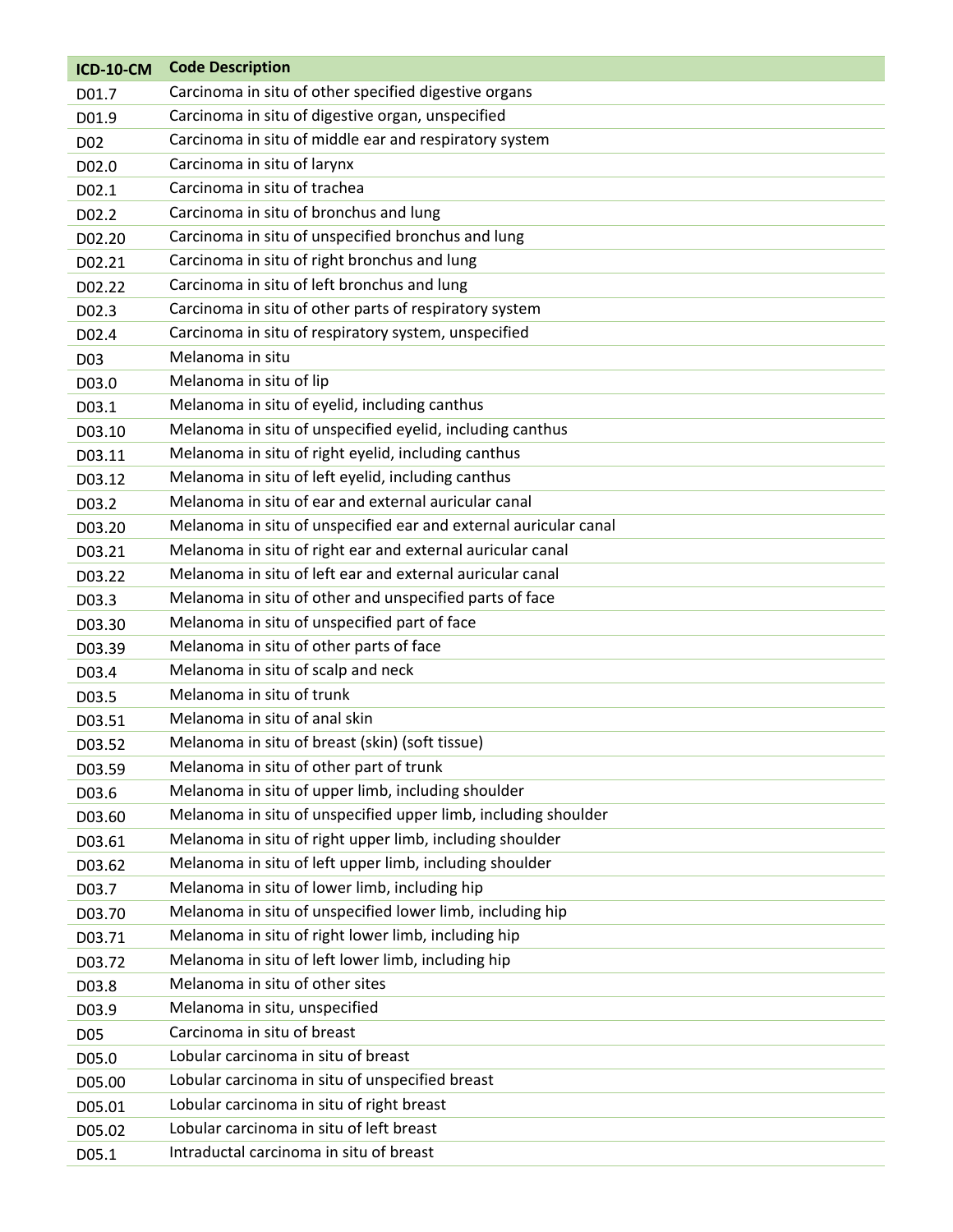| <b>ICD-10-CM</b> | <b>Code Description</b>                                            |
|------------------|--------------------------------------------------------------------|
| D05.10           | Intraductal carcinoma in situ of unspecified breast                |
| D05.11           | Intraductal carcinoma in situ of right breast                      |
| D05.12           | Intraductal carcinoma in situ of left breast                       |
| D05.8            | Other specified type of carcinoma in situ of breast                |
| D05.80           | Other specified type of carcinoma in situ of unspecified breast    |
| D05.81           | Other specified type of carcinoma in situ of right breast          |
| D05.82           | Other specified type of carcinoma in situ of left breast           |
| D05.9            | Unspecified type of carcinoma in situ of breast                    |
| D05.90           | Unspecified type of carcinoma in situ of unspecified breast        |
| D05.91           | Unspecified type of carcinoma in situ of right breast              |
| D05.92           | Unspecified type of carcinoma in situ of left breast               |
| D07              | Carcinoma in situ of other and unspecified genital organs          |
| D07.0            | Carcinoma in situ of endometrium                                   |
| D07.1            | Carcinoma in situ of vulva                                         |
| D07.2            | Carcinoma in situ of vagina                                        |
| D07.3            | Carcinoma in situ of other and unspecified female genital organs   |
| D07.30           | Carcinoma in situ of unspecified female genital organs             |
| D07.39           | Carcinoma in situ of other female genital organs                   |
| D07.4            | Carcinoma in situ of penis                                         |
| D07.6            | Carcinoma in situ of other and unspecified male genital organs     |
| D07.60           | Carcinoma in situ of unspecified male genital organs               |
| D07.61           | Carcinoma in situ of scrotum                                       |
| D07.69           | Carcinoma in situ of other male genital organs                     |
| D <sub>09</sub>  | Carcinoma in situ of other and unspecified sites                   |
| D09.0            | Carcinoma in situ of bladder                                       |
| D09.1            | Carcinoma in situ of other and unspecified urinary organs          |
| D09.10           | Carcinoma in situ of unspecified urinary organ                     |
| D09.19           | Carcinoma in situ of other urinary organs                          |
| D09.2            | Carcinoma in situ of eye                                           |
| D09.20           | Carcinoma in situ of unspecified eye                               |
| D09.21           | Carcinoma in situ of right eye                                     |
| D09.22           | Carcinoma in situ of left eye                                      |
| D09.3            | Carcinoma in situ of thyroid and other endocrine glands            |
| D09.8            | Carcinoma in situ of other specified sites                         |
| D09.9            | Carcinoma in situ, unspecified                                     |
| D32              | Benign neoplasm of meninges                                        |
| D32.0            | Benign neoplasm of cerebral meninges                               |
| D32.1            | Benign neoplasm of spinal meninges                                 |
| D32.9            | Benign neoplasm of meninges, unspecified                           |
| D33              | Benign neoplasm of brain and other parts of central nervous system |
| D33.0            | Benign neoplasm of brain, supratentorial                           |
| D33.1            | Benign neoplasm of brain, infratentorial                           |
| D33.2            | Benign neoplasm of brain, unspecified                              |
| D33.3            | Benign neoplasm of cranial nerves                                  |
| D33.4            | Benign neoplasm of spinal cord                                     |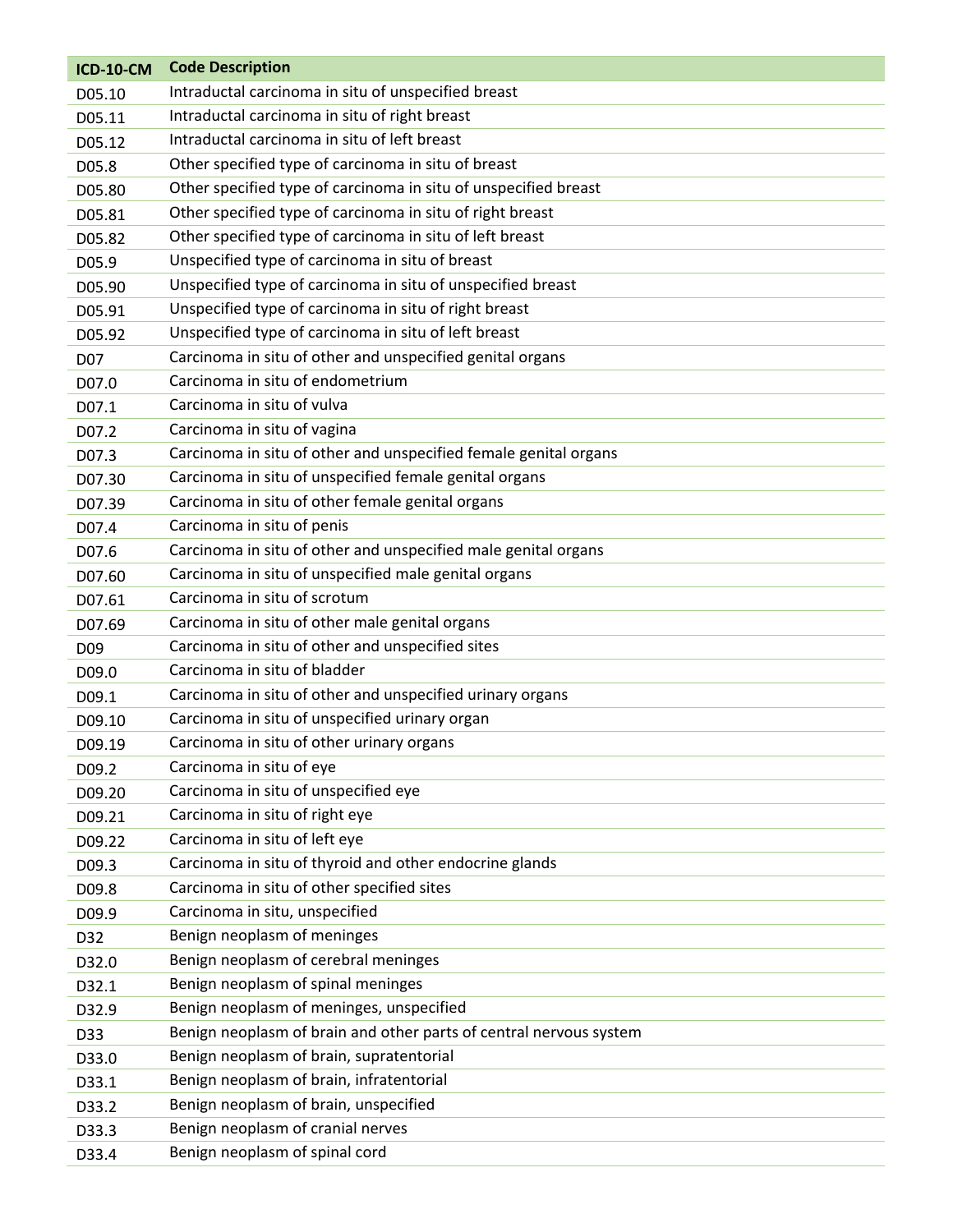| Benign neoplasm of other specified parts of central nervous system<br>D33.7<br>Benign neoplasm of central nervous system, unspecified<br>D33.9<br>Benign neoplasm of pituitary gland<br>D35.2<br>Benign neoplasm of craniopharyngeal duct<br>D35.3<br>Benign neoplasm of pineal gland<br>D35.4<br>Neoplasm of uncertain behavior of meninges<br>D42<br>Neoplasm of uncertain behavior of cerebral meninges<br>D42.0<br>Neoplasm of uncertain behavior of spinal meninges<br>D42.1<br>Neoplasm of uncertain behavior of meninges, unspecified<br>D42.9<br>Neoplasm of uncertain behavior of brain and central nervous system<br>D43<br>Neoplasm of uncertain behavior of brain, supratentorial<br>D43.0<br>Neoplasm of uncertain behavior of brain, infratentorial<br>D43.1<br>Neoplasm of uncertain behavior of brain, unspecified<br>D43.2<br>Neoplasm of uncertain behavior of cranial nerves<br>D43.3<br>Neoplasm of uncertain behavior of spinal cord<br>D43.4<br>Neoplasm of uncertain behavior of other specified parts of central nervous system<br>D43.8<br>Neoplasm of uncertain behavior of central nervous system, unspecified<br>D43.9 |
|----------------------------------------------------------------------------------------------------------------------------------------------------------------------------------------------------------------------------------------------------------------------------------------------------------------------------------------------------------------------------------------------------------------------------------------------------------------------------------------------------------------------------------------------------------------------------------------------------------------------------------------------------------------------------------------------------------------------------------------------------------------------------------------------------------------------------------------------------------------------------------------------------------------------------------------------------------------------------------------------------------------------------------------------------------------------------------------------------------------------------------------------------|
|                                                                                                                                                                                                                                                                                                                                                                                                                                                                                                                                                                                                                                                                                                                                                                                                                                                                                                                                                                                                                                                                                                                                                    |
|                                                                                                                                                                                                                                                                                                                                                                                                                                                                                                                                                                                                                                                                                                                                                                                                                                                                                                                                                                                                                                                                                                                                                    |
|                                                                                                                                                                                                                                                                                                                                                                                                                                                                                                                                                                                                                                                                                                                                                                                                                                                                                                                                                                                                                                                                                                                                                    |
|                                                                                                                                                                                                                                                                                                                                                                                                                                                                                                                                                                                                                                                                                                                                                                                                                                                                                                                                                                                                                                                                                                                                                    |
|                                                                                                                                                                                                                                                                                                                                                                                                                                                                                                                                                                                                                                                                                                                                                                                                                                                                                                                                                                                                                                                                                                                                                    |
|                                                                                                                                                                                                                                                                                                                                                                                                                                                                                                                                                                                                                                                                                                                                                                                                                                                                                                                                                                                                                                                                                                                                                    |
|                                                                                                                                                                                                                                                                                                                                                                                                                                                                                                                                                                                                                                                                                                                                                                                                                                                                                                                                                                                                                                                                                                                                                    |
|                                                                                                                                                                                                                                                                                                                                                                                                                                                                                                                                                                                                                                                                                                                                                                                                                                                                                                                                                                                                                                                                                                                                                    |
|                                                                                                                                                                                                                                                                                                                                                                                                                                                                                                                                                                                                                                                                                                                                                                                                                                                                                                                                                                                                                                                                                                                                                    |
|                                                                                                                                                                                                                                                                                                                                                                                                                                                                                                                                                                                                                                                                                                                                                                                                                                                                                                                                                                                                                                                                                                                                                    |
|                                                                                                                                                                                                                                                                                                                                                                                                                                                                                                                                                                                                                                                                                                                                                                                                                                                                                                                                                                                                                                                                                                                                                    |
|                                                                                                                                                                                                                                                                                                                                                                                                                                                                                                                                                                                                                                                                                                                                                                                                                                                                                                                                                                                                                                                                                                                                                    |
|                                                                                                                                                                                                                                                                                                                                                                                                                                                                                                                                                                                                                                                                                                                                                                                                                                                                                                                                                                                                                                                                                                                                                    |
|                                                                                                                                                                                                                                                                                                                                                                                                                                                                                                                                                                                                                                                                                                                                                                                                                                                                                                                                                                                                                                                                                                                                                    |
|                                                                                                                                                                                                                                                                                                                                                                                                                                                                                                                                                                                                                                                                                                                                                                                                                                                                                                                                                                                                                                                                                                                                                    |
|                                                                                                                                                                                                                                                                                                                                                                                                                                                                                                                                                                                                                                                                                                                                                                                                                                                                                                                                                                                                                                                                                                                                                    |
|                                                                                                                                                                                                                                                                                                                                                                                                                                                                                                                                                                                                                                                                                                                                                                                                                                                                                                                                                                                                                                                                                                                                                    |
| Neoplasm of uncertain behavior of pituitary gland<br>D44.3                                                                                                                                                                                                                                                                                                                                                                                                                                                                                                                                                                                                                                                                                                                                                                                                                                                                                                                                                                                                                                                                                         |
| Neoplasm of uncertain behavior of craniopharyngeal duct<br>D44.4                                                                                                                                                                                                                                                                                                                                                                                                                                                                                                                                                                                                                                                                                                                                                                                                                                                                                                                                                                                                                                                                                   |
| Neoplasm of uncertain behavior of pineal gland<br>D44.5                                                                                                                                                                                                                                                                                                                                                                                                                                                                                                                                                                                                                                                                                                                                                                                                                                                                                                                                                                                                                                                                                            |
| Polycythemia vera<br>D45                                                                                                                                                                                                                                                                                                                                                                                                                                                                                                                                                                                                                                                                                                                                                                                                                                                                                                                                                                                                                                                                                                                           |
| Myelodysplastic syndromes<br>D46                                                                                                                                                                                                                                                                                                                                                                                                                                                                                                                                                                                                                                                                                                                                                                                                                                                                                                                                                                                                                                                                                                                   |
| Refractory anemia without ring sideroblasts, so stated<br>D46.0                                                                                                                                                                                                                                                                                                                                                                                                                                                                                                                                                                                                                                                                                                                                                                                                                                                                                                                                                                                                                                                                                    |
| Refractory anemia with ring sideroblasts<br>D46.1                                                                                                                                                                                                                                                                                                                                                                                                                                                                                                                                                                                                                                                                                                                                                                                                                                                                                                                                                                                                                                                                                                  |
| Refractory anemia with excess of blasts<br>D46.2                                                                                                                                                                                                                                                                                                                                                                                                                                                                                                                                                                                                                                                                                                                                                                                                                                                                                                                                                                                                                                                                                                   |
| Refractory anemia with excess of blasts, unspecified<br>D46.20                                                                                                                                                                                                                                                                                                                                                                                                                                                                                                                                                                                                                                                                                                                                                                                                                                                                                                                                                                                                                                                                                     |
| Refractory anemia with excess of blasts 1<br>D46.21                                                                                                                                                                                                                                                                                                                                                                                                                                                                                                                                                                                                                                                                                                                                                                                                                                                                                                                                                                                                                                                                                                |
| Refractory anemia with excess of blasts 2<br>D46.22                                                                                                                                                                                                                                                                                                                                                                                                                                                                                                                                                                                                                                                                                                                                                                                                                                                                                                                                                                                                                                                                                                |
| Refractory anemia, unspecified<br>D46.4                                                                                                                                                                                                                                                                                                                                                                                                                                                                                                                                                                                                                                                                                                                                                                                                                                                                                                                                                                                                                                                                                                            |
| Myelodysplastic syndrome, unspecified<br>D46.9                                                                                                                                                                                                                                                                                                                                                                                                                                                                                                                                                                                                                                                                                                                                                                                                                                                                                                                                                                                                                                                                                                     |
| Refractory cytopenia with multilineage dysplasia<br>D46.A                                                                                                                                                                                                                                                                                                                                                                                                                                                                                                                                                                                                                                                                                                                                                                                                                                                                                                                                                                                                                                                                                          |
| Refractory cytopenia with multilineage dysplasia and ring sideroblasts<br>D46.B                                                                                                                                                                                                                                                                                                                                                                                                                                                                                                                                                                                                                                                                                                                                                                                                                                                                                                                                                                                                                                                                    |
| Myelodysplastic syndrome with isolated del(5q) chromosomal abnormality<br>D46.C                                                                                                                                                                                                                                                                                                                                                                                                                                                                                                                                                                                                                                                                                                                                                                                                                                                                                                                                                                                                                                                                    |
| Other myelodysplastic syndromes<br>D46.Z                                                                                                                                                                                                                                                                                                                                                                                                                                                                                                                                                                                                                                                                                                                                                                                                                                                                                                                                                                                                                                                                                                           |
| Other neoplasms of uncertain behavior of lymphoid, hematopoietic and related tissue<br>D47                                                                                                                                                                                                                                                                                                                                                                                                                                                                                                                                                                                                                                                                                                                                                                                                                                                                                                                                                                                                                                                         |
| Mast cell neoplasms of uncertain behavior<br>D47.0                                                                                                                                                                                                                                                                                                                                                                                                                                                                                                                                                                                                                                                                                                                                                                                                                                                                                                                                                                                                                                                                                                 |
| <b>Cutaneous mastocytosis</b><br>D47.01                                                                                                                                                                                                                                                                                                                                                                                                                                                                                                                                                                                                                                                                                                                                                                                                                                                                                                                                                                                                                                                                                                            |
| <b>Systemic mastocytosis</b><br>D47.02                                                                                                                                                                                                                                                                                                                                                                                                                                                                                                                                                                                                                                                                                                                                                                                                                                                                                                                                                                                                                                                                                                             |
| Other mast cell neoplasms of uncertain behavior<br>D47.09                                                                                                                                                                                                                                                                                                                                                                                                                                                                                                                                                                                                                                                                                                                                                                                                                                                                                                                                                                                                                                                                                          |
| Chronic myeloproliferative disease<br>D47.1                                                                                                                                                                                                                                                                                                                                                                                                                                                                                                                                                                                                                                                                                                                                                                                                                                                                                                                                                                                                                                                                                                        |
| Essential (hemorrhagic) thrombocythemia<br>D47.3                                                                                                                                                                                                                                                                                                                                                                                                                                                                                                                                                                                                                                                                                                                                                                                                                                                                                                                                                                                                                                                                                                   |
| Osteomyelofibrosis<br>D47.4                                                                                                                                                                                                                                                                                                                                                                                                                                                                                                                                                                                                                                                                                                                                                                                                                                                                                                                                                                                                                                                                                                                        |
| Neoplasm of uncertain behavior of lymphoid, hematopoietic and related tissue, unspecified<br>D47.9                                                                                                                                                                                                                                                                                                                                                                                                                                                                                                                                                                                                                                                                                                                                                                                                                                                                                                                                                                                                                                                 |
| Post-transplant lymphoproliferative disorder (PTLD)<br>D47.Z1                                                                                                                                                                                                                                                                                                                                                                                                                                                                                                                                                                                                                                                                                                                                                                                                                                                                                                                                                                                                                                                                                      |
| Neoplasm of unspecified behavior of brain<br>D49.6                                                                                                                                                                                                                                                                                                                                                                                                                                                                                                                                                                                                                                                                                                                                                                                                                                                                                                                                                                                                                                                                                                 |